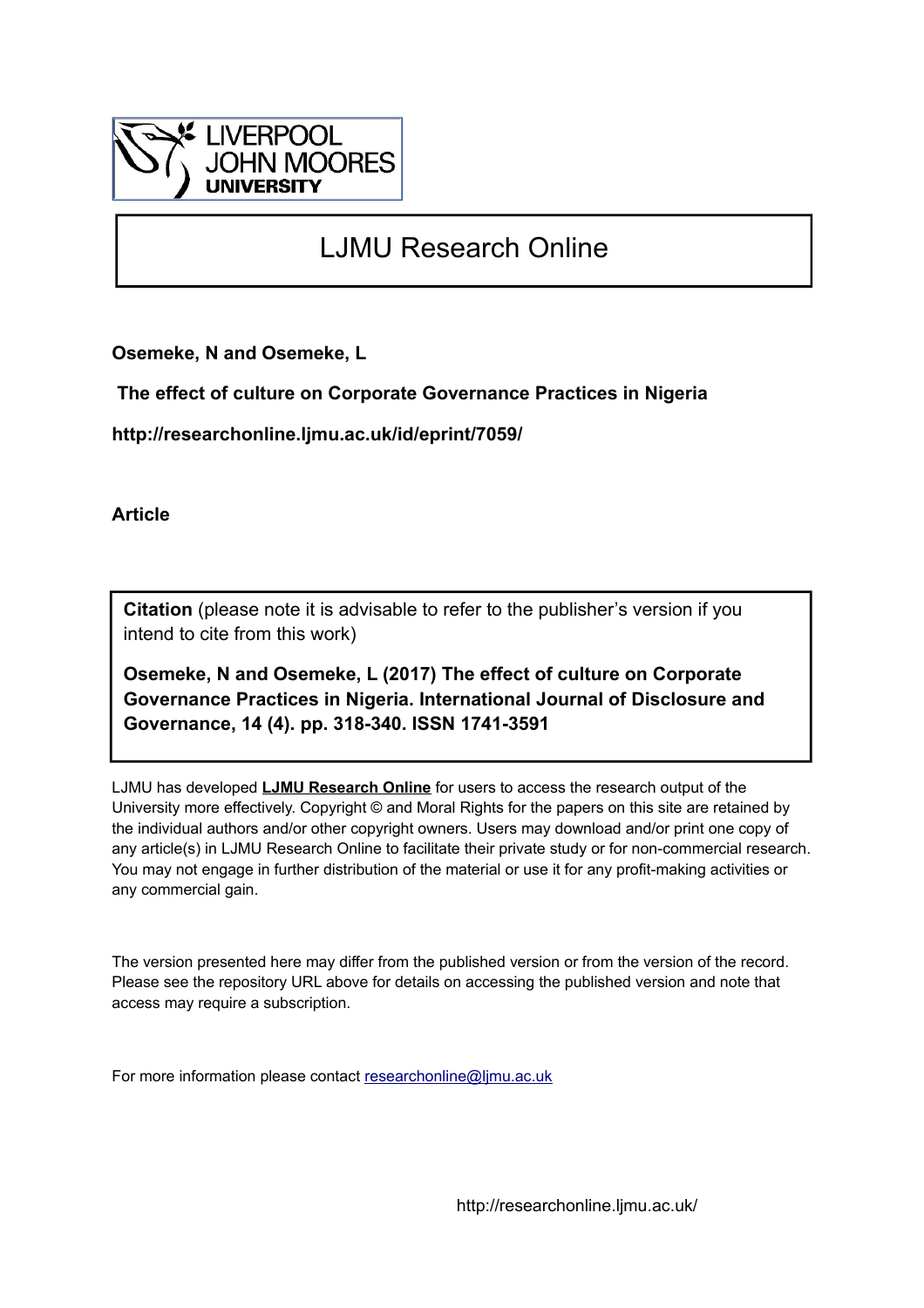----------------------------------------------------------------------------------------------------------------

**The effect of culture on Corporate Governance Practices in Nigeria**

**--------------------------------------------------------------------------------------------**

# **Nobert Osemeke**

is a Senior Lecturer in Financial Accounting at Liverpool John Moores University, UK. Prior to that, he was a lecturer in Accounting and Finance at INTO London World Education Centre, London, and Teesside University Business School, Middlesbrough, UK. He holds a PhD in Culture and Corporate Governance from Teesside University Business School, UK. His research focuses on culture, corporate governance and auditors' independence. The title of his PhD thesis is 'the effect of culture on corporate governance structure and the effect of corporate governance on firms' performance' from Teesside University Business School'.

# **Louis Osemeke**

is a Senior Lecturer attached to the Department of Accounting and Finance at London Business College, London and a Part-time Lecturer in Finance at the University of Greenwich, Greenwich, London. The title of his PhD research paper is 'the 'Effects of Different Institutional Investors and Board of Director Characteristics on Corporate Social Responsibility of Public Listed Companies: The Case of Nigeria' from the University of Greenwich, London. Research Interest includes Corporate Governance, Corporate Social Responsibility, Business Ethics, Sustainability and Eco-Management. Moreso, his research and articles has been published in academic journals such as the Journal of Business Ethics and Journal of Corporate Ownership and Control. He is a leading consultant to state governments and several organisations in Nigeria including Non-Governmental Organisations such as Nigerian Breweries, Olam International, Lewisham Multi Solutions Limited, OK Foods and Cross River state government.

**Correspondence** 

The current address is 'Liverpool John Moores University, Redmonds Building, Brownlow Hill, Liverpool. L3 5UG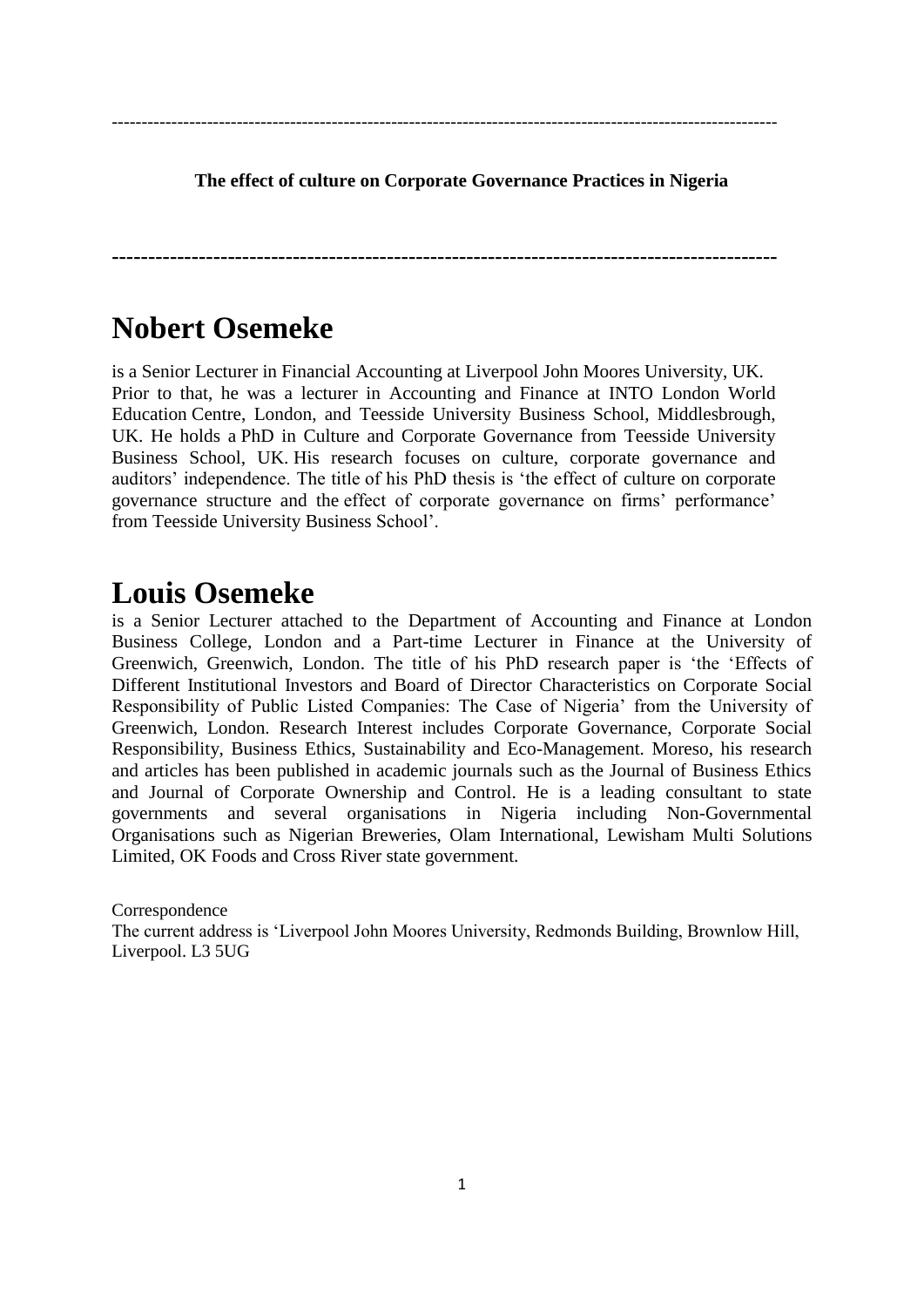Abstract: This study focuses on the effect of culture on the application of corporate governance practices in Nigeria. Corporate governance has been receiving serious attention in emerging markets over the past two decades. But relatively little attention has been given to the study on corporate governance in a country study. The current situations in Nigerian public and private sectors such as the corporate scandal resulting from Lever Brothers Nigeria plc, Siemens, Shell, Halliburton, and Cadbury Nigeria plc, have shown that the issue of fraud, corruption, and corporate scandals cannot be overlooked. Most top management, as this study argues, bring in beliefs acquired from their early childhood into their senior management roles and responsibilities. This study adopts a grounded theory and reports on the effect of culture on the implementation of corporate governance in Nigeria. Based on the interview with 32 staffs, this study identifies the effect of culture that shapes corporate governance and they include abuse of power by top management, weak legal framework, poor recruitment and ineffective control. Although having efficient corporate governance is worth pursuing, this depends on the power of top management, the strength of internal control procedures and the legal framework put in place by management.

**Key words:** Nigeria; Corporate Governance; Internal control; Power; Legal framework.

# **1. INTRODUCTION**

The aims and objective of this paper is to evaluate the effect of culture on the effectiveness of corporate governance practices in Nigeria. Generally, culture refers to the way of life of any group of people as illustrated by the perceptions of loyalty to an ethnic group (Adigun, 1995; Okaro and Okafor 2015). By extension, the attitudes and behaviors of management are affected by nationality and culture of the society (Langlois and Schlegelmilch, 1990; Jackson, 2000). On the whole, cultural values shape the behavior of all the individuals in the society and social environment. In other words, the effectiveness of corporate governance is dependent on the behavioural belief of those who govern and manage companies (Iwuegwuonwu, 2011; Okaro and Okafor 2015). Often company management has come under blame for the poor corporate governance practices that impact on audit quality (Inyang, 2009). Also, the behaviour of managers, the corporate culture in which they work and the organisation strategy can be understood within the context of a set of cultural characteristic of different societies. Recent studies has hinged on the influence of national culture on decision of managers that are heterogeneity and cross border in nature (McSweeney, 2002; Ramasamy et al, 2007), however, little is known about how culture affects corporate governance in developing country like Nigeria.

Moreover, corporate governance provides the means of monitoring the behaviors of managers so as to enhance corporation accountability and transparency with the view of protecting shareholders' interest and their returns on investment (Ananchotikul and Eichengreen, 2009). The behaviours of managers have been linked to their values. These values shape their attitudes which are a fundamental part of culture. Therefore, cultural values shape managers' attitudes and behavior.

Globally, the recent corporate scandals that shocked the world through the collapse of certain companies such as Enron, Adephile, Parmalat and WorldCom have demonstrated not only the weaknesses in corporate governance but also raise the issues of how culture impacts on corporate governance. These weaknesses might have adverse effect on companies located in countries with poor corporate governance mechanism especially when it pertains to attracting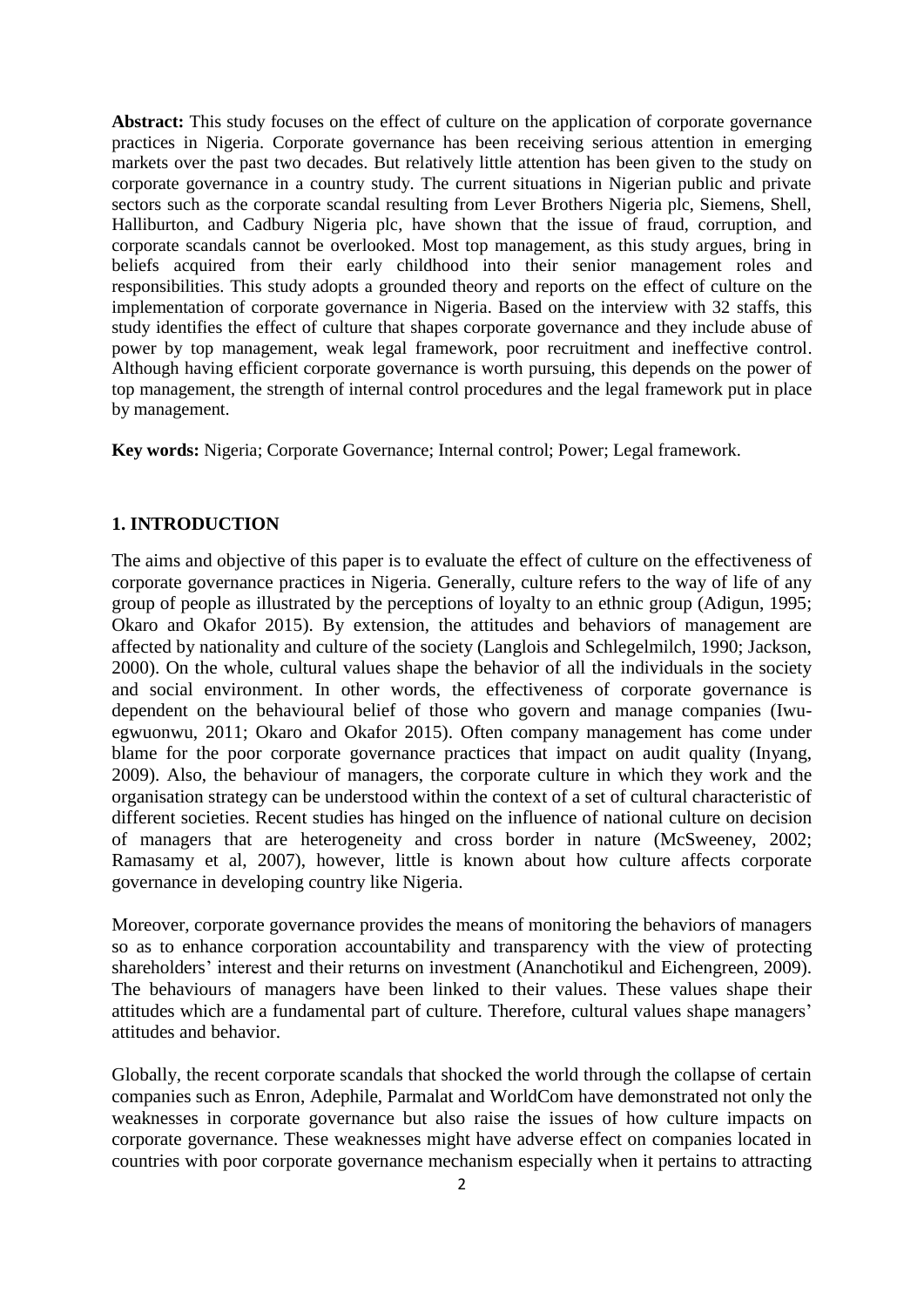investors from abroad (Okaro and Okafor 2015). Recently, the financial crises in 2007/2008 reiterated the significance of good corporate governance practices in both developed and developing economies. As a result, there has been increased awareness on how managers' behaviours and poor auditing led to the demise of Lehman Brothers (Senaratne and Gunaratne, 2008; Okaro and Okafor 2015).

These corporate scandals have sent strong signals to the management of companies and board members that corporate governance should not be ignored (Behchuk 2005; Bebchuk and Fried 2006; Goold and Campbell 1998). As suggested by Okike (2007), the significance of the corporate governance effectiveness in today's corporate and economic performance cannot be under-estimated in the world's market place. Its vast contribution in the direction of the economic health of society as well as organisations in general, has successfully attracted a good number of public interest (Sanda et al 2005; Okike 2007; Ogbechie et al, 2009).

Some researchers have made known the benefit of corporate governance in an organisation (Bauer et al 2008; Li and Harrison 2008; Aras and Crowther 2008; Wallace and Naser 1995; Doupnik and Riccio 2006; Berle and Means 1932; Jensen and Meckling 1976), but, others noted that culture should not be over looked when studying corporate governance (Demirag 1988; Demirag and Doi 2007; Velayutham 2007; Hofstede 1980; Gray 1988; Boyd and Begley 2002; Baskerville 2003, 2005; Stulz et al 2003; Chow et al 1995 and Thomsen 2004; Yatim et al 2006; Berkowitz et al 2003; La Porta et al 2002; Behchuk and Fried 2006; Behchuk 2005; Zingales 2009; Beck et al 2003; Fajana 2008).

Despite the studies conducted on corporate governance and culture, little has been done on studying a nation that has different ethnic groups. Baskerville (2003) argues that research into a particular ethnic or cultural area within a country demonstrates an appropriate form of cultural holism. This paper aims to identify the effect of culture on corporate governance among different ethnic groups in Nigeria. This study fills the gap in the literature and adds to the knowledge by the study of culture on corporate governance. This paper is structured as follows. First, we present the theoretical framework of our study in section one, followed by section two, a discussion on the literature on the impact of culture on corporate governance practices. This helps to articulate our research question within the Nigerian context. Third is the section 3, where we outline our research methodology and thereafter present and discuss our findings in the light of their contributions to theory and practice. Lastly, we present our conclusions.

#### **1.2 THEORETICAL FRAMEWORK AND LITERATURE REVIEW**

There are different models of corporate governance developed by researchers to help clarify the issues of corporate governance. One such models is the shareholders theory. A brief discussion of this model is provided.

## **1.3 SHAREHOLDERS THEORY**

The shareholders theory, as proposed by Jensen and Meckling 1976, is based on the premise that board of directors will meet the aim of the shareholders. Shareholders are the owners of the company and in turn appoints the board of directors to direct and manage the affairs of the company. The board are expected to satisfy the wishes of shareholders, which is profit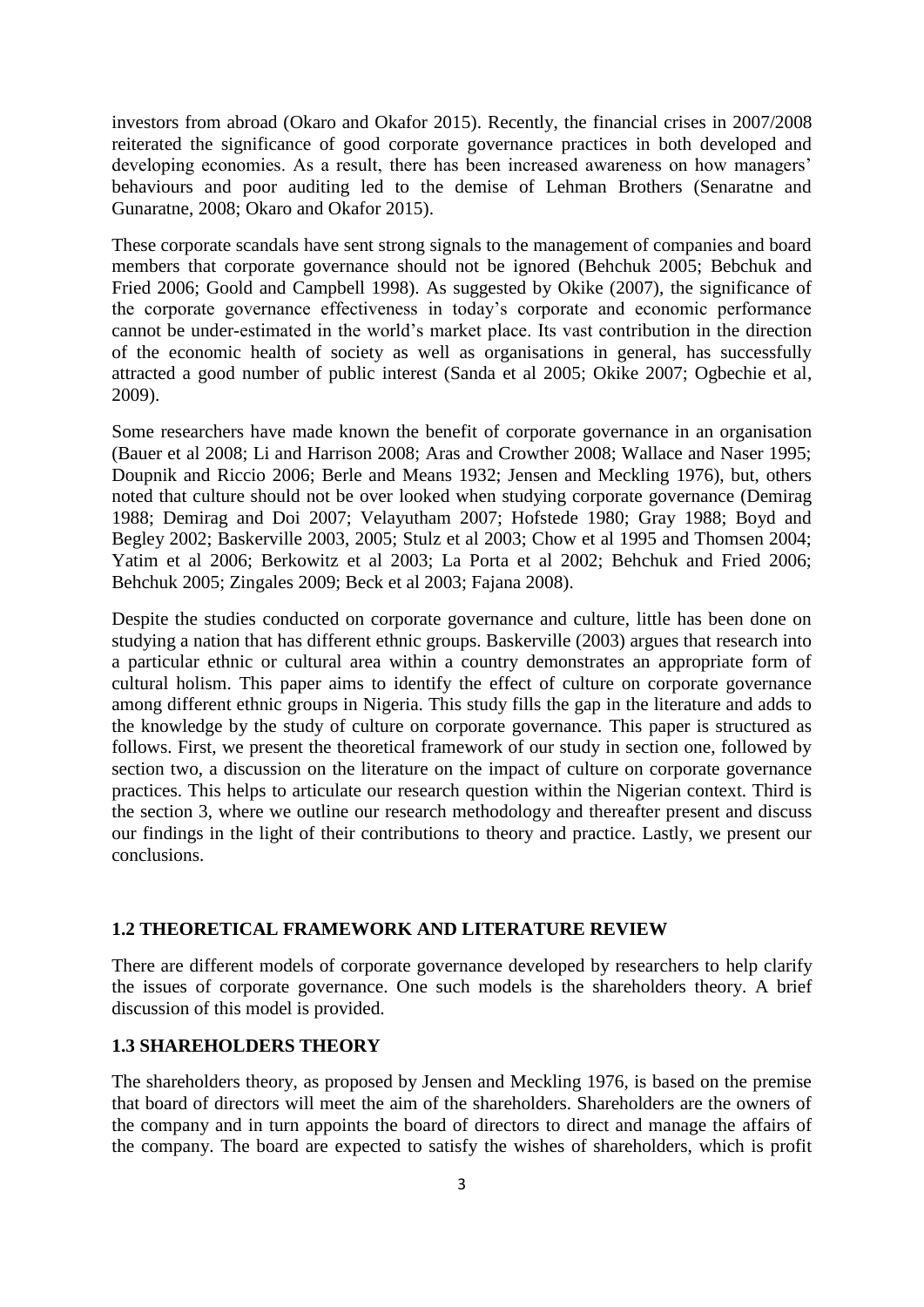making or maximisation of shareholders wealth. Often, due to lack of information, shareholders are not aware of what is happening in the company (Jensen and Meckling 1976). The board appoint the CEO to manage the affairs of the company. Often, the board, who are responsible for taking long term decision and management of the company, are often not able to monitor and challenge the behaviour of CEOs. Since Directors and CEOs are privy to vital information and have better understanding of how the company is managed than shareholders who are often not aware of what is happening in the company, they are in an advantage position with vital information on how the company is being run when compared to shareholders. With vital information in the hands of CEOs they become 'powerful' people within the company, putting themselves at the 'top' position of the company's hierarchy –  $a$ place of 'dominance' – to enable them override control put in place by management. Some studies, as discussed in the literature, have found that certain 'powerful' CEOs and directors want to achieve certain objectives that are against the wishes of shareholders, such as investing in risky projects, empire buildings and mismanagement of funds.

This lack of information, often called agency problem, leads to conflicts of interest between the shareholders and the board (Jensen and Meckling 1976). With information in the hands of top management, it leads to power they will wants to achieve certain objectives that are against the wish of shareholders. For instance, it could be investing in risky projects, empire buildings and mismanagement of funds.

It is important for the board to manage the company effectively. This is reflected in how the company performed. The shareholders theory will be useful in this research because it will help analyse whether board of directors are adhere to the rules and maximises the shareholders wealth.

There are studies and theories that examine the role and power of the board. One such theory is the agency theory. The agency theory is based on the assumption that managers (agent) and owners (principal) will have different interests. The agency theory stresses that managers will act in their own interest, neglecting the interest of the owners. The information asymmetry raises problem for the owners on how to monitor the behaviour and power of managers. To reduce this information asymmetry, the shareholders tend to monitor the board. Monitoring the board increases the cost of operations and reduces profit (Jensen and Meckling 1976). The responsibility to monitor and control the behaviour of managers lies with the board. The board are expected to play a stewardship role and be independent of management for adequate monitoring. Those in support of the agency theory assumed that non-executive directors have the power to monitor the behaviour of the managers (Monks and Minow, 2008).

Furthermore, agency is a contract between people (principals) that engages with others (agents) to perform some services on behalf of the agents (Jensen and Meckling, 1976). The corporate governance mechanism is anchored on the principal-agent theory which explains the Modern Corporation and private property ownership (Fama and Jensen, 1983). However the agency problem exists as a result of the information asymmetry where the agents, the CEO knows the day to day affairs of the company and has full knowledge of the company's operation compared to the dispersed owners. As a result, these agents can take undue advantage of the information at their disposal leading to agency problem. Subsequently, modern companies suffer from separation of ownership and control and therefore are run by professional managers (agents) who cannot be held accountable by dispersed shareholders. Likewise, Okpara (2011) write that the agency theory is driven by interior motives and those managers want to embark on risky and challenging projects to satisfy self-interest. Okpara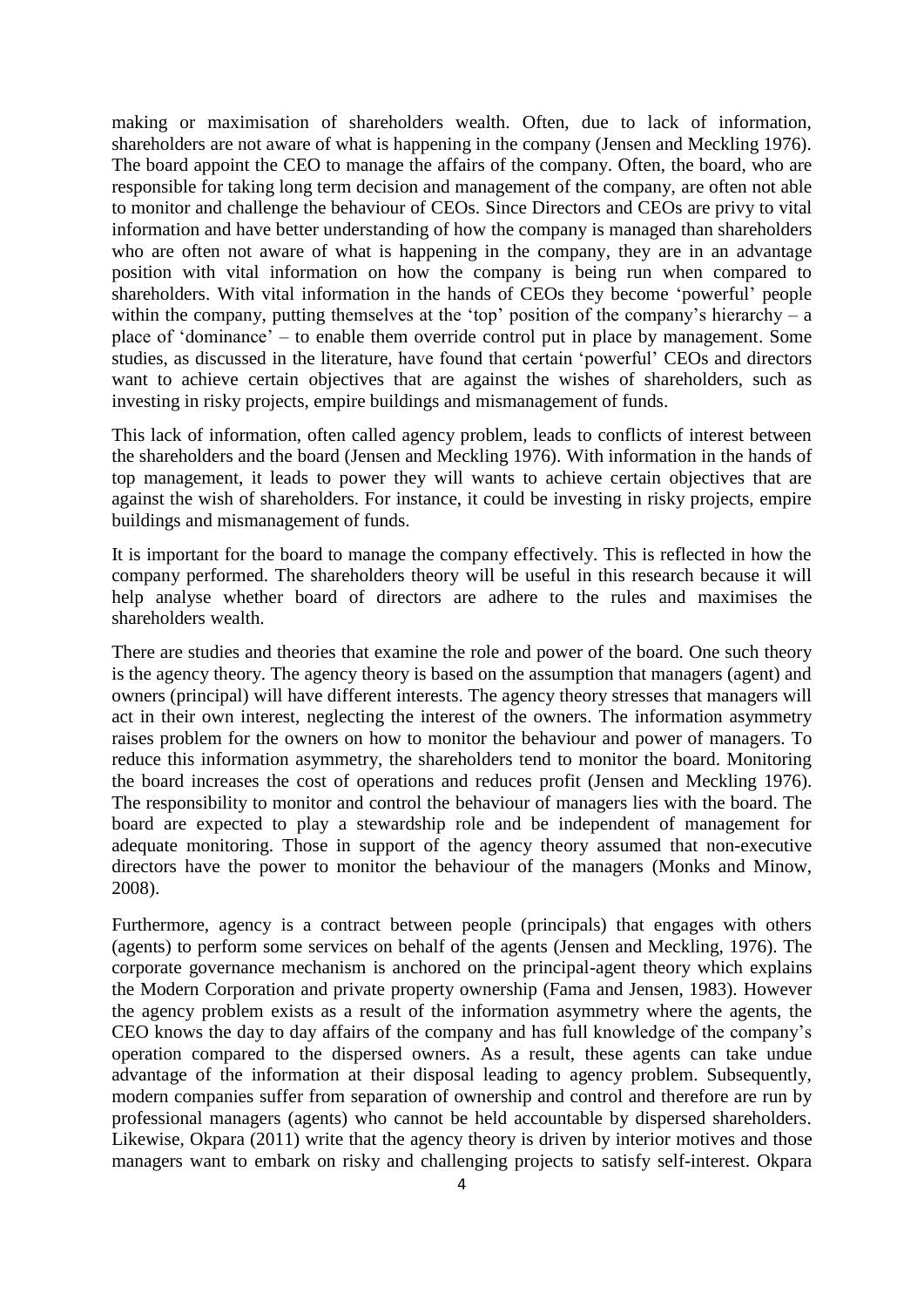noted that those in support of this theory tends to favour the managerial hegemony theory. They believed that managers need power to actualise their purpose.

The managerial hegemony theory can be traced back to the work of Berle and Means (1932), where owners own large corporations and lack control of them. Control, which is no longer in the hands of the owners, has been transferred to a different managerial class. Many studies have supported this theory. Mace (1971) found that control was in the hands of the chief executive not the board, and the board were only involved in strategy when the company is in crisis. Similarly, Herman (1981) found that managerial power was not fully exercised due to constraints. In 1989, Lorsch and Maclver conducted a study of the board during normal times and during crisis times, and found that during normal times power is in the hand of the chief executive. They further wrote that there have been improvements in the functioning of the board but their performance needs to reflect these improvements (Lorsch and Maclver 1989). This research argues the behaviour of top management as a result of power dominance could affect the performance of the company.

### **2.0 IMPACT OF CULTURE ON CORPORATE GOVERNANCE**

Corporate governance plays an important role in creating a sound relationship between managers, shareholders, board of directors and other stakeholders and also helps to reduce the scope of further wrong managerial behaviour in the organisation (Monks and Minows, 2008; Gantenbein and Volonte, 2012). Hence, the legal environment is one important determinant of practices in corporate governance which is being affected by culture (Gantenbein and Volonte, 2012). Culture has a huge influence on the regulatory environment and this affects the corporate governance in organisations.

Li and Harrison (2008) examined if culture affects corporate governance and found that national culture has a dominant influence on corporate governance structure implying that national cultures of the home countries of companies impacts on their governance structures. Likewise, Griffin, et al (2015) noted that national culture matters in companies' practices of effective corporate governance and their impact on corporate governance application on companies' performance depends on how companies are perceived, that is, if companies are compared within a country or across countries.

Similarly, Licht et al. (2005) further supported the impact of culture on corporate governance. In their study they found further empirical evidence that culture has a profound impact on corporate governance-related laws. This according to the authors could be observed through the link between corporate governance, ownership concentration, private benefits of control and the regulatory (legal) system which has been common place. In order words, cultural differences within legal families among countries and within countries hence do potentially drive the structure of corporate governance. Therefore, factors different from the affiliation to a certain legal family do also influence the company's corporate governance. Indeed, investors panic for bad behaviours from managers and scandals from companies as this may affect company's reputation, image and financial performances.

The criteria for recruiting employees into organizational structure are often cultural. For example, researchers such as (Boyd and Begley 2002) claimed that board of directors select CEO who can mirror the culture to employees and appropriate measures are being made by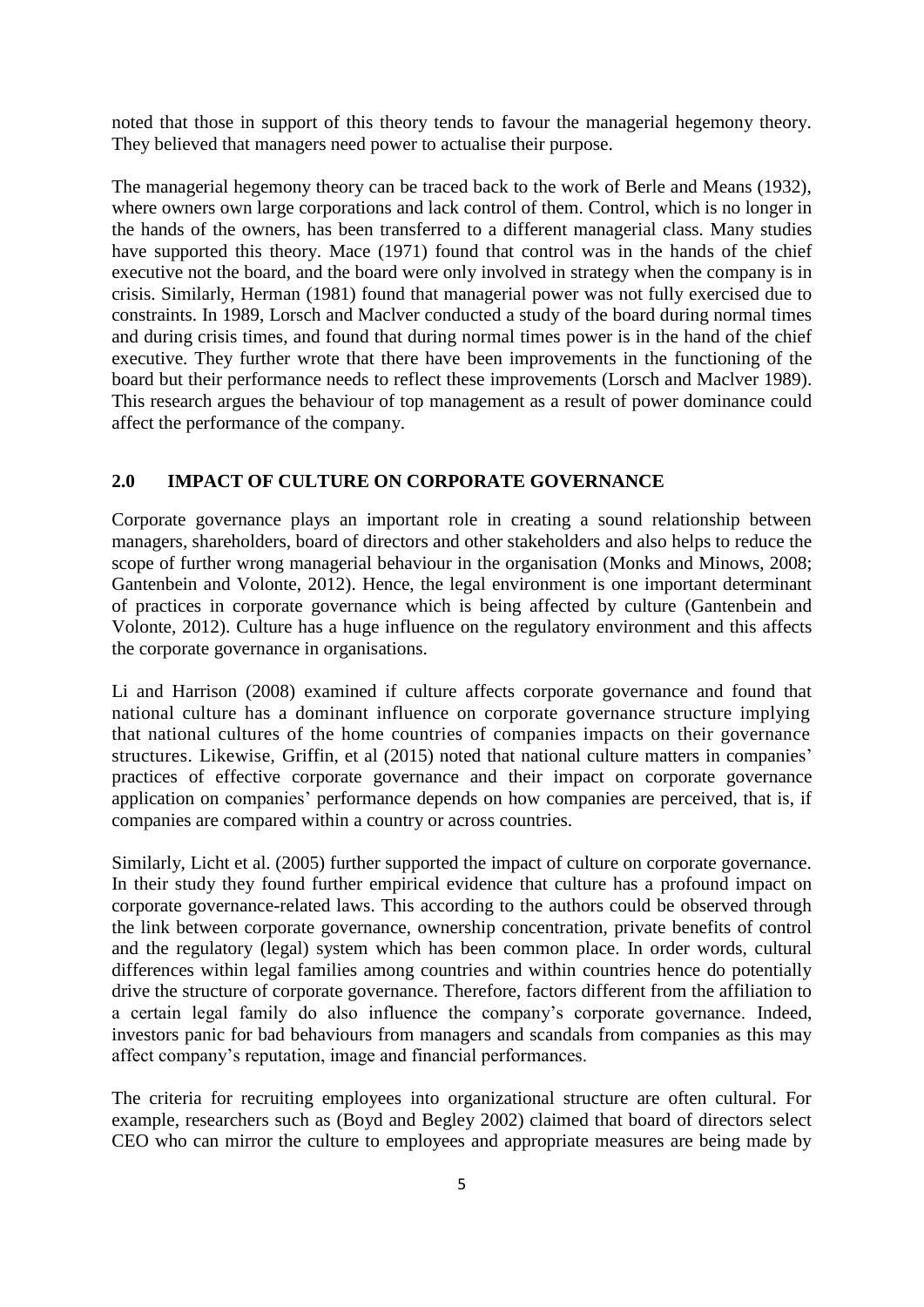human resources management of most organizations in recruiting qualified staff that their cultural values fits into company's culture. According to (Li and Harrison 2008; Hofstede and Hosftede 2005) the basis for acquiring this culture starts when people are born and before the age of ten since children are subjected to primary socialization.

Culture plays an important role in establishing a productive negotiation among people of different religion and ethnicity (Cheung and Chan, 2008). Cultural differences among different nations are significantly important as different nationalities solve their problems differently, interact with each other and run their businesses differently (Cheung and Chan, 2007). This is because the cultural factors influence the traditions and values of a nation and these values are instilled in its people's behaviours. As a result, the values and traditions of a nation reflect on the attributes and behaviours of managers and directors of companies. Therefore, the qualities of decision making of managers are determined by the values and culture of the society which ultimately affects the quality of corporate governance.

In the same way, Hannifa and Cooke (2005) argue that cultures do have influence on the behaviours of board of directors and their support for disclosure practices. The authors noted that if family members in the board feel threatened by governmental forces then they promote secrecy and avoid disclosure. Just as in Malaysia, culture was found to influence the behaviours of managers. According to Chuah (1995) Malaysia managers' mind and behaviours are influenced by race, education and type of organization they work.

Generally, culture influences the organizational policies through the values held by decision makers (Licht, 2001). The author suggests that culture contributes to the interpersonal relationship of individuals and institutions relationship and consequently changing the choice of corporate governance structure. Also, Gantenbein and Volonte (2012) examined the if culture affects corporate governance in Switzerland and found that culture does affect corporate governance particularly through language as the French speaking directors are commonly found on Swiss French board while the same applies for German directors found in Swiss German board.

Various studies have been conducted to investigate the relationship between culture and corporate governance. Licht, Goldschmidt and Schwartz (2004) study the impact of culture on three social norm of corporate governance which they identify as non-corruption level, democratic accountability and the rule of law. Other authors found a significant relationship between culture and the regulatory (legal) system (La Porta et al, 1998). However, Hofstede (1984) used power distance dimension to explain the impact of culture on corporate performance. The author noted that the power distance of culture has implication in effective adoption of corporate governance in emerging markets. In emerging markets such as Nigeria, power has been distributed unequally among the member of the society. The author argues that in societies with high power distance, ordinary people are afraid of disagreeing with managers and they comply with managers decisions (Hofstede, 1984), while in countries with low power distance dimension people are more willing to disagree with managers, prompting managers to consult and ask peoples' opinions of those at the lower levels.

Other factors such as culture and beliefs influence corporate governance practices which have raised critical issues in organisation due to their financial mismanagement that eventually led to the demise of major companies (Monks and Minow, 2008). The corporate failure of businesses can be traced to the disconnection of ownership from management which has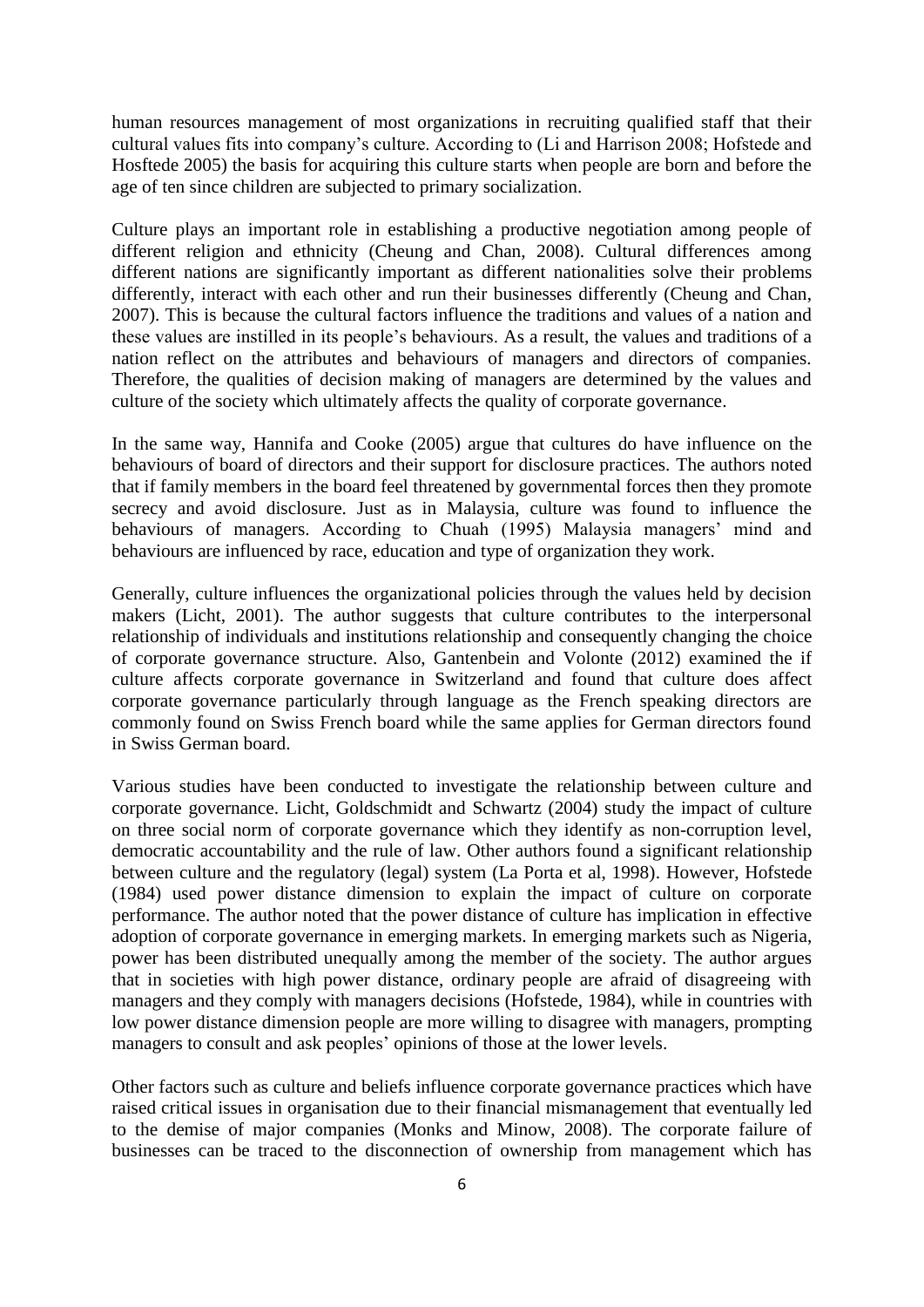further raised the need to ensure transparency, proper disclosure and accountability in companies (Monks and Minow, 2008; Alo, 2009).

Since managers believe that in developing countries the quality of accounting system indicate the level of good corporate governance practice, that tends to employ their friends as auditors and pressure auditors to give a favourable picture of the company. They are able to do this because of the weak regulatory framework within the country. By contrast, this differs from what obtains in developed countries where there are strong legal systems. For example, the OECD 2004; Cadbury, 2002 revealed the importance of the accounting framework in promoting disclosure and transparency. It is stated that information should be prepared and disclosed in accordance with high quality standard of accounting and financial and nonfinancial disclosure. Consequently, the release of accounting information play a major role in the effectiveness of corporate governance because it enables relevant parties to monitor the performance of managers and use that information to hold the managers accountable in their companies (Gray et.al, 1996).

Likewise, the collapse of high- profile firms such as Enron, Worldcom, Tyco and Xerox have led to the believe that poor corporate governance which contributed to their collapse have generated renewed interest in determining the best practices of corporate governance (Sarbanes-Oxley Act 2002, World Bank 2002, OECD 1999). These poor governance practices led to the formulation of Sarbanes-Oxley Act 2002 in US and code of corporate governance in UK. Moreover, in 1997 the East Asian financial crisis occurred as a result of the lack of corporate governance mechanisms which further highlighted the weaknesses of economic institutions in developing countries (Vaughn and Ryan 2006).

The strength of good corporate governance system is determined by the effect of the culture, political, economic, sociocultural and corruption factors (Monks and Minow, 2008; Amaeshi and Amao, 2009). Therefore, if a country has a weak corporate governance system, the management of the companies are bound to be self-centred, corrupt, insider abuse, financial mismanagement leading to corporate collapse. Subsequently, the corporate governance system or environment determines the context for assessing a country firm performance and corporate strategy.

In effect, this paper argues that managers performance in organisations are being affected by their own culture, tradition, history, values and beliefs which ultimately determines the corporate governance practices (Alhabshi, 1994, Hanifa and Cooke, 2005).

# **2.1 FACTORS AFFECTING DEVELOPMENT OF CORPORATE GOVERNANCE IN AFRICA**

In developing countries, there are several external factors affecting the development of corporate governance such as regulatory (legal), political, economic, cultural and societal, corruption, ownership structure and accounting system (Monks and Minow, 2008). OECD (2004) explained the important of regulatory, supervisory and enforcement agencies for effective corporate governance framework. Hence, corporate governance framework should promote transparency, efficient market and consistent with rule of law. In addition, these authors (Johnson, et.al 1999; Klapper and Love 2004) posited that the effect of culture, legal and regulatory framework on corporate governance have effect on companies' performances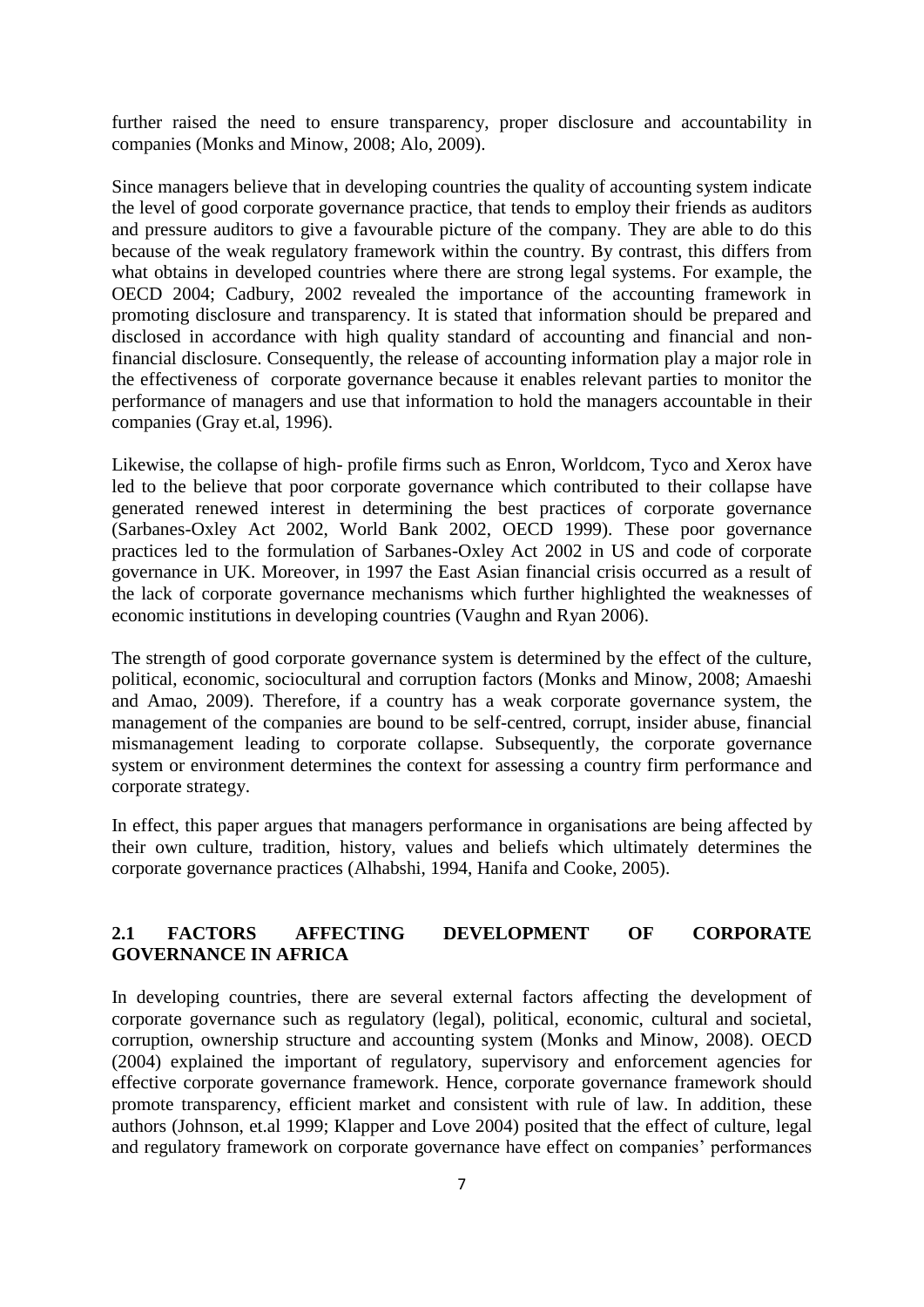which is part of the larger economic context in which firms operate such as macro-economic policies and the degree of competition in product market.

There may be an underlying structure that is hindering the development of corporate governance of firms in Africa countries. These challenges discourage effective corporate governance practice. Equally, the Economic Commission for Africa (ECA, 2004) revealed that there are major issues and challenges of corporate governance in Sub-Saharan Africa which include the following: weak codes of corporate governance practices which is affecting the performance of firms; The issue of board structure and composition and duality where the chairman is also the CEO of the firm, the issue of disclosure and transparency in decision making and relationship with stakeholders and shareholder. More importantly, if these challenges can be addressed, corporate governance will be enhanced in the region. This development will attract quality foreign trade partners, integrity, and manpower; this will create an acceptable global brand for the firms.

The Codes of best practice of corporate governance and guideline were established as instrument to safeguard listed companies against corporate mismanagement thereby promoting transparency, accountability, economic growth and social development (Okeahalam, and Akinboade, 2003). Despite the implementation of these Codes, Guideline and Report on corporate governance in many developing countries such as in Nigeria, Ghana and South Africa, corporate collapse has continued to rise as a result of poor corporate governance practices. In Nigerian the listed companies' ownership structure hinders the promotion of good corporate governance system. This may be due to a lack of due process in acquisition of shares in firms and in most cases, it is the boards of directors and senior management that constitute the majority stockholders of firms (Baysinger and Hoskisson, 1990; Monks and Minow, 2008).

In Ghanaian companies, societal and cultural factors hinder the corporate governance system. This result indicates that the Ghanaian corporate governance Code of Best practices needs to take into consideration the sociocultural environment in formulating corporate governance policies for Ghanaian firms. In all the countries, particularly in Ghana macro-economic policies seem to hinder promotion of corporate governance practices. This evidence indicates that macro-economic policies may be not well implemented to the extent that it has a negative effect on rules and laws of corporate governance practices. This result suggests that a lack of proper implementation of macro-economic policies is likely to result from poor quality of governance. This indicates that government expenditure may be misappropriated as a result of corruption, lack of transparency and accountability in the countries. However, the accounting system and auditing process plays a vital role in promoting corporate governance across countries in the region, and in each country such as Ghana, Nigeria and South Africa (Moyo 2010, Vaughn and Ryan, 2006).

Furthermore, in Ghana there is a weak institutional foundation and absence of institutional investors, shareholders passivity, and enforcement gap (Moyo 2010, Vaughn and Ryan, 2006). Consequently, Moyo (2010) revealed that the compliance result has not been as expected due to numerous challenges such as weak enforcement and prosecution, insufficient board independence, balance of power and insufficient disclosure.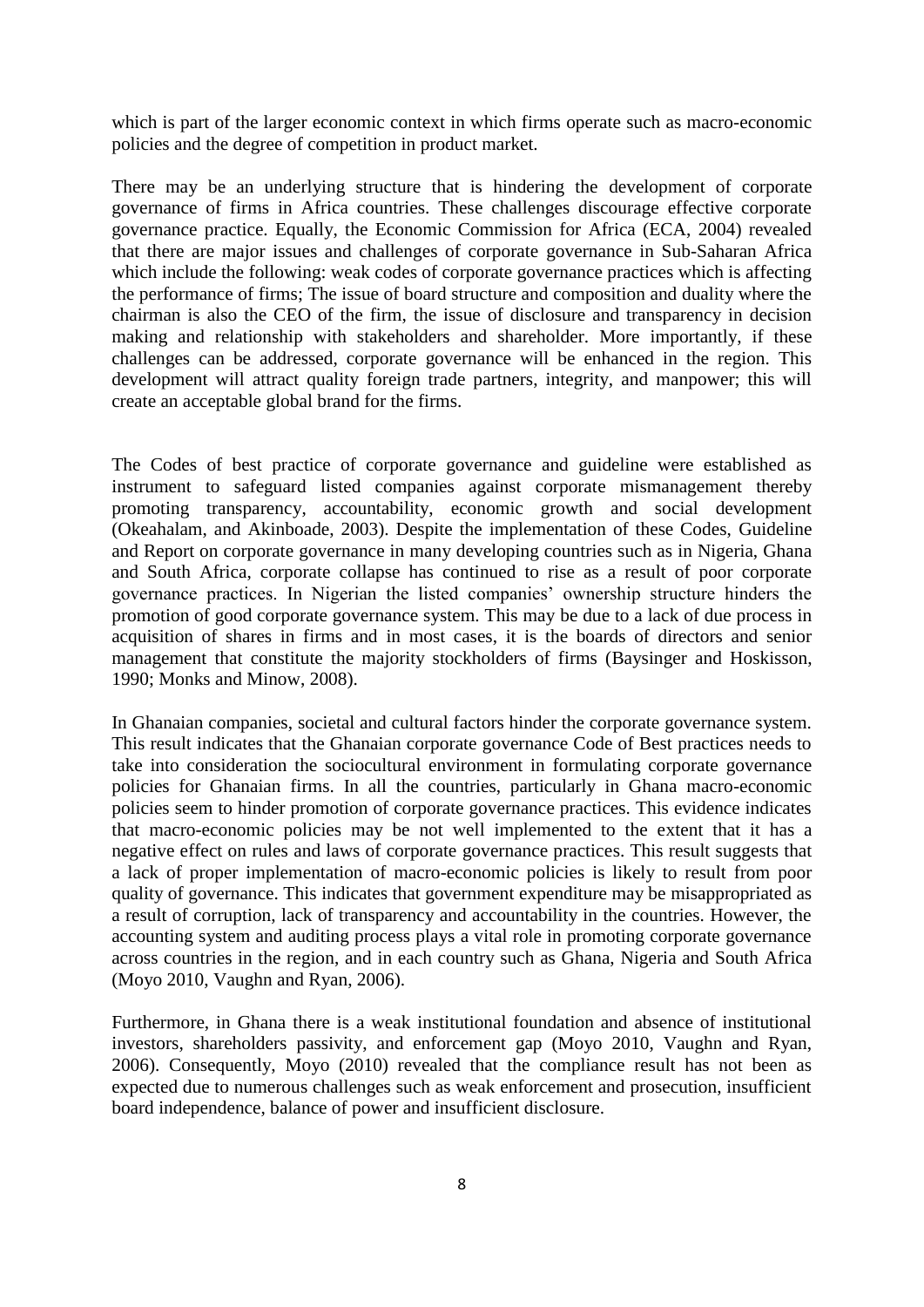In South Africa the King Reports II and III published in 1994 and 2010 respectively addressed the issue of board of directors of firms in South Africa and the need to improve transparency and disclosure. In addition, in Nigeria the code of best practice of corporate governance was issued in 2003 and 2011 by Securities and Exchange Commission (SEC) and also the code of corporate governance for banking industry was issued by Central Bank of Nigeria (CBN) in 2006. All these codes highlighted the roles and responsibilities of the board of director for non-financial and financial listed firms in Nigeria.

Nigeria is the focus of this study because it is a developing country with an emerging capital market with multi-ethnicity, religion and language. Here is an overview of Nigeria culture and corporate governance.

### **2.2 GENERAL OVERVIEW OF CORPORATE GOVERNANCE IN NIGERIA**

In July 2013, Nigeria had a population of about 174,507,539 with 750 different languages and 250 different ethnic groups (World Factbook 2013). The three largest ethnic groups are the Hausa-Fulani of the north, the Yoruba located in the southwest and the Igbo occupying the southeast zone. These three ethnic groups constitute about two-thirds of the population. For instance, Hausa has an estimated population of 29%, Yoruba 21%, Igbo 18%, Kanuri 4%, Ibibio 4%, Tiv 3%, and others 11%. The Ijaw, located on the Niger-Delta region, are fourth largest group with a population of about 10 million (World Factbook 2013).

Section 55 of the 1999 Nigerian constitution classified the industrial workforce into three ethnic groups with differences in cultural behaviour, religion and social backgrounds. They are the Hausa speaking Northerners, the Igbo speaking Easterners and Yoruba speaking Westerners. Each of these groups has their own unique features that they strive for.

In Nigeria, most ethnic groups want to be respected and in turn elders want to be accorded a degree of respect by the 'juniors', portraying a kind of power-distance relationship (Wallace 1992). Hofstede (1980) noted that power-distance relationship affects organisations. Wallace argued that some of the reasons top management are powerful and are not challenged were as a result of the values acquired from the society. The power-distance relationship makes it difficult for certain boards of directors to challenge CEOs for contravening corporate governance (Wallace 1992). This attitude of not offending others is a strong value in the Nigerian family settings where 'seniors' are not challenged by 'juniors' for wrong doings. This could act as a barrier to corporate governance especially where members of board are dominated by a particular ethnic group.

In Nigeria the progress on the improvement of corporate governance practice has been very slow. Nigeria is one of Africa's most important financial markets for goods and services with an estimated population of one hundred and sixty million. However, the corporate frameworks in the country seem to be weak. The weaknesses in the Nigeria context may include corrupt corporate behaviour such as the recent exposure in Cadbury Nigeria Plc and the management failure to disclose corporate financial information to shareholders (Adegbite and Nakajima, 2011). This was also due to a lack of accountability and bribery scandal involving top management of Halliburton Nigeria (Adegbite and Nakajima, 2011). Empirically, using Cadbury (Nig) Plc as a case study and employing a face to face interview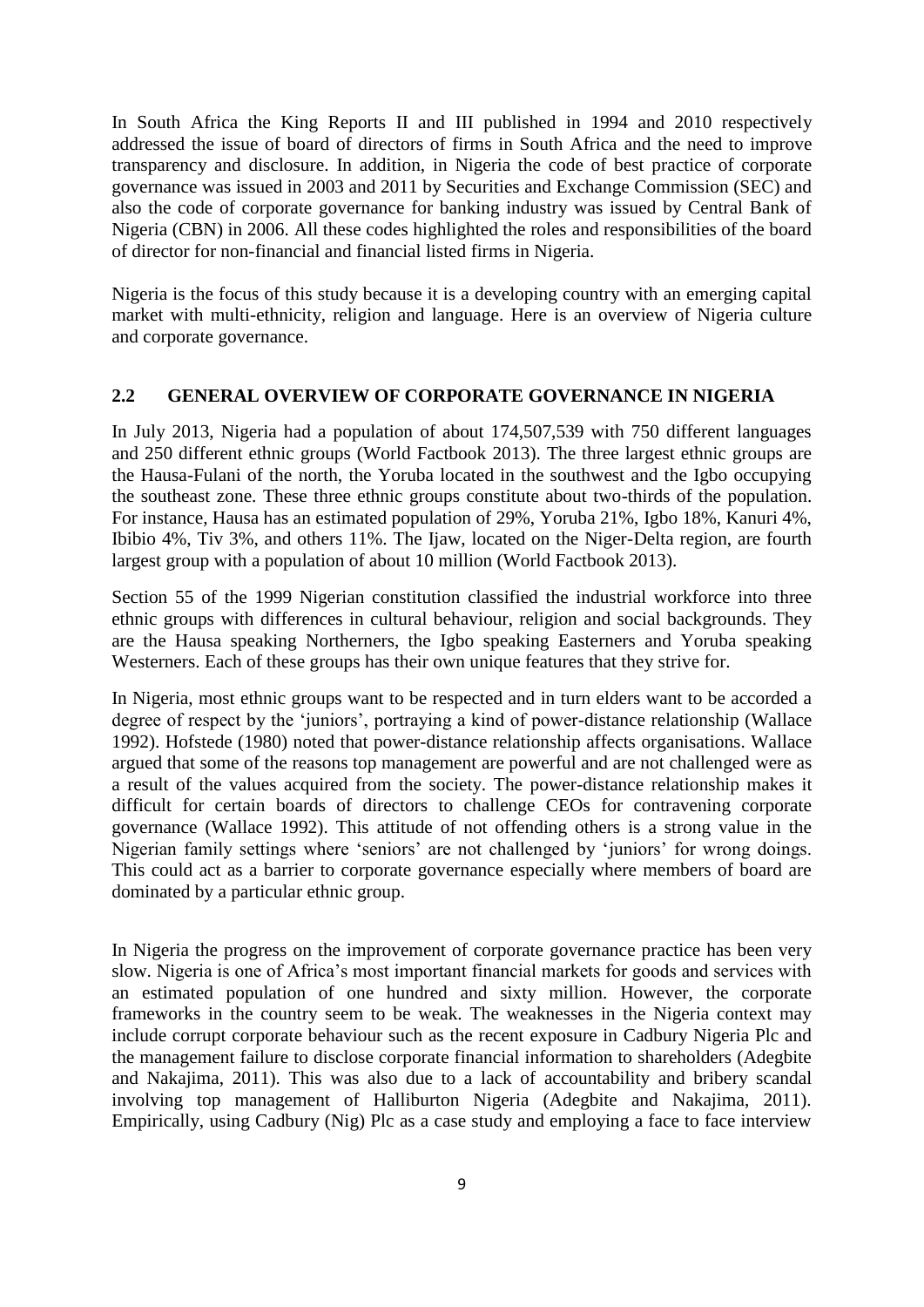technique, they found that national culture indeed has a strong influence on the efficacy of corporate governance (Adeyemi and Olamide, 2011).

Furthermore, recent failure in financial and non- financial sectors in countries such as Nigeria shows that there may be challenges hindering the effective corporate governance in the Subregion. These numerous challenges include institutional weakness in regulation, weak code of corporate governance, issues of disclosure and transparency, lack of compliance with enforcement and lack of compliance with International Accounting Standards. Subsequently, the board of some companies are populated by some family members and colleagues who compromise standards for personal benefit and in the interest of their benefactors.

Moreover, some CEO of companies in Nigeria has reported that there are factors contributing to the collapse of corporate governance in the region (Business Times Nigeria, October 2010). In fact, these CEOs contribute to the failures of company by allowing culture to influence their behaviours and decision-making such as employing friends and relatives into the board. In Nigeria, most government owned institutions and banks employ more of their indigenes into the board. Most family owned banks such as Oceanic bank have family members as board members. For instance, the Ibru family have Cecilia Ibru as the CEO and her sons as board members, which eventually led to poor corporate governance practices and the demise of the bank.

Corporate governance, which in the past was overlooked by most management and shareholders, is now receiving serious attention in emerging markets (Carver and Oliver 2002; Oman 2001; Becht et al 2003; Okike 2007; Lin 2001; Ogbechie et al 2009; Goswami 2001; Malherbe and Segal 2001). The lack of good corporate governance practices in Africa such as the scandals resulting from misappropriation of resources and lack of accountability have increased the issues of Nigerian corporate governance in recent debates (Economist 2000; Okike 2007; Ogbechie et al 2009).

The recent financial crises have exposed the weaknesses in the corporate governance framework and have attracted the attention of scholars, investors, practitioners and researchers on how corporate governance can be improved. In Nigeria, corporate governance became a topic of discussion when the government introduced the Structural Adjustment Programme (SAP) in the late 80s (Okpara 2011). During this period companies, especially financial institutions, witnessed tremendous growth. But, as a result of the presence of poor governance most of these companies were hit by corporate scandals. To restore public confidence and reduce corporate failures in Nigeria a committee was set up in 2000 by the Securities and Exchange Commission (SEC) to draft a code of governance for best practices. The code of corporate governance was introduced in Nigeria in 2003 and revised in 2011. Based on the revised code of corporate governance there is need for Nigeria to not only have good corporate governance but to strengthen it.

Okike (2007) noted that the need to have corporate governance in Nigeria was made known at the 28th Annual Accountants Conference organised by the Institute of Chartered Accountants of Nigeria (ICAN) in September 1998. In this conference, Corporate Governance was seen as a thrust to the professional commitment, trust, transparency, accountability and honesty in the management of the nation's resources. The Nigerian government has taken some measures, through company legislation known as the company's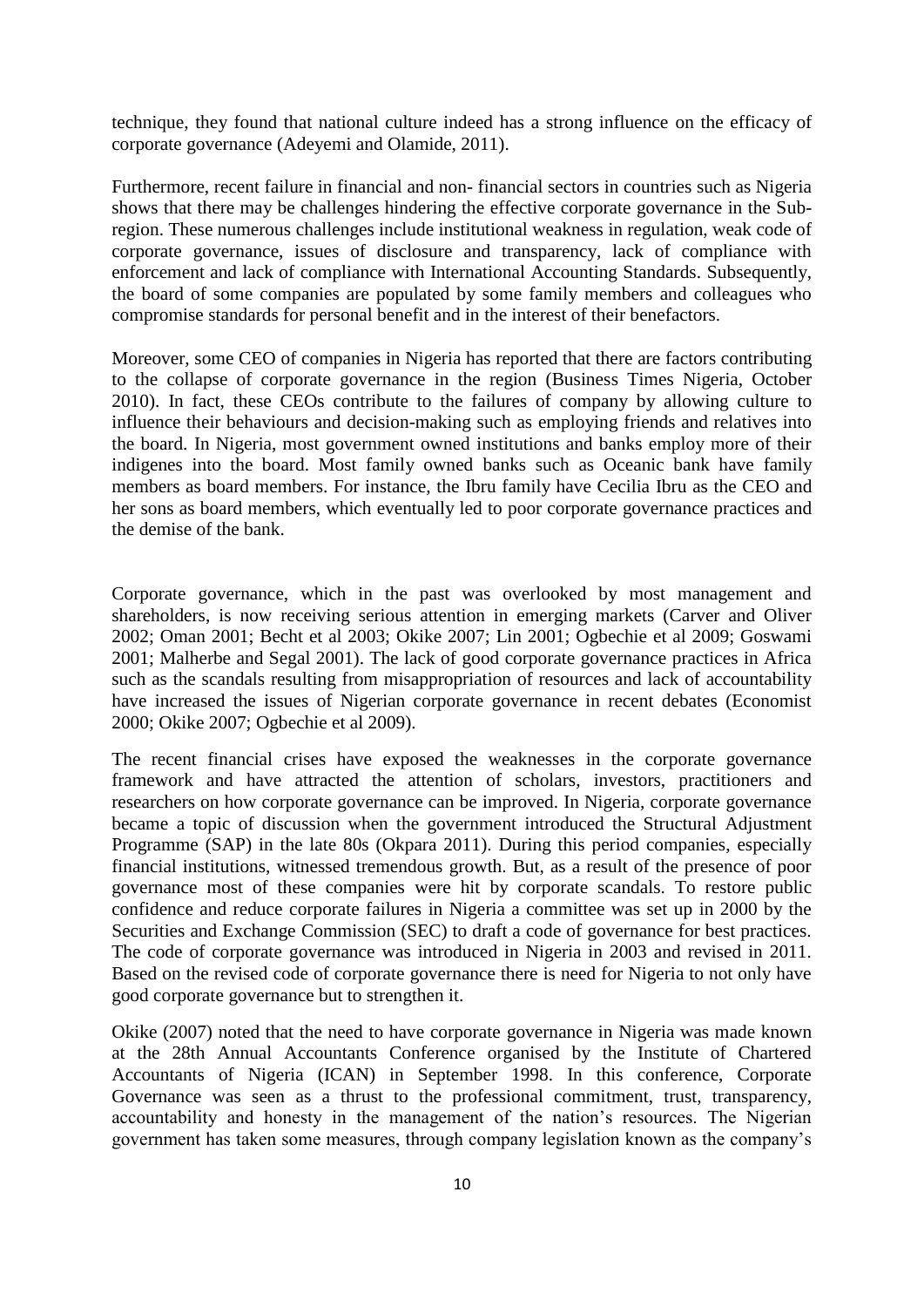and allied matter act (The CAMA 1990) to put in place an efficient system of corporate governance.

In 2003 there was establishment of code of best practices on registered companies in Nigeria concerning the power and supervision of the board, regulatory framework as well as transparency and accountability. Nevertheless, there is doubt about the effectiveness of the corporate governance mechanism that is in place in Nigeria due to fraud, corruption and weak enforcement (Okike 2007 and Wallace 1987). For instance, in 2009, the Nigerian economy was thrown into chaos when the Governor of the Central Bank of Nigeria dismissed 5 Bank Managing Directors without notice as a result of fraud and misappropriation of shareholders fund. Most of these scandals were committed with the help of family members and friends. Most top management, as this research argues, bring in beliefs acquired from their early childhood into their senior management roles and responsibilities, demonstrating the relevance of cultural values when studying corporate governance.

In the case of Nigeria managers their mind and behaviours are influenced by race, education and type of organization they work for (Adigun, 1995; Chuah, 1995). Thus, in a multicultural society like Nigeria, culture is a big factor politically, economically and operationally as most government decisions are based on ethnicity and quota system that is, favouring one ethnic groups over others because they are disadvantaged as in the area of education. For instance, the North claim they are disadvantaged educationally and hence should get most resources allocated to them by government.

In effect, company managers performed their functions based on the influence of ethnicity and favouritism, which affects the corporate governance practices.

#### **2.3 POWER**

Pettigrew and McNulty (1995) were able to identify through literature review the factors that constrain the power of boards. Such constraints include: the control assert by management on selection of board members, time constrained on outside board members, availability of information held by management, and those attitudes portrayed through board behaviour that make it difficult to confront the management.

Murray et al (1992) conducted a case study research in Canada and found that five different levels of power relations exist among non-profit organisations. The first is the CEOdominated board, where power lies in the hand of the top manager and the Chief executive while the board plays a figurative role. The second is the chair-dominated board, where power lies with the chair, and the chief executive, if paid, is left with the secondary role. The third is the power-sharing board, where power is exercised after participation and consultation from all individuals concern, and rejects individuals that exercise dominant power or control. The fourth is the fragmented board, where members form cliques and there are always conflicts during meetings or deliberation. The fifth is the powerless board where there is lack of commitment from the board and the board does not understand its roles and responsibilities (Baysinger and Hoskisson, 1990)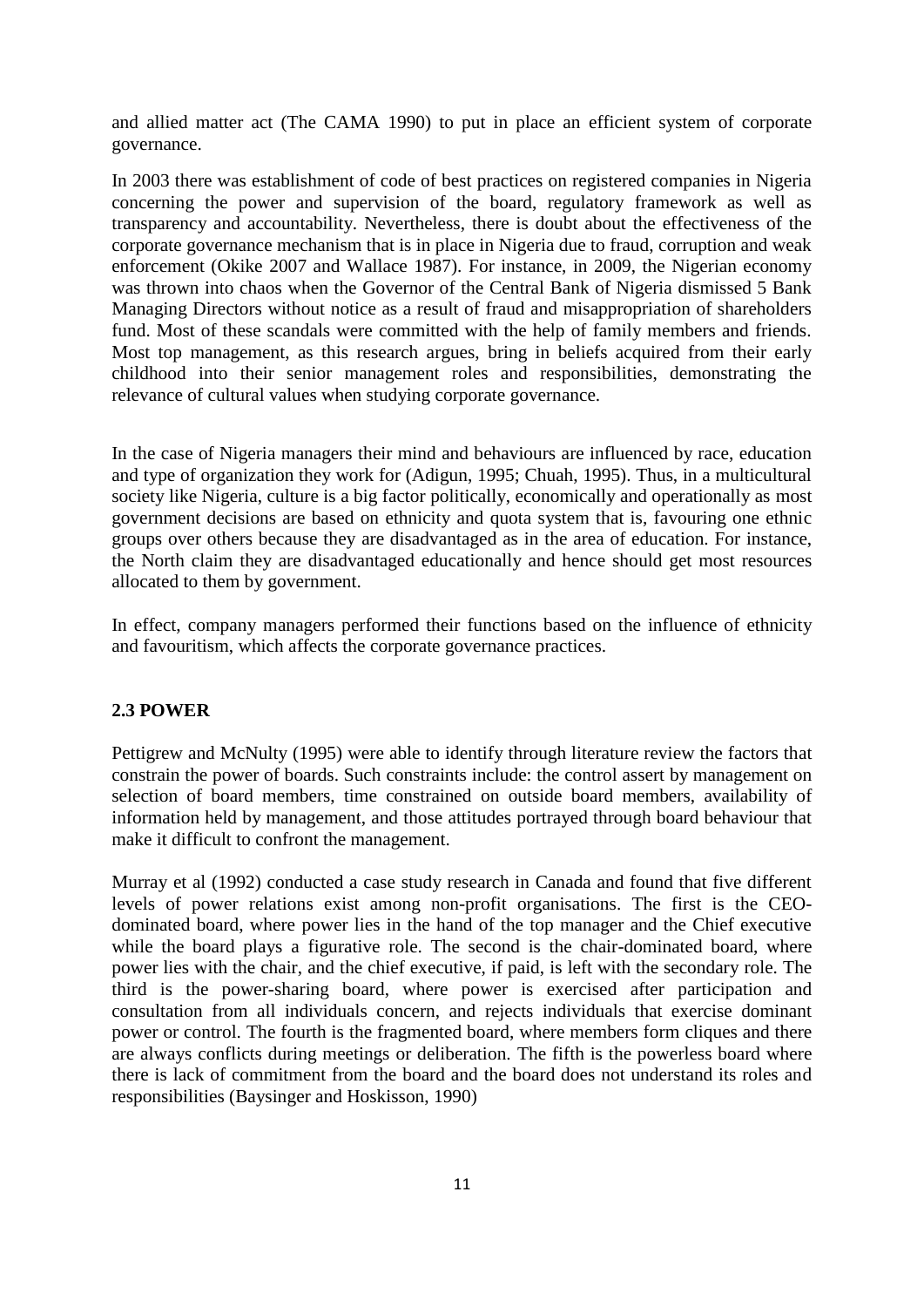Murray et al further examine the five different levels of power relations in Canada through a survey and found that the two most power relations that exist are the CEO-dominated board, followed by the power-sharing board.

Wood (1992) conducted a study, based on interviews with chief executives of 21 NGOs in the USA, and found that the power of the board changes over time. Wood used 'oscillatory' to describe the power relationship and wrote that after a 'collective phase' the board tends to move towards the 'CEO dominant', until there is crisis, then, they will move towards the 'board dominant', until another crisis.

Maitlis (1999) examined the power relationship that exists between the chief executive and the board between two organisations. The study was conducted through interviews and observations, analysis of board documents over a period of two years. Maitlis found that in one of the organisations the Chief Executive is very powerful and influential, and was able to team up with the chair to form a 'dominate coalition'. The Chief Executive brought important matters to the chair for discussion ahead of scheduled meetings and could depend on the chair for his support during board meetings. Other board members were aware of the way the Chief Executive influenced the chair and they were happy to work as long as it yielded productive results. On the other organisation, the board has a complex structure and the chief executive was not exposed with this area and lacks experience. There was a balance of power, as the chief executive was less dominant and encouraged a participatory approach. Most often, the Chief Executive was not able to influence the board to accept its proposals. The organisation was not well managed and less productive. This is why Murray et al (1992) use the term 'the powerless board' to describe such relationship.

Power, depending on how it is being used, can be manipulated to achieve desired objectives. Pettigrew and McNulty (1995) defined power as the ability to produce anticipated results to satisfy self-interest. The position of an individual in the company can determine the power exerted. Power can be applied differently depending on circumstances whether it is in crisis period or normal period (Pettigrew and McNulty 1995).

# **2.4 REGULATORY FRAMEWORK**

It is believed that the presence of corporate governance encourages accountability, adherence to legal framework, compliance and enforcement (Okike, 2007; Monks and Minows, 2008). This improves the organisational outcomes, efficiency and effectiveness of the board of directors, the confidence of investors and shareholder value as well (Soobaroyen and Mahadeo 2007). In Nigeria the use of power has been abused to the detriment of other stakeholders by those in whom it is entrusted. The abuse of power was evident in companies where corporate governance is weak. For example, some companies such as Lever Brothers Nigeria PLC, Siemens, Shell, Halliburton, and Cadbury Nigeria PLC that have applied the code of corporate governance have nevertheless been affected by weak controls, noncompliance, poor accountability and corporate scandals. Controls and compliance are supressed by the power exerted by the top management.

The Organisation for Economic Co-operation and Development (OECD) (2004) stressed that corporate governance can be effective when the appropriate and efficient laws, legal and regulatory practices put in place are adhered to by all market participants during business relationships. Economic Co-operation and Development's (2004) wrote that a corporate governance framework should include legislation, regulation and compliance procedures based on a country's circumstances, culture and tradition. As the business environment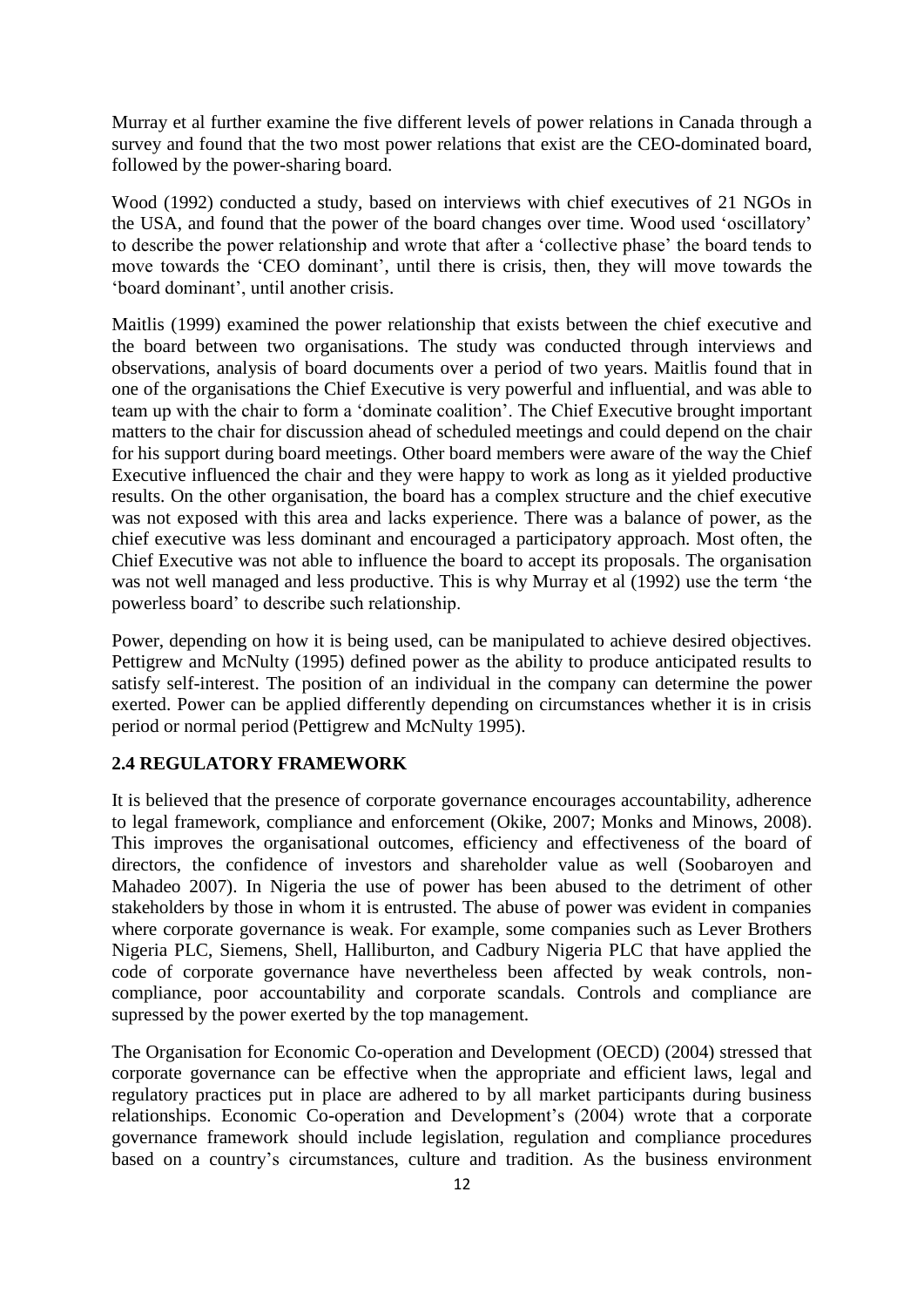changes the content of the corporate governance framework should be altered to reflect these changes for best practice (OECD 2004).

In Nigeria, there are rules, legal and regulatory framework in place for conducting business, and penalties and punishment when these regulations are violated (Okeahalam et al., 2003). One of the handbooks that prescribe the regulations on how businesses should be conducted in Nigeria is the Company and Allied Matters Decree (1990). Okpara (2011) noted that one of the problems facing corporate governance in Nigeria is the issue of supervision and enforcement of the laws. Okpara stresses the issue of supervision is as a result of ineffective judicial process. The judiciary have not been effective to drive the change needed for good corporate governance. Otobo (1997) and Okeahalam et al., (2003) have argued that regulatory process should include having established laws, strict compliance of the laws, punitive and enforcement measures in place for non-conformance of those laws.

Poor control environment have often resulted in poor internal control and nepotism by management. These breed disgruntled staffs and provide a fertile ground for fraud. A lot of factors have been fingered as responsible for the low whistle blowing culture in Nigeria. These include the culture of unquestioning obedience to elders and resigning one's faith to providence (Oghojafor, Olusoji & Owoyemi, 2012a). In some extreme cases, Accountants who are supposed to provide checks and balances through proper auditing in Nigeria have lost their jobs in the course of duty due to poor governance in organisations. Also, political corruption which is also rife in Nigeria may also be a factor in audit quality, poor control environment and favouritism (Ogundiya, 2009).

A report on corporate governance by the World Bank (2003) found that some developing countries were not consistent in their enforcement of the laws, rules and regulations. These non-consistent enforcement of laws was not foreseen by the OECD when they assumed that countries have efficient rules and regulations in place and the judiciary has the resources to enforce them. There have been reported instances of power abuse by top management and insider trading. The World Bank (2003) report found that most of people go unpunished, even if there are strict punitive measures in place.

### **2.5 LAPSES IN THE CODE OF CORPORATE GOVERNANCE IN NIGERIA**

In Nigeria, the need for good corporate governance has been undermined by the presence of weak monitoring and enforcement. Those government departments and regulatory bodies saddled with the responsibilities for compliance of corporate governance are yet to actualise this purpose. Most of such regulatory bodies are weak and can be influenced by top management and politicians (Okpara 2011). For instance, the Economic and Financial Crime Commission (EFCC), an anti-graft agency that is responsible for crime prevention and prosecution of corrupt individuals in Nigeria, has been fighting tirelessly to ensure reduction of corporate crime and scandals since its inception in 2003 (Bolodeoku, 2009). In the last five years, with the support of the Department for International Development (DFID), the EFCC has been able to recover over \$6billion looted funds, unfortunately only a handful of these individuals have been prosecuted in the court of law (ThisDay 2010).

Furthermore, the Cadbury Nigeria PLC financial scandal amounted to 13 billion Naira (equivalent to £52,000,000). They were fined only a meagre payment of 100,000 Naira (£400 equivalent) and additional penalty of 5,000 Naira (£20 equivalent) per day from 2002 to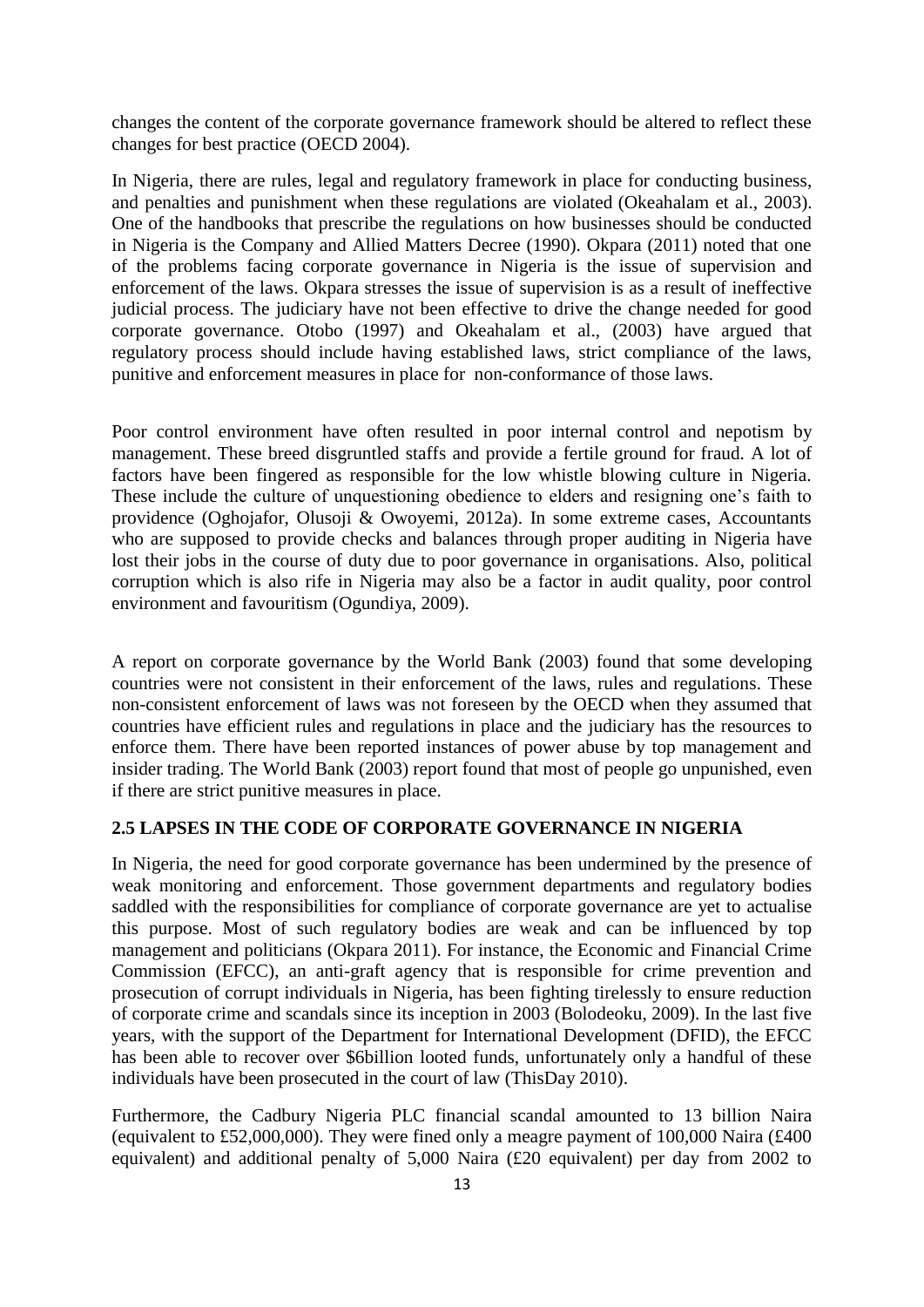2006. The chief executive officer - Bunmi Oni, and an executive director - Ayo Akadiri, were banned from holding any directorship position and they were referred to the Economic and Financial Crimes Commission (EFFC) for prosecution. Bunmi Oni and Ayo Akadiri were not prosecuted by the regulatory agency for gross misconduct. This shows the absence of a strong legal framework in Nigeria that leaves corrupt top management without retribution (Okpara 2011)

The corporate governance in Nigeria is influenced by a number of internal and external factors such as Companies and Allied Matters Act 1990 (CAMA 1990), the government, culture, corruption etc. (Okike 1998; Okike and Adegbite 2012). In 2010, out of a total of 178 countries, Nigeria ranked 134 on the Transparency International Corruption Index Table making Nigeria to be perceived as a corrupt nation (Transparency International, 2010). Okike (2007, page 15) noted that in a corrupt society like Nigeria the appointment of qualified people into certain directorship positions is questionable. Hence Okike (2007) stressed the need for researchers to study the issues that affect corporate governance in Nigeria and in particular how culture affects it (Adigun, 1995). We hereby present the research questions for the study.

#### **3. METHODOLOGY**

This research began with the review of literature which provided more insight on culture and corporate governance with in a country. This provided the background for exploratory research that helped in the data collection. This research explores whether socio-cultural factors affect individuals' decision making in an organisation. In a situation where members of management attach importance to ethnicity rather than competence, this could affect the application of corporate governance. As a result, there is more focus on the meanings individuals attach to their jobs, which help identify the underlying patterns of social reality that arise. By relating with individuals from different cultural backgrounds and learning about their social experiences/reality (Denzin 2002), there is every possibility to identify any emerging patterns that arise in this study of culture and corporate governance.

This study adopted an interpretive philosophy. The interpretive philosophy claims that the reality is only perceived by people and their view is based on individual reflection, social world, opinion, knowledge, expectation and experience. This perception affects what they see and how they interpret the environment around them (Rubin and Rubin 2012; Saunders et al 2009). What we know is not always objectively accepted, but is filtered through people therefore making it subjective. The inductive approach is concerned with qualitative research that links data to theory (Bryman and Bell 2011).

The use of qualitative research will address the issues of effect of culture on corporate governance. Qualitative research focuses on individuals' own interpretation of their behaviour, motivations and attitudes (Eldomiaty 1998). Therefore, qualitative research is very useful in identifying patterns of relationships or associations that exist between/among the underlying factors, subjects and issues of the study (Walker 1985 and Van Maanen 1979). Qualitative research observes or reveals issues about reality and reflections of social life that are often argued and reaffirmed (Rubin and Rubin 2012).

This study explores the effect of culture on corporate governance practices in Nigeria. This led to the following research questions: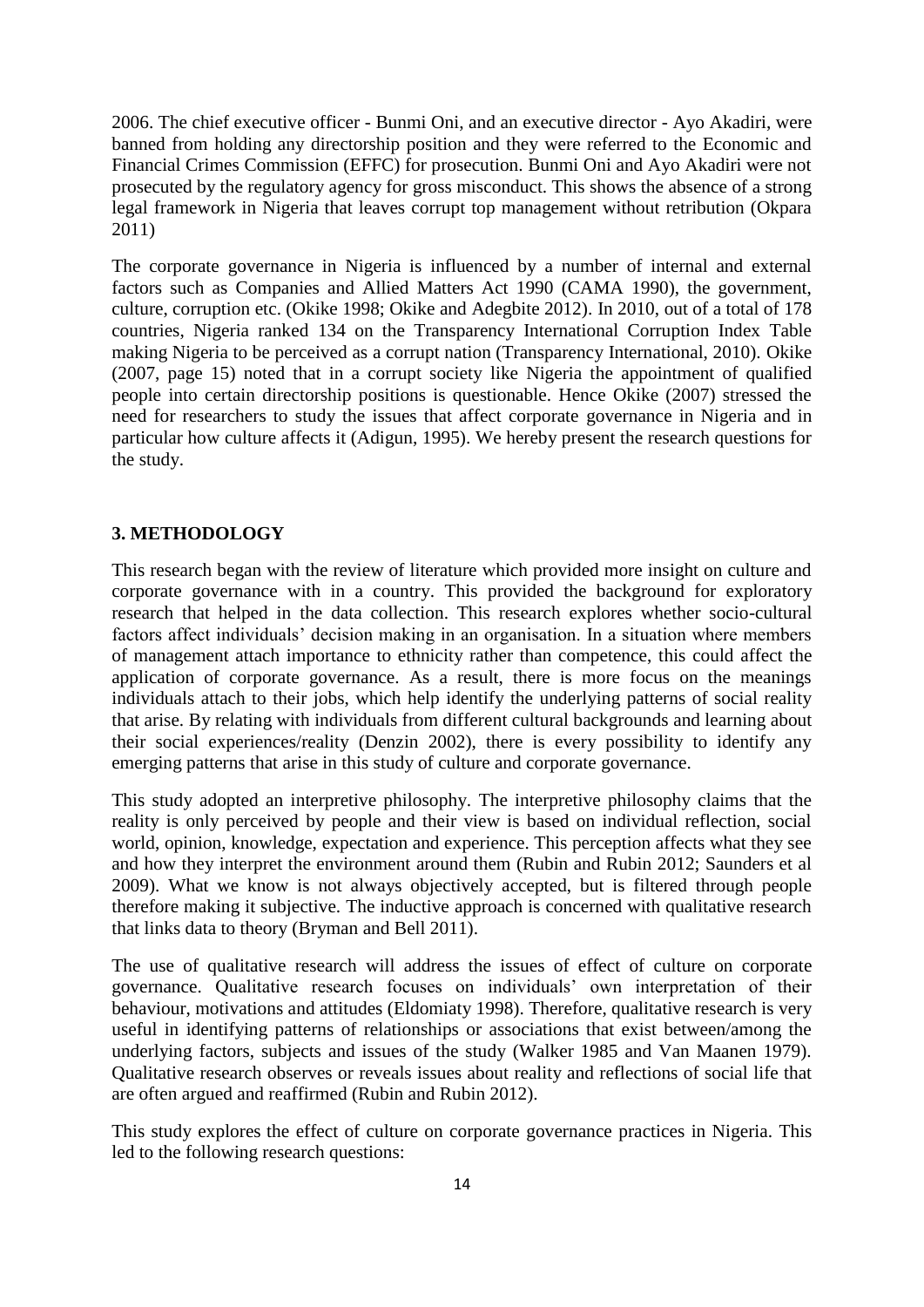What are the barriers to corporate governance in Nigeria?

How does culture affect corporate governance?

How effective are the regulatory codes?

How does the board maintain control and power in enhancing good corporate governance practices?

These research questions will be used to explore the subjective meaning that management and policy makers attach to their job. While this research begins with practical issues raised by scholars, the objectives of this research imply that the presence of socio-cultural factors could shape the perception and understanding of culture and corporate governance within the organisation. To an extent this could affect the application of corporate governance in Nigeria. Therefore, this will help meet the aim of this research by effect of culture on corporate governance practices in Nigeria.

Where a research aims to solve a particular problem and for the results to be generically applicable, the data to be obtained should be detailed both in data-rich and data-led. This implies that theories will flow from the data. In this scenario, the researcher began this research work from an inductive approach where there was neither any use of hypothesis nor theory testing of data (Crane 2000, Eisenhardt 1989, Baker 2002), because the theory emerges from the data (Strauss and Corbin 1998; Mintzberg 1979; Pettigrew 2000). The use of the inductive approach was to enable the researcher explore the effects of socio-cultural factors on corporate governance. This helped identified patterns from the data collected. These patterns were further explored and used in developing theories. In other words, after observing the data, conclusions were drawn from the data, which led to the theories. That this allowed for semi-structured interview investigation of culture and corporate governance, thus providing a better view of a holistic investigation of real issues that arise in practice.

The research approach follows the grounded theory developed by Strass and Corbin (1998). Glaser and Strauss (1967) developed Grounded theory as a methodological tool used for studying sociology. Over the years, there has been greater awareness and use of grounded theory in qualitative studies, ranging from education, political science, nursing management and organisation (Howell 1998, 2000, 2003; Locke 1997, 2001; Strauss and Corbin 1990, 1994, 1998; Chiovitti and Piran 2003). It cannot be disputed that there have been many studies on management and organisations that have used grounded theory in analysing their work, but only a few can be attributed to studies related to culture, corporate governance and company performance (Osemeke 2013).

Glaser and Strauss noted that the main use of grounded theory is to build a reliable theory that clarifies the area that is being investigated (Glaser and Strauss 1967). According to scholars such as Strauss and Corbin (1990, 1998) and Howell (2000, 2003), grounded theory revolves around two types of theories, which are the substantive and formal (conceptual). Their arguments are based on the fact that hypothesis and concepts emerge from the data collected. In applying this grounded theory to the study of the effect of culture on corporate governance, the emerging concept will be identified, which will lead to the development of a theory that shows the effect of culture on corporate governance practices.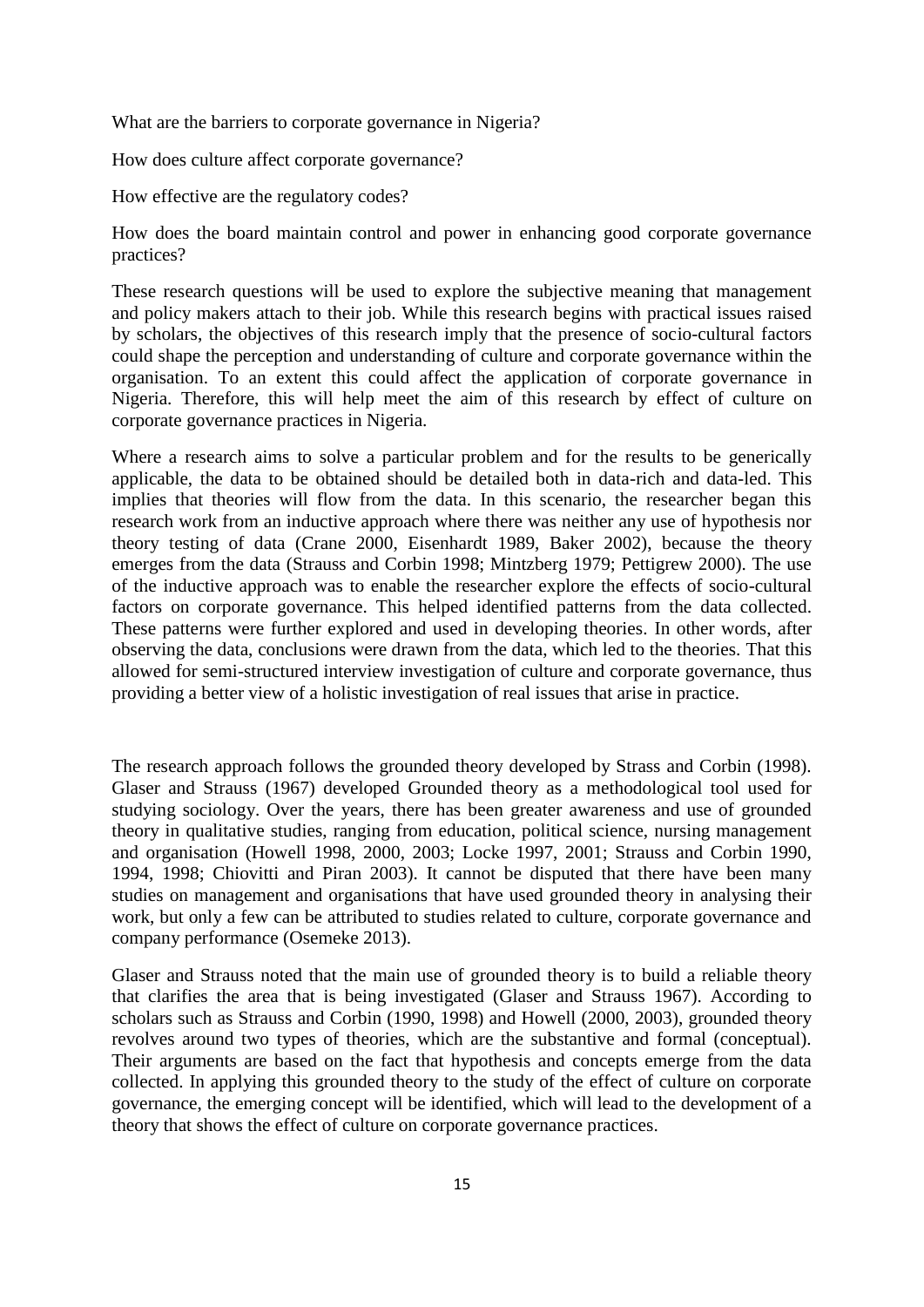Researchers such as Locke (2001), Glaser (1978, 1992), and Glaser and Strauss (1965a, 1967, 1968), suggest that grounded theory places more emphasis on theory formation and verification that is drawn from an inductive approach. The discovery or emergence of concepts, models and hypothesis is significant and paramount when using grounded theory (Douglas 2003).

Grounded theory remains the most suitable techniques for analysing data that adopts qualitative techniques, where the aim of the study is to generate theory. The use of this approach will focus on the key themes that emerge from culture and corporate governance practices instead of using a predetermined research problem (Hoda Noble & Marshall, 2011). Focusing on emerging themes is suited for qualitative study.

Chiovitti and Piran (2003) noted that researchers are free to follow any version of the grounded theory approach, but they argued that rigorous analysis is necessary. An explanation of how the theory was generated is important if grounded theory is to be meaningful (Douglas 2003). A step by step approach on how the data was gathered and analysed is discussed below.

#### **3.1 DATA GATHERING**

The data used in this paper was part of an unpublished thesis (Osemeke 2013), and have been used in another paper. The data were collected in two different phases, from October – November 2009, and from June – July 2010. The data were collected from respondents in five different States in Nigeria. A total of 32 face-to-face, semi-structured interviews were received from a representative sample of top management of companies in different sectors in Nigeria.

The states in which the study was conducted are Abuja, Lagos, Delta, Enugu and Rivers State. The reason for concentrating on these states is that Lagos state is the major commercial hub for most businesses in Nigeria especially banking and other financial institutions. Most decision-making ministries and government parastatals are in Abuja and it is also the nation's capital. Petroleum, exploration, production and marketing companies are located in Delta and Rivers State. Enugu State was included because of the data availability.

|                                   |                 |               |               |              | <b>Place of</b>  |
|-----------------------------------|-----------------|---------------|---------------|--------------|------------------|
| <b>Department/Position</b>        | <b>Industry</b> | <b>Degree</b> | <b>Gender</b> | <b>Tribe</b> | <b>Interview</b> |
| Policy, Risk & Risk               |                 |               |               |              |                  |
| department                        | Regulator       | BSc, MBA      | Female        | Hausa        | Abuja            |
| Deputy Director, HRM              | Regulator       | Bsc, MA, PhD  | Female        | Hausa        | Abuja            |
| <b>Insurance and Surveillance</b> | Regulator       | Not specified | Male          | Hausa        | Abuja            |
| Audit                             | Regulator       | Bsc, MSC      | Female        | Igala        | Abuja            |
| <b>Assistant Director</b>         | Regulator       | Not specified | Male          | Hausa        | Abuja            |
| Policy, Risk & Risk               | Regulator       | Bsc, Msc      | Male          | Hausa        | Abuja            |

#### **3.2 DEMOGRAPHIC COMPOSITION OF INTERVIEWEES**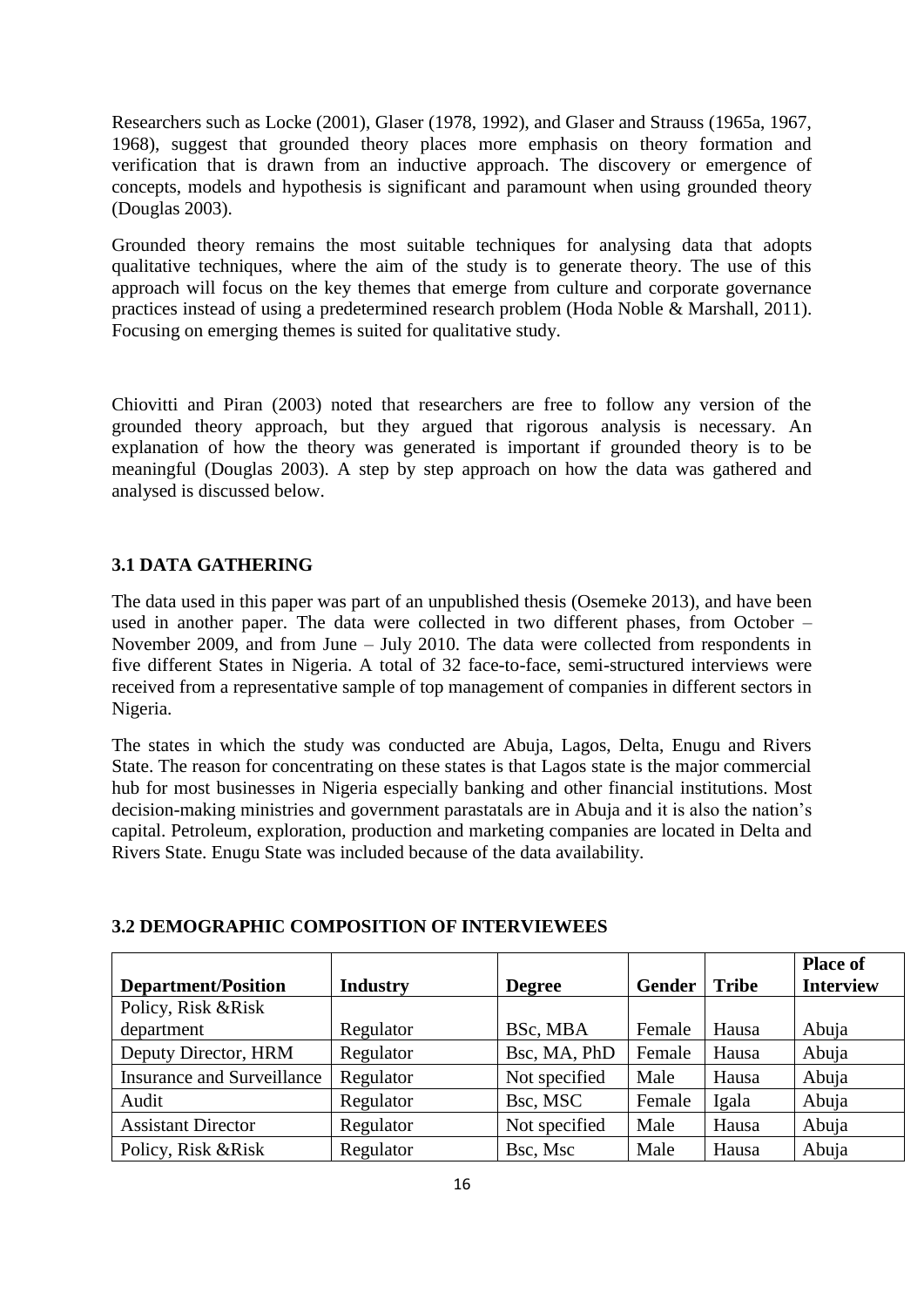| department                    |                   |               |        |           |        |
|-------------------------------|-------------------|---------------|--------|-----------|--------|
| Policy, Risk &Risk            |                   |               |        |           |        |
| department                    | Regulator         | Bsc, Msc, PhD | Male   | Hausa     | Abuja  |
| Health & Safety               | Petroleum         | <b>Bsc</b>    | Male   | Hausa     | Abuja  |
| Accountant                    | Manufacturing     | Bsc, ACA      | Male   | Igbo      | Delta  |
| Supervisor, Sales             |                   |               |        |           |        |
| Representative                | Telecommunication | <b>BSc</b>    | Male   | Igbo      | Delta  |
| <b>Regional Manager South</b> |                   |               |        |           |        |
| East                          | Telecommunication | Pharmacy      | Male   | Igbo      | Enugu  |
| Middle Management             | Banking           | BSc, Pgd      | Male   | Igbo      | Lagos  |
| Middle Management             | Banking           | <b>BSc</b>    | Female | Aniocha   | Lagos  |
| Manager, Call Centre          | Telecommunication | <b>BSc</b>    | Male   | Ika       | Lagos  |
| <b>Board Member</b>           | Education         | BSc, Pgd      | Male   | Ika       | Lagos  |
| Associate                     | Audit             | BSc, ACCA     | Male   | Igbo      | Lagos  |
| <b>HRM</b>                    | Telecommunication | BSc, Msc      | Male   | Ukwani    | Lagos  |
| Manager, Internal Audit       | Insurance         | BSc, Msc      | Male   | Yoruba    | Lagos  |
| Manager, Internal Control     |                   | Bsc, Msc,     |        |           |        |
| Unit                          | Insurance         | <b>ACCA</b>   | Male   | Yoruba    | Lagos  |
| <b>Internal Control Group</b> | <b>Banking</b>    | <b>Bsc</b>    | Male   | Igbo      | Lagos  |
| <b>Credit Control</b>         | Telecommunication | Bsc, MBA      | Male   | Ndokwa    | Lagos  |
| Middle Management             | <b>Banking</b>    | <b>Bsc</b>    | Female | Bini      | Lagos  |
| Attorney at Law               | Legal             | <b>LLB</b>    | Male   | Ika       | Lagos  |
| Middle Management             | Banking           | <b>Bsc</b>    | Female | Yoruba    | Lagos  |
|                               |                   | Bsc, Msc,     |        |           |        |
| Partner                       | Audit             | <b>ACCA</b>   | Male   | Foreigner | Lagos  |
| <b>Marketing Executive</b>    | Insurance         | <b>Bsc</b>    | Female | Ika       | Lagos  |
| <b>SBO</b>                    | Banking           | <b>Bsc</b>    | Male   | Aniocha   | Lagos  |
|                               |                   | Bsc, Msc,     |        |           |        |
| Partner                       | Audit             | <b>ACCA</b>   | Male   | Igbo      | Lagos  |
| CEO, Drilling                 | Oil and Gas       | BSc, MBA      | Male   | Ika       | Rivers |
| <b>Medical Doctor</b>         | Hospital          | <b>MBB</b>    | Male   | Ikwerre   | Rivers |
| Manager                       | Petroleum         | Not specified | Male   | Ika       | Rivers |
| Accountant                    | Oil & Gas         | Bsc, ACCA     | Male   | Uhrobo    | Rivers |

The interview was conducted in English Language. Respondents has a minimum of Bachelor of Science Degree (BSC) or its equivalent and they came from various disciplines such as accounting, law, human resources management, audit, fashion designing, and healthcare. For in-depth exploration on the socio-cultural factors, the author ensured a representative sample of all ethnic groups were interviewed including Hausa, Igbo, Yoruba, Fulani, Tiv, Niger-Delta region among others.

Each interview with respondents lasted between forty (40) to about ninety (90) minutes. Getting a convenient time and venue for each respondents was really difficult. Due to the bad roads and distance between states in Nigeria, it took about two days to get to the office of some respondents. While in some scenarios the interview could not take place because of the difficulty in getting a quiet and convenient place. For example, three scheduled interviews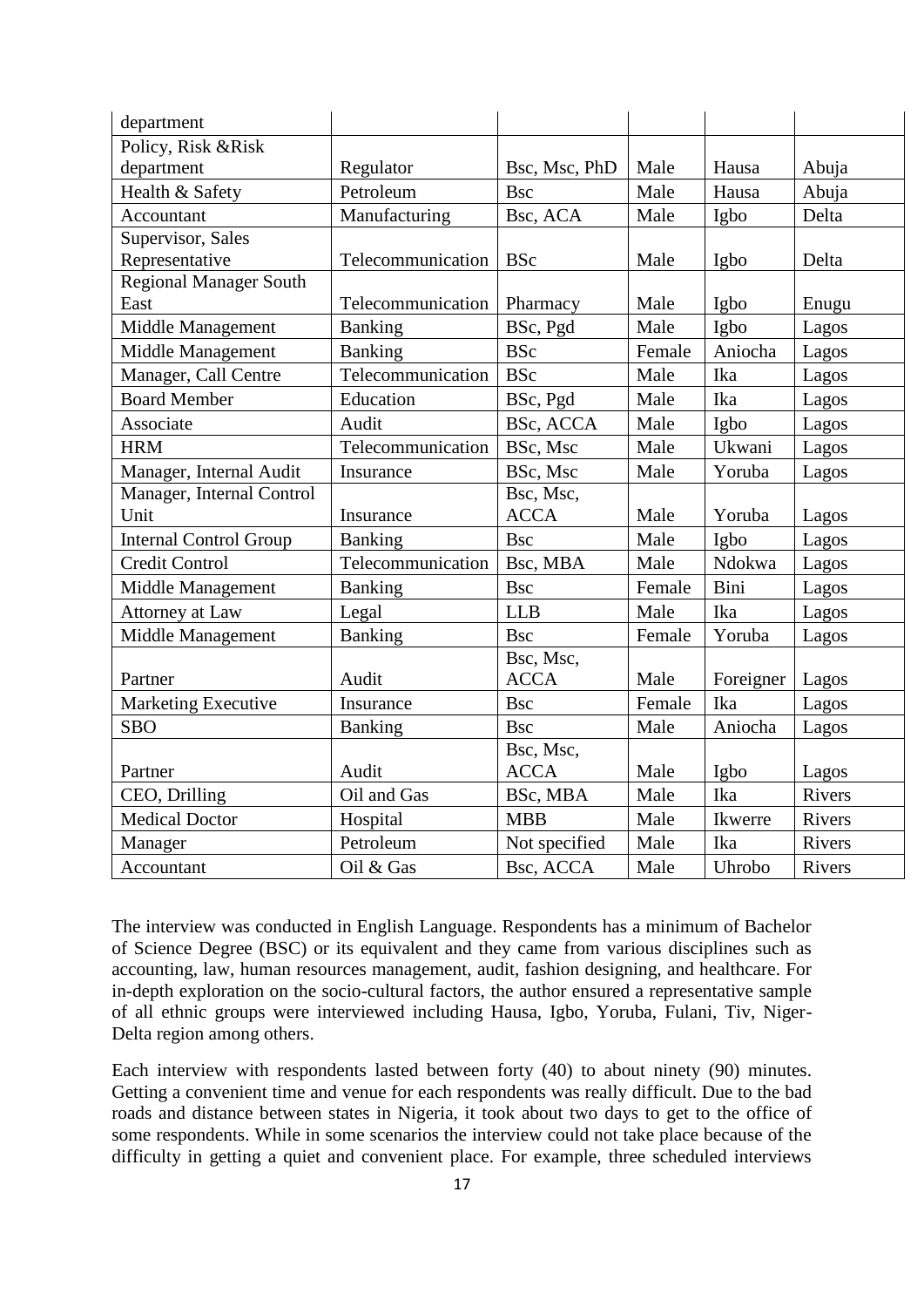including an external auditor were cancelled due to inability to get a convenient venue for the interview. It was later rescheduled at a later date. Two of the respondents had to sacrifice their lunch time for the interview to take place. Follow up phone calls were used to facilitate the timing and venue of those interviewed.

#### **3.3 CODING OF DATA**

The interview data were transcribed into Microsoft word document, thereafter coded into smaller themes with label attached to it with the use of Nvivo software. Most researchers generate the first set of categories through a small portion of data and then try to explore and explain the data within the emerging theory (Miles and Huberman 1994; Langley 1999). Coding involved back and forth movement between themes until all the data has been categorised, and then explored and explained (Glaser and Strauss 1967; Silverman 2001). This data that were broken down were re-organised and coded, interpretation was based on the imagination and insight of the researcher in determining what re-organisation means (Langley 1999 and Spiggle 1994). This process of re-organisation involves moving back and forth between the data and theme/concepts (Glaser and Strauss 1967; Silverman 2001). The process was adopted in this study in developing the themes into categories.

The coding of data into themes and categories ensure that the theories are grounded (Glaser and Strauss 1967). The approach to data analysis was firmly grounded within the social science discipline (Van Maanen 1979). This grounded theory approach was adopted to help identify the cultural forces that affect the implementation of corporate governance in Nigeria.

#### **4. DISCUSSION OF FINDINGS**

#### **4.1 POWER**

It has been noted in the literature that the *Constitution of Federal Republic of Nigeria 1999*  divides the ethnic groups into three major categories; the Igbo, Yoruba and Hausa. This division of the ethnic groups have often been used as a measure of 'who should get what' or 'who should be appointed to a particular position'. The struggle on 'who should get what' have made people to trace their origin or place of birth or where they come from to a particular ethnic group in order to form an alliance. This formation of 'ethnic group alliance' is a symbol of strength and dominance among the ethnic groups. People in the dominant ethnic group are happy if one of their members is at the helm of affairs occupying a strategic top management position, whether he/she does not knows the job is irrelevant. The position occupied is a form of power when the behaviour of others can be manipulated (Mullins and Christy 2013). The position occupied gives rise to power that allows the ruling class or political elites manipulate their subordinates (Knights and Willmott 1999).

This kind of ethnic group dominance is what Murray et al (1992) referred to as the CEOdominated board, where power lies in the hand of the top manager and the Chief executive while the board plays a symbolic role. The presence of dominant ethnic group is prevalent in certain companies and has become part of their values. This research found that the values attributed by a 'CEO dominated board' are similar to the values possessed by the 'dominant ethnic group'. What this implies is that culture plays a significant role in corporate governance. It is the way of life of the people which is learnt as they grow (Ndiweni 2008; Hostede and Hostede 2005; Mintz 2005). A comment from one respondent illustrating this was: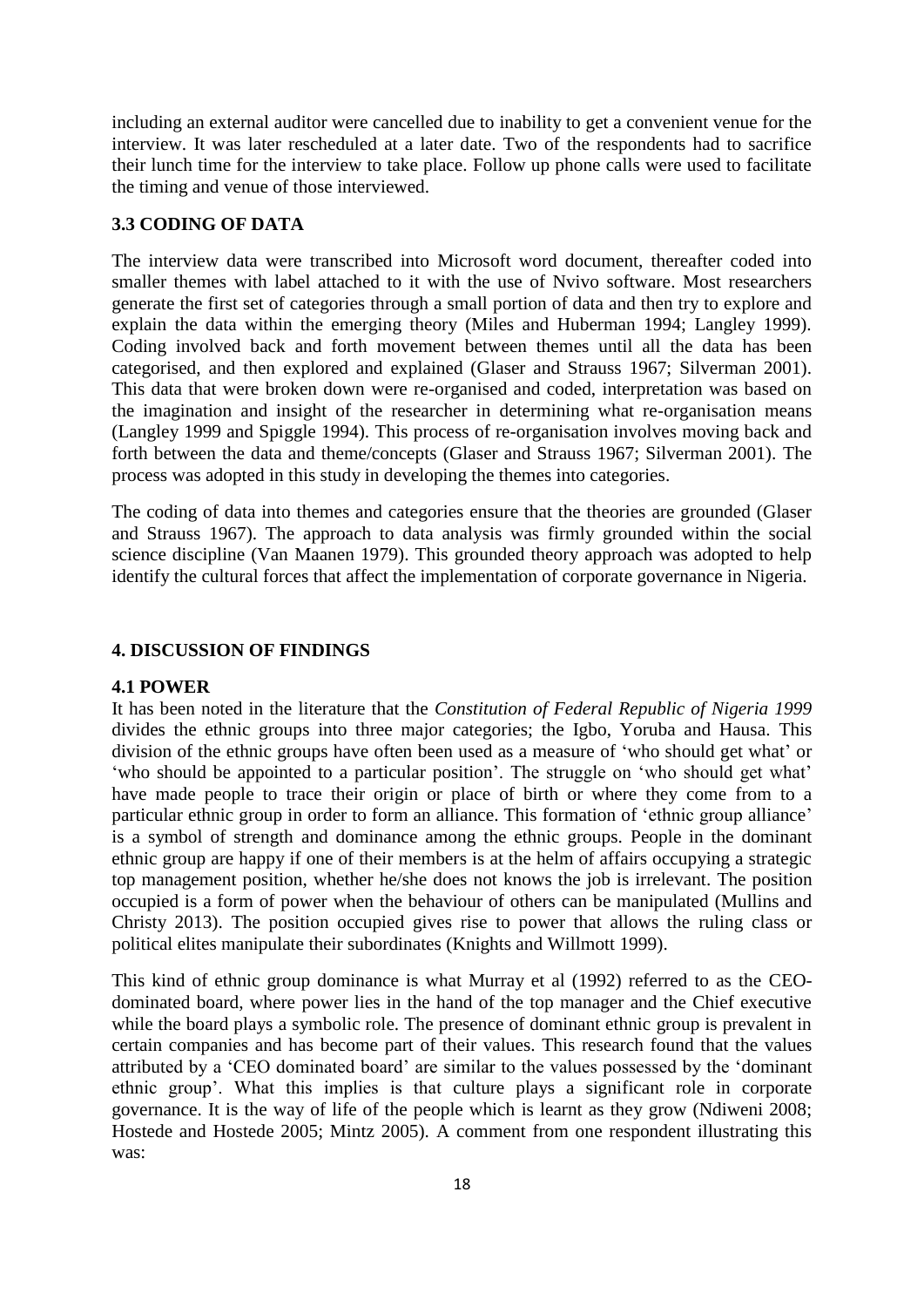*'My firm is an African company. The organizational culture is also influence by the way of life of those people and blended with our own Nigerian culture and I think it is a good one, and we learn new things' (Telecommunication, HRM, Male).*

Having an understanding of the way of life of the people is crucial for the effectiveness of corporate governance practices. In Nigeria where the way of life of the people determines how a company should be run makes the application of codes of corporate governance daunting. Based on the shareholders theory, directors are to act in the best interest of owners. But, where corporate governance is influence by the way of life of the people it can affect company's performance negatively especially where the way of life of the people is in the hands of inefficient 'dominant ethnic group' that does not know the job or have anything to offer.

In Nigeria, one aspect of the way of life of the people is respect. Wallace (1992) found that every ethnic group in Nigeria wants to be respected and in turn elders want to be accorded a degree of respect by the junior ones. He further stressed that mandatory loyalty and respect is given to elders, family, clan, community, village, tribe, and region, indicating the kind of power relationship that exists in Nigeria. Failure to give or show respect can be seen as a form of disobedience or bad behaviour which affects relationship and communication (Berzins and Sofo 2008). No individual wants to be told that they have a bad attitude (Wallace 1992). Respect is one example of cultural values that cut across ethnic group in Nigeria. One insurance staff who was interviewed said that:

*'Because of our culture we see it as a sign of disrespect calling the name of an elderly person. Even outside the work place it is not proper except you attached some status to it' (Insurance, Manager Internal Auditor, Male).*

Two other respondents noted that:

*'We still have respect for our leaders; our supervisor, managers and we do observe office policies and the rest' (Insurance, Marketing Executive, Female).*

*'If the junior does not show respect to the senior it does affect the job. Because we are working in the same company or in the same office does not mean there shouldn't be respect. And like they say respect is reciprocal. I respect you, you respect me. Then we move on but if you don't respect me then I wouldn't respect you especially from junior to superior because the superior will always frustrate you' (Insurance, Manager Internal auditor, Male).*

When respect and status are attached to the 'position of the job' it could render corporate governance ineffective. Within an organisation those occupying the top management position will want to be respected by others members of staff. This attitude of showing respect to leaders make top management think they are powerful and have what is called 'impunity' to engage in risky investment and mismanagement of company funds knowing they will not be punished for wrong doing. Through mismanagement of company resources the maximisation shareholders wealth will not be achievable.

One of the norms in the Nigerian family setting allows an elder brother to punish their younger ones for misbehaviour or when they go against their wish. As observed, culture is a learning process that enables one to learn norms and values of the society as they grow (Hofstede 1980). So, when these individuals find themselves in companies they bring along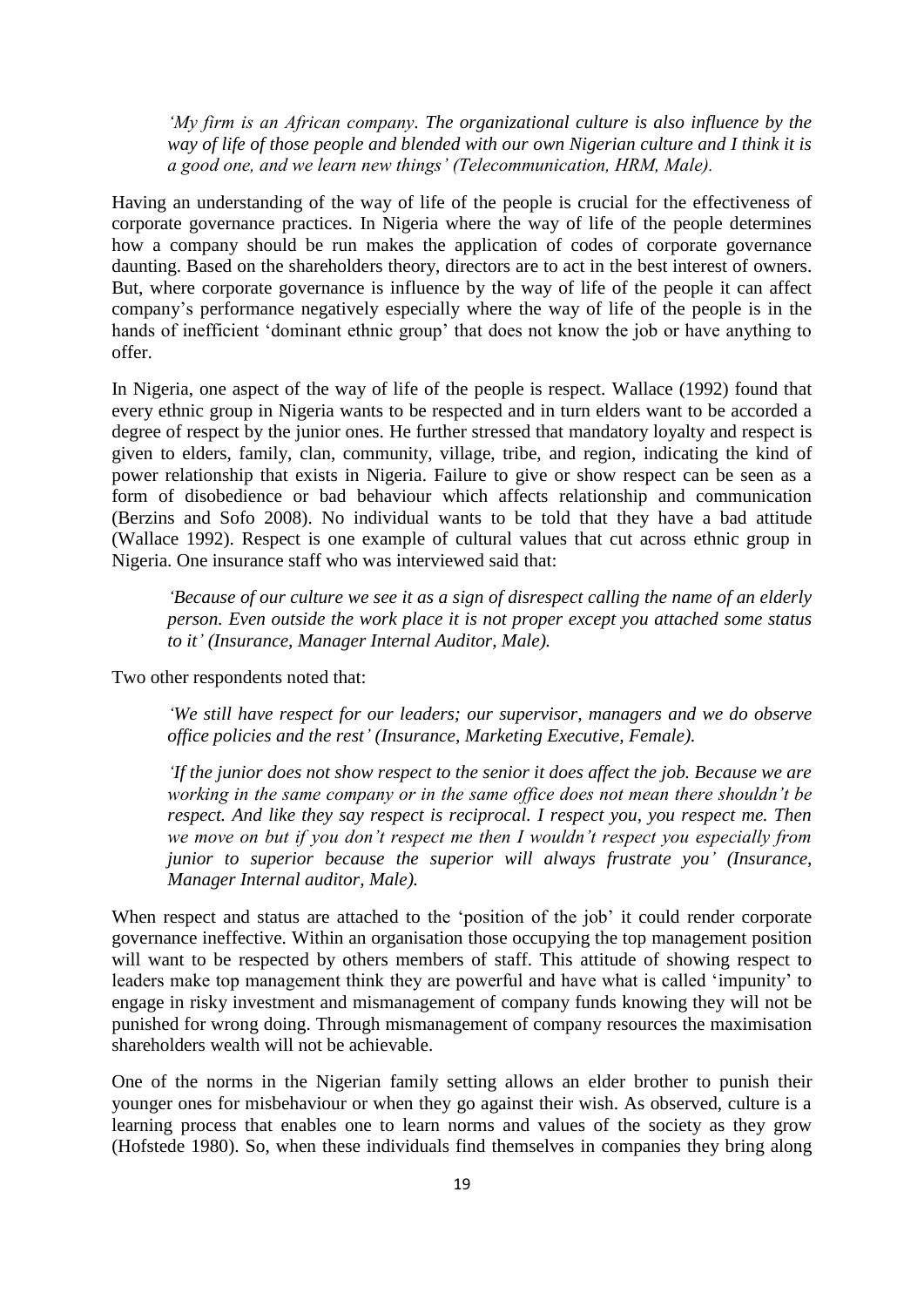with them the values acquired from society (Boyd and Begley 2002; Thomsen 2004; Mintz 2005; Erondu *et al* 2004). As they grow up the companies' hierarchy, they begin to put themselves in the position of seniority thereby punishing employees or subordinates who try to suggest better ways of doing things that go against their belief. This belief is a form of culture and it serves as a codified concept that explains the foundational view of a company and what determines appropriate behaviour (Lehman 1995; Deegan and Rankin 1997; Jensen 1993; Hostede and Hostede 2005; Erondu *et al* 2004). The respect for elders can provide a form of constraint in which an employee will find it difficult to confront their boss or for a manager or a board member to challenge the CEO when the latter is contravening the controls put in place by management (Wallace 1992).

The attitude of challenging a superior openly or publicly disgracing others with bad intentions or misbehaviour is forbidden in the Nigerian environment (Wallace 1992). This behaviour of not offending others in top management and avoid being rude to older members of the same tribe can affect the professional conduct and performance of board members and management team (Berzins and Sofo 2008; Appelbaum *et al* 2007). This condoning of bad intentions made by others is part of a cultural value and a sign of respect for their feelings (Wallace 1992). Three respondents lamented that:

*'It is not fair but you know all this things happened because it is not open for all to air his view even it is your boss that is doing it, you know, openly with the way Nigeria is you cannot come out and air it freely. So you are afraid that there are certain steps you will take even to report to the management that this procedure is not good you will be sacked. That is why in any way we find our self we tend to manage the situation' (Telecommunication, sales representatives, Male).*

*'And it happen not just that particular person alone, people from his own tribes will do all sort of things, but you see he will call them and cautioned them verbally. But when is from other tribes the person take it over and it becomes a serious issue' (Banker, Internal auditor, Male).*

*'The person may not react openly because he knows that, that is the culture in that environment. Because I also know that some very typical Africans may, you know, coldly react to it. You now know that he can't take it further, because he knows that he can't take it beyond that point. Why? Because nobody, no top management will want to listen to such queries because it's not part of our culture' (Telecommunication, HRM, Male).*

Researchers in support of shareholders theory argued that the responsibility of monitoring the power and behaviour of managers lies with the board. The agency theory assumed that nonexecutive directors have the power to monitor the behaviour of the managers (Monks and Minow, 2008). Where CEOs are from a power dominant ethnic group they will want to be respected by the non-executive directors and they might be pressured not to challenge the CEO for poor performance. The effect of not challenging the CEOs will affect company performance and shareholders value.

Apart from respect for members this research found that there are other reasons behind the condoning of bad behaviour which are associated with difficulty in getting another job, fear of getting a dismissal letter from management or being unable to get promotion with the organisation. Most of the respondents noted that as a result of the high unemployment rate in Nigeria there are difficulties associated in getting another job. Most employees have no other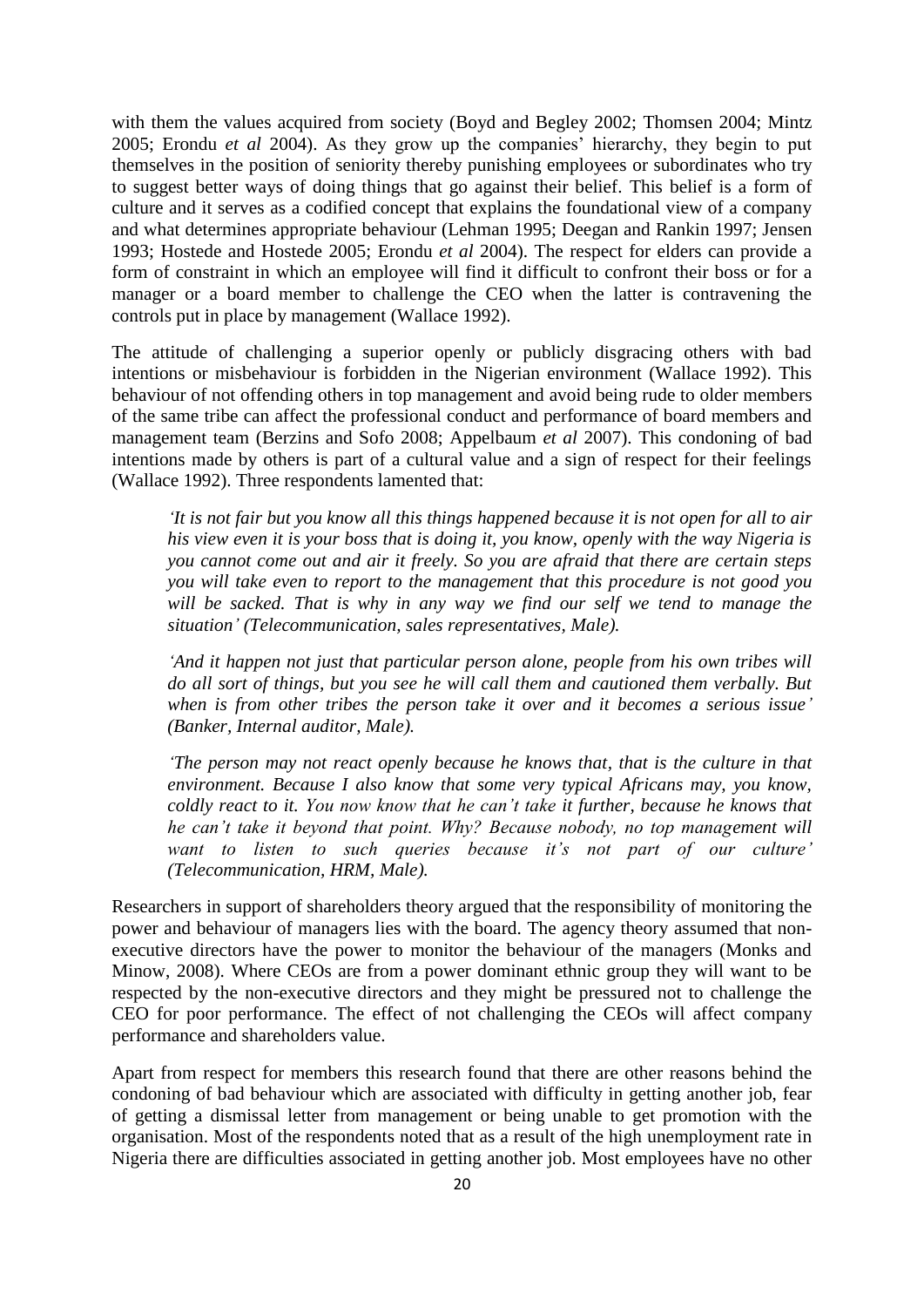choice than to adhere to the internal control procedure and as being told by those in authority. Two respondents lamented that:

*'The way the industry is, you might come to work any day and you may be told to go home. And you are not sure of getting another job, a lot of people out there are looking for a job, faced with a lot of uncertainties' (Banker, Internal control, Male).*

*'We have an employment issue; nobody wants to lose his own job. So you will not want to raise a crisis that they will even use to terminate your appointment' (Telecommunication, Sales Representative, Male).*

The same sales representative explained further by saying that:

*'They believe that they employed you, you know the rules and norms and that is what you will maintain. If you go against it they will bring your case into the book, if it means terminating your appointment they will terminate it and tell me an average Nigerian does not want to lose his job' (Telecommunication, sales representative, Male).*

The perception of top management is that they employed you and you have been given the required training, therefore they assumed you know the rules and norms of the company which every employee should adhere to. If the rules are broken, management could ask the employee to face disciplinary action. This could mean termination of appointment. In most cases, an average Nigerian does not want to lose his or her job. Even when the top management are wrong employees still have to work as a team in support of top management. When employees know the penalties of not working as a team with top management is often dismissal there is not much choice left for employees than to abide by the norms of the company. Internal auditors, in this regards, who are supposed to assess the level of risk management dare not ask top management whether or not they are managing the risk effectively for the fear of losing their job. Respondents noted that in Nigeria getting a job is very difficult so one is careful not to lose his or her job. A respondent lamented that:

*'You are not sure of getting another job, a lot of people out there are looking for job, faced with a lot of uncertainties' (Banker, Internal control, Igbo, Male).*

Mullins and Christy (2013) used the social exchange theory to explain that there is an imbalance of power between casual or part-time workers and full time workers. They wrote that casual workers felt they have fewer bargaining powers compared to the full-time employees. Bloisi (2003) found that most minority ethnic groups are relegated to the lower end of the power scale. Those at the lower end of the power scale might not be able to challenge the top management.

# **4.2 LEGAL FRAMEWORK**

The effectiveness of corporate governance lies in the legal frameworks put in place to ensure stakeholders can seek redress for victimization. Nigeria has a weak legal system due to its non-enforcement by the regulatory authorities and non-compliance by top management (Okike, 2007). Most top management that have been arraigned in court end up without trial and most times individuals are better-off settling the case out of court. Often, the culprits are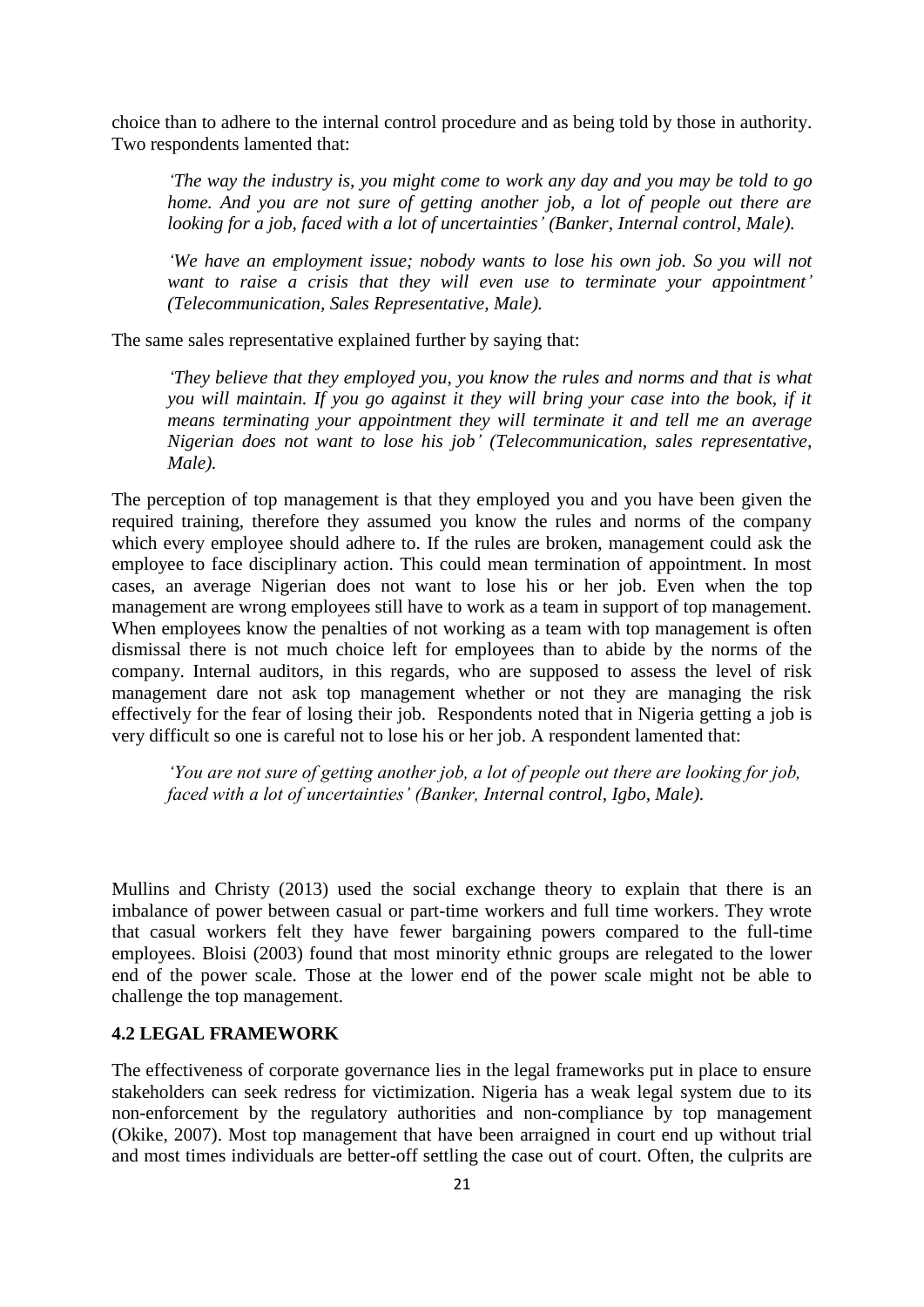not convicted indicating the level of legal system that is present in Nigeria. Of all the 32 respondents interviewed none claimed that top management has been taken to court as a result of punishing or dismissing subordinates. One of the respondents interviewed who was a lawyer by profession said that most contracts of employment in Nigeria do not give room for top management to be sued because they lack statutory flavour. Also the Nigerian employers or top management have the legal backing to hire and fire, portraying the kind of power held by those occupying top management position. The lawyer commented that:

*'In Nigeria there is what we call a master-servant relationship. A master-servant relationship in the Nigerian law is basically referring that a master can hire and fire at any time unless the contract of employment is one that has statutory flavour' (Legal Professional, Attorney, Male).*

The lawyer explained that there are two kinds of contract of employment that are recognised in Nigerian law. These are the contract with statutory flavour and the contract without statutory flavour (Labour Act 1990; Omehia 2011). The contract without statutory flavour is used to refer to a situation where by if you go to court they cannot compel the employer to reinstate you. What you are entitled to is just your unpaid benefits which you have worked for. So when there is no unpaid benefit, then, there is no basis for coming to the court. Hence, by law a master can hire and fire at any time which implies that there is no basis for the person going to court. But there are some exemptions because this exclude public establishment. For instance, if the contract is with a statutory flavour like in some universities and public services any problem with their terms of employment is guided by statutes. As such, a situation where stipulated procedure for dismissal like granting the employee a fair hearing was not followed. That instance the employee can go to court and get re-instated. Comments from two respondents who work in the private sector are:

*'People don't know their rights and even if you know, those who know their rights and have gone to court; what do they gain from the court. I don't really think we have that confidence in going to court. So it is either you go back to the employer and pleads. He, on his own, can decide to ask you to stay or leave' (Hospital, medical doctor, Male).*

*'So that is the problem we have because we don't have any law in this country for you to say that somebody cannot even terminate your appointment and you sue the person to court' (Communication, sales representative, Male).*

In addition, the commissions set up by government to fight corruption and probe declaration of illegal assets have brought to light sad evidence of fraudulent practices committed by top management including board members in the Nigerian society (Wallace 1992). Despite the penalties and punishment put in place by Nigerian authorities, these fraudulent practices have witness continual increase (Okike 2004; 2007). For example, the decree of Nigerian Criminal Law designed to ensure declaration of assets of public officers holders and combat corruption–with a provision of up to twenty-five years imprisonment if found guilty–have no effect in addressing this problem (Wallace 1992). This is because most of these corrupt officers are above the law and in several occasions they are not punished.

Even the retribution given is not commensurate to the offence committed (Adeniyi 2013). For instance, a higher penalty might be given to those who looted less money while little or no punishment might be given to those who stole huge sums of money. As one respondent note: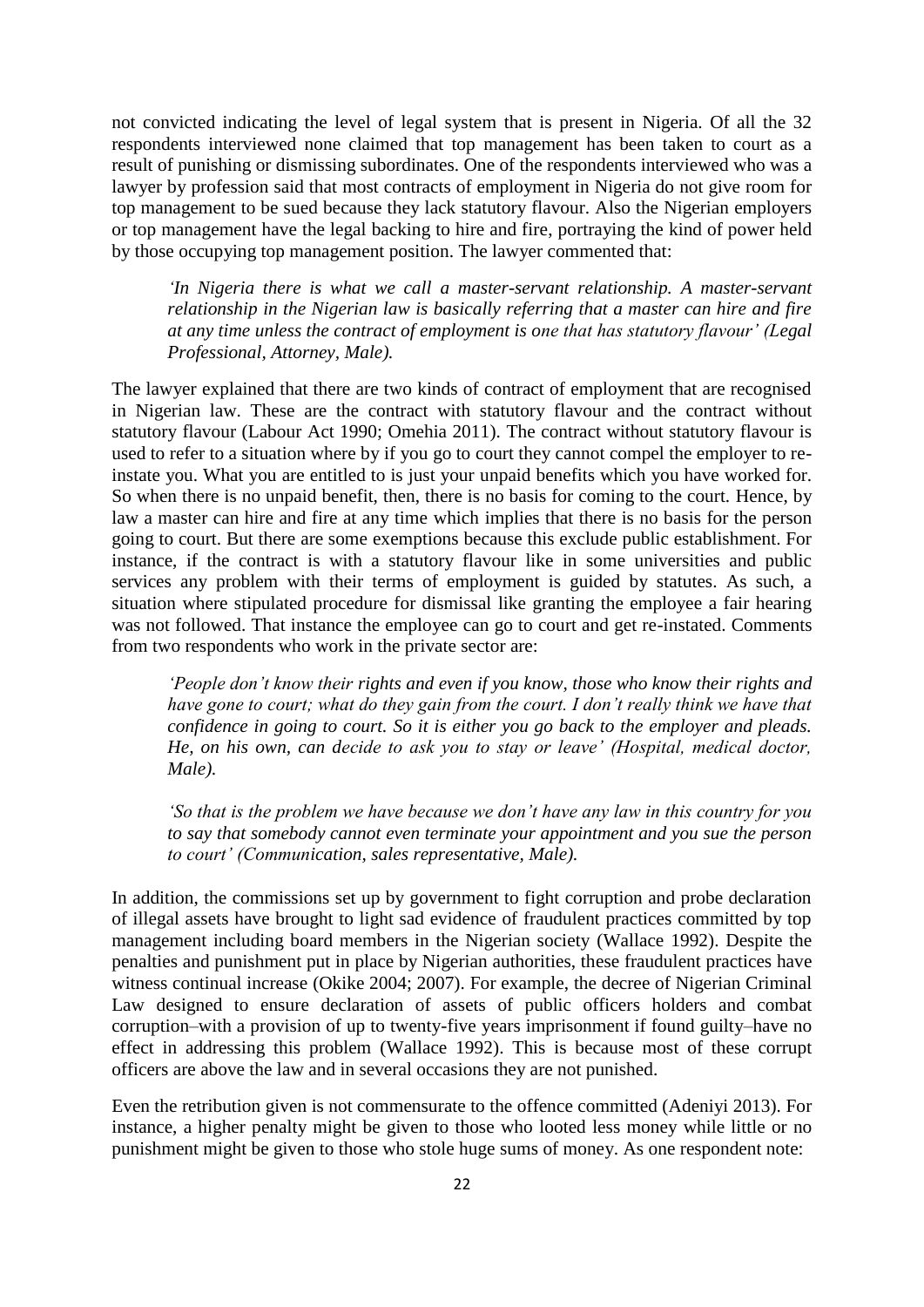*'Somebody that did something so small will be given big punishment' (Regulator, Deputy Director, Human Resources Department, Female).*

Often, within the Nigerian environment, people that commit big offences are celebrated rather than punished. For example, on February 29<sup>th</sup> 2012, the former Governor of Delta State in Nigeria, Chief James Ibori, pleaded guilty to money laundering activities in a UK court (Punch 2012). The money was looted from the state he governed from 1999 to 2007 with the help of his family members. His family members such as his wife, sister and mistress were jailed in a UK court for five years respectively for money laundering offences (Punch 2012). The same James Ibori was set free by a court in Nigeria, and jailed by a UK court, which weakens the validity of the judicial system operating in Nigeria. When James Ibori was released from prison and returned to Nigeria on February 2017, after serving his six and half years prison sentence in a UK prison, he was celebrated by his community members, and he plans to return to Nigerian polities. This attitude of celebrating criminals have fizzle down into the legal framework and renders corporate governance system ineffective, eroding shareholders wealth.

These weaknesses in the legal framework have necessitated most top management to form the habit of violating company's rules or misappropriating huge amount of company funds with the names of their families, relatives and friends with the awareness that they will not be arrested or challenged when caught. This could be the reason why most top management recruit family members and non-executive directors whom they feel cannot challenge them openly when they violate company rules (Okike 2007; Wallace 1992). This implies that a board member or Chairman will not be challenged when there is presence of family members on the board. In situations where control is weak they can use the corporate governance to their advantage by undermining the control process and pursing selfish interest, which affects shareholders wealth.

#### **4.3 RECRUITMENT**

Corruption which was identified by ROSC (2004) as an issue in the Nigerian Code of governance is one of the major reasons encouraging lack of compliance and weak monitoring. Most Public Corporations are under the control of the government while the private sectors are being controlled by individuals (Ahunwan 2002). Occasionally, there seems to be interference between political consideration and corporate governance (Nwabueze and Mileski 2008).

Section 3 of the Code emphasized that one of the duties of the board is the appointment and replacement of board members and senior management. Respondents noted that getting an appointment to a company board, top management positions, and junior offices is most times based on 'who you know', as opposed to calibre and experience of the applicant, efficiency, effectiveness and professional qualifications (Babura 2003; Anakwe 2002; Briggs 2007; Lavigna and Hays 2004).

One major issue was the employment policies and procedures put in place to recruit competent staff (Briggs 2007; Yerokun 1992). Most top management override this procedure without fear of anyone (Anderson 1987). Sometimes, pressure from society and family settings could make top management not adhere to recruitment procedures (Lavigna and Hays 2004). For instance, as observed, sometimes, the elders of a community could mount pressure on HR to recruit their children. Most of these community elders are powerful people in the society. They are highly connected in the Nigerian environment. So, most management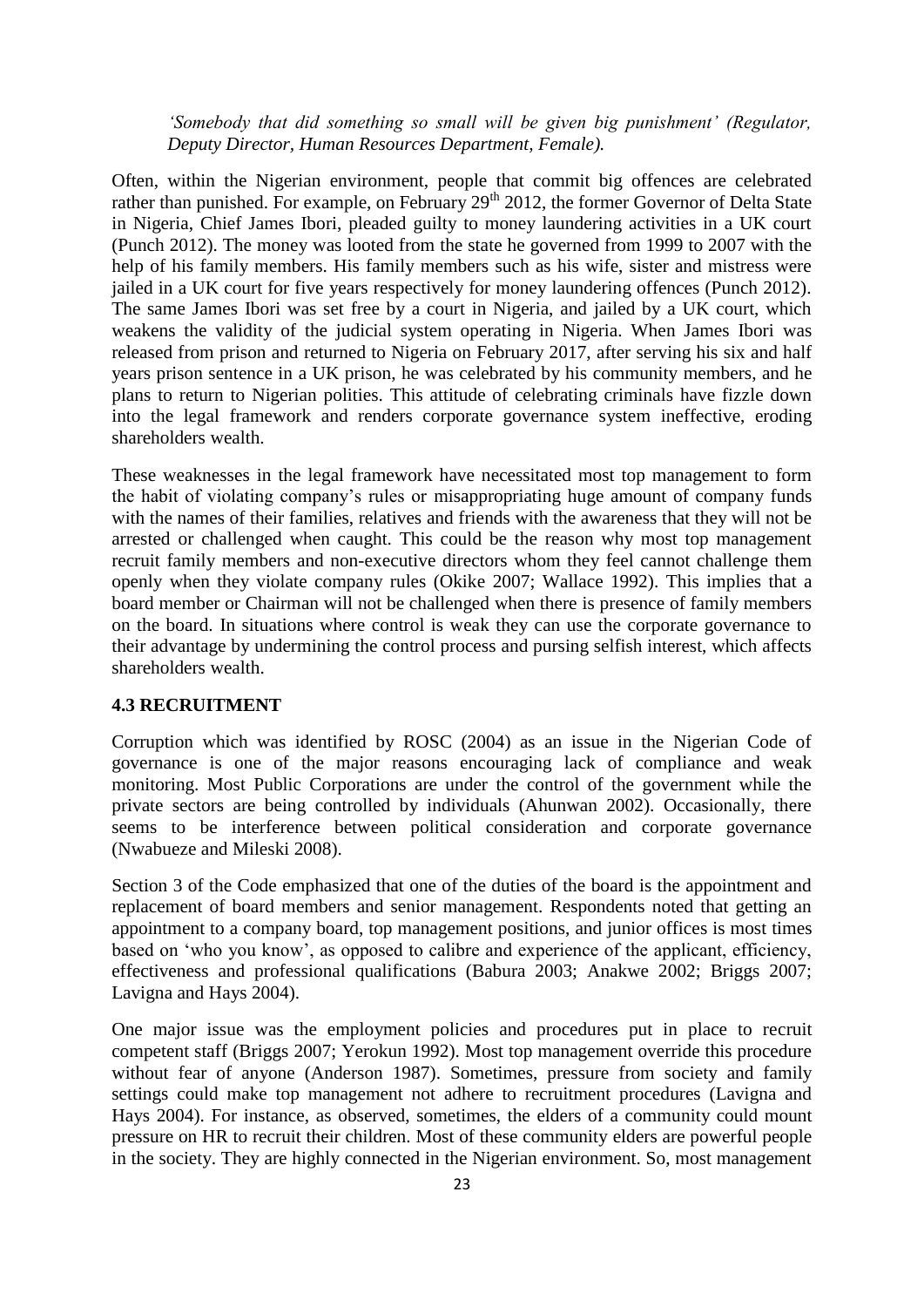tend to yield to their demands. Solomon *et al* (2003) noted that they were dissatisfied with the influence of family members on corporate governance and they advised that outside directors should not be related to founding families. Some interviewees noted what normally happens most times are that *'one big man'* may bring his family members to a position that was advertised for everyone to apply. Boyd and Begley (2002) noted that it is the responsibility of board of directors to select a competent CEO who will help pilot the affairs of the company. For instance, two comments illustrating this are:

*'If an appointment to a place is to be made or advertised, there will be pressure from the community to appoint their sons and daughters, then, management will have no other choice than to dance to the tone of the community' (Regulator, Insurance and Surveillance department, Male).*

*'There are rules but they don't obey it, like employment issue, one big man may bring his daughter to a position that was advertised' (Regulator, Assistant Director, Male).*

These lapses in recruitment which is being made worse by economic factors is fizzling into, and is shaping corporate governance (Okike 2004). Until 1999, Nigeria has been having political instability as a result of various coup d'états which have affected the economy since obtaining independence in 1960 (Ehigie *et al* 2006; Yerokun 1992). Okike (1994) noted that this change of government as a result of coup d'état has affected many accounting firms. This has led to low utilization of resources and resulted in high unemployment rate. With this high unemployment rate people mount pressure on human resources to employ their relatives. Most of these applicants usually collect recommendation letters from some powerful individuals in the society. These powerful individuals are often referred to as the 'god father'. In order to keep their job, the HR has to bow to these pressures. Two respondents notes:

*'You must have a 'god father' before you receive your appointment letter' (Regulator, audit department, Female).*

*'If you bring letter from above, they will employ you' (Regulator, policy strategy and risk department, Female).*

Apart from pressure from society and family members, the top management as well are not excluded from those that mount pressure on human resources personnel to override the internal control put in place to recruit qualified candidates. Boyd and Begley (2002) write that companies' CEOs and directors can avoid these pressures if they design effective HR systems. As observed, the HR sometimes do receive one or two letters from senior or top management to recruit certain persons and put them in a particular position. This could be the reason why there have been many reports of several scandals and frauds being perpetuated by some top management of certain companies (Edwards and Wolfe 2007; Morey *et al* 2008). These scandals affect corporate performance as a result of poor governance (Okike 2004; 2007).

Leadership of organisations lies in the hands of company board and top management (Lewis 1996). The question of effective leadership has posed a serious problem that affects every economy, with African economies being the most affected (Lewis 1996). The appointment of the qualified candidate to various top positions including directorships of companies is important if corporate governance is to be effective (Nwabueze and Mileski 2008). In a society that is perceived as corrupt as Nigeria, such appointment of qualified persons is most times difficult (Okike 2007 and Fajana 2008). Adegbite et al (2011) noted that corruption is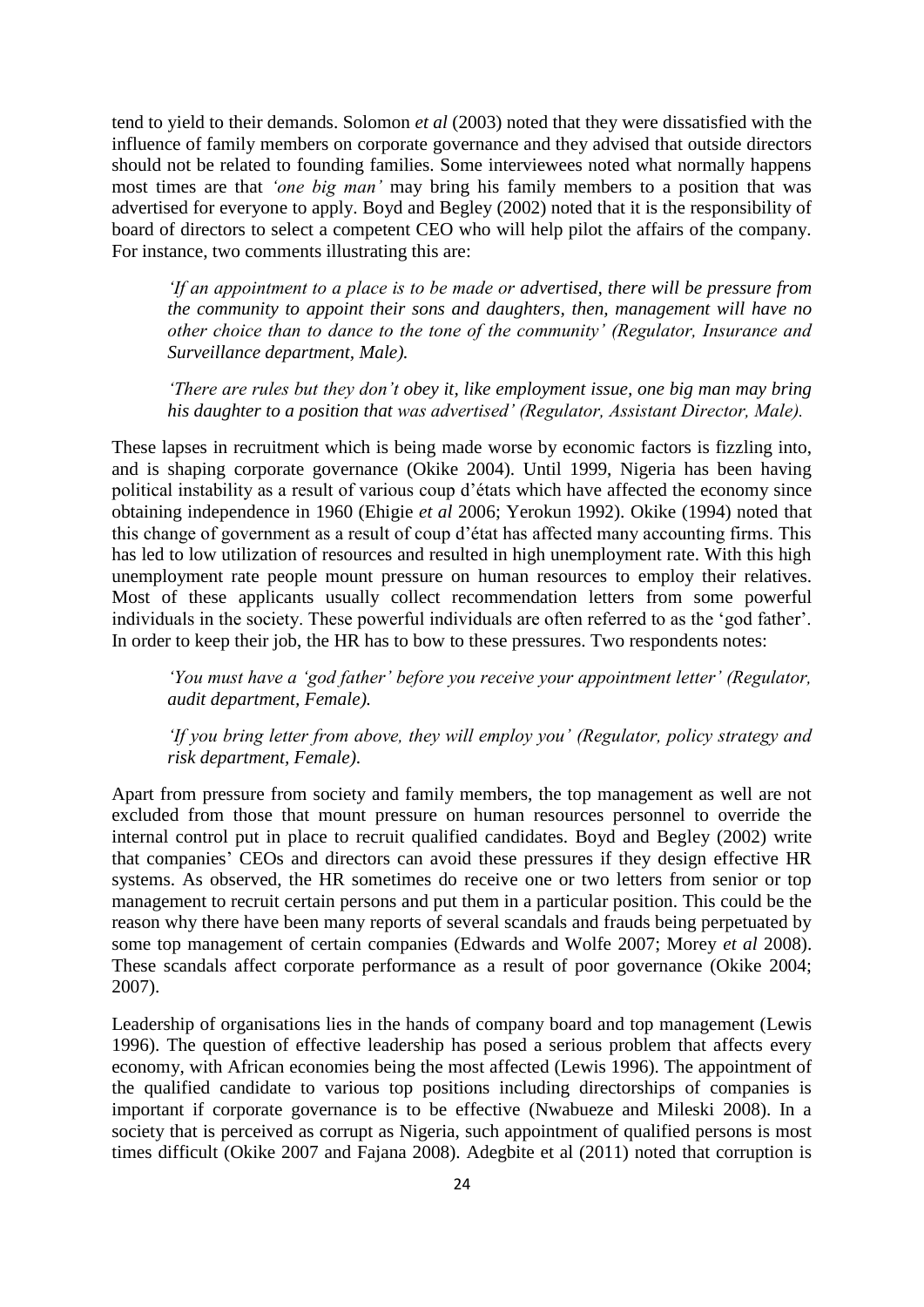at the centre of corporate governance issues in Nigeria and it cut across most corporate sectors.

Most top management that recruit relatives or family members did so for one reason or the other. As a result of documentary purposes most fraud is committed with the names of family members (Wallace 1992). Others use the names of relatives to acquire assets both home and abroad. Even if these relatives whose names were used to acquire those assets were questioned by government officials to make declaration of the assets they own, there will always be loophole in the law, given the broad set of connections of the Nigerian family system which Okike (2007) referred to as the Nigerian Factor.

The reason for using names of family members is to create awareness by deceiving the public that they are not misappropriating company's fund. The other reason could be that since the account is not in their name, they will not be arrested or challenged when caught (Wallace 1992). Quite a lot of these individuals with questionable character have contested for political position in the Nigerian elections. Even the money used to finance those elections was stolen either from the companies fund or treasury with the help of family members. With this kind of behaviour, it will be difficult for companies to survive without having to bend the company's rules and regulations to suit the social or Nigerian factors. Two respondents noted:

*'What they do in this company like our boss the way he brought his younger sister to head this office and he knows that the younger sister is incompetent, she cannot do the job. You just work and you have to co-operate with the sister or else one day you might even come to work they will tell you that your service is no more needed' (Telecommunication, Sales administrator, Male).*

*'Sometimes the chairman himself will just send somebody for employment. We have different people making up the panel but in some cases where one of our 'boss' send somebody and say, employ this person. And there are cases where they will send somebody who does not have anything to offer but you have to employ him' (Hospital, medical doctor, Male).*

Moreover, a high proportion of individuals who accept appointments to work for companies in Nigeria did so not because they were interested in the companies' objectives nor its success or stability, but because of the main motives of enriching themselves through fraudulent practices, mismanagement, and misappropriation of companies assets and this affects corporate governance (Wallace 1992).

## **4.4 CONTROL**

When there is no control, there will be weak checks and balances. Okpara (2011) noted that lack of control is a barrier to corporate governance. Ibrahim (2009) wrote that rules should be strict and clear. It was observed that the essence of putting structure in place is to make sure that no one does things above the limit or level at which it will not be generally acceptable. The essence of control is to ensure that when there are deviations from the laid down procedures it can easily be identify through the monitoring mechanisms.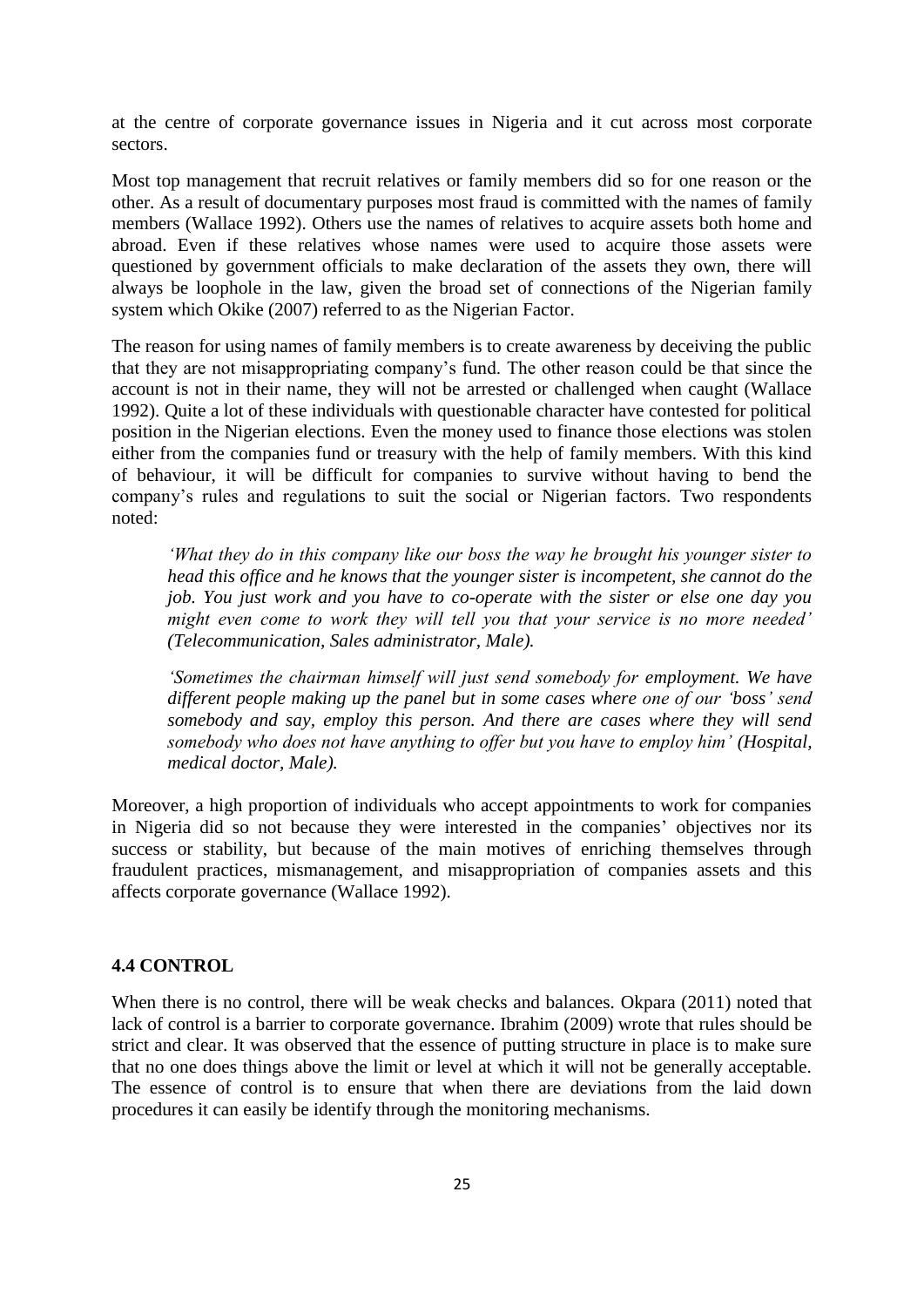But, as one respondent noted, the coming in of Lamido Sanusi as the Governor of the Central Bank of Nigeria in 2009 has brought into the 'lime light' the issue of adherence to control procedures. Lamido Sanusi became the Governor of the Central Bank of Nigeria after Prof Charles Chukwuma Soludo's tenure expired in June 2009. Lamido Sanusi has made every top management be aware of the controls, rule and regulations that are in place. Edwards and Wolfe (2007) stressed the need of monitoring and compliance by senior management and any staff found wanting of non-compliance should be made to face the law.

The internal control unit has now become part of most operations to ensure that an organisation is well-managed (Okpara 2011). This is to ensure that staff follow the rules and regulations. The other reasons for internal controls are to enable staff to meet their target; to also help pilot the company to the right direction; to ensure that there is no wastage (Uzonwanne 2013) and there is accountability (Okike 2007). Internal control structure could be a reference point for disciplinary measures being taken where employees do not follow the stipulated procedures.

Not adhering to control procedures is now becoming an occurring phenomenon in the Nigerian environment. Okpara (2011) noted that weak law enforcement mechanisms, weak enforcement and monitoring system and lack of adherence to the regulatory framework are some of the cultural factors that affects corporate governance in Nigeria. Every organisation has internal control put in place to ensure the assets of the company are safeguarded. This research observed that apart from employees, most top management do not adhere to the internal controls put in place by them. Nothing happens to the top management when they violate control procedures. The inability of employees to adhere to the internal control procedures leads to punishments being taken. Two respondents notes:

*'Not all top management adheres to the internal control structure. They feel may be they are the ones that formulated the policy. They can bend it to suit themselves' (Banker, line manager, Female).*

*'The internal control affects the workers but don't know if it affects the top management like board members' (Regulator, Deputy Director, Human Resources Department, Female).*

The deputy director went further to explain why they do not adhere to control procedure by saying that:

*'Don't think they do adhere to internal control procedures. They feel they are above the law' (Regulator, Deputy Director -Human Resources Department, Female).*

The adherence to internal control by top management as noted by interviewees was not encouraging and it was something that really needs to be worked on. This was supported by Okpara (2011) where he noted that there was lack of adherence to procedures on the part of boards of directors. Some respondents who work in the auditing firms have noted that the internal control systems of most companies have been less effective. In trying to demonstrate the effectiveness of internal control procedures by using a scale of one to ten, one respondent who works in one of the big four auditing firm said:

*'On a scale of 1 to 10, I would rather rate the internal control 4 that is below average. And I think it's something we really, really need to work on. This is because over the years from my audit experience, internal controls have been very, very weak. Also,*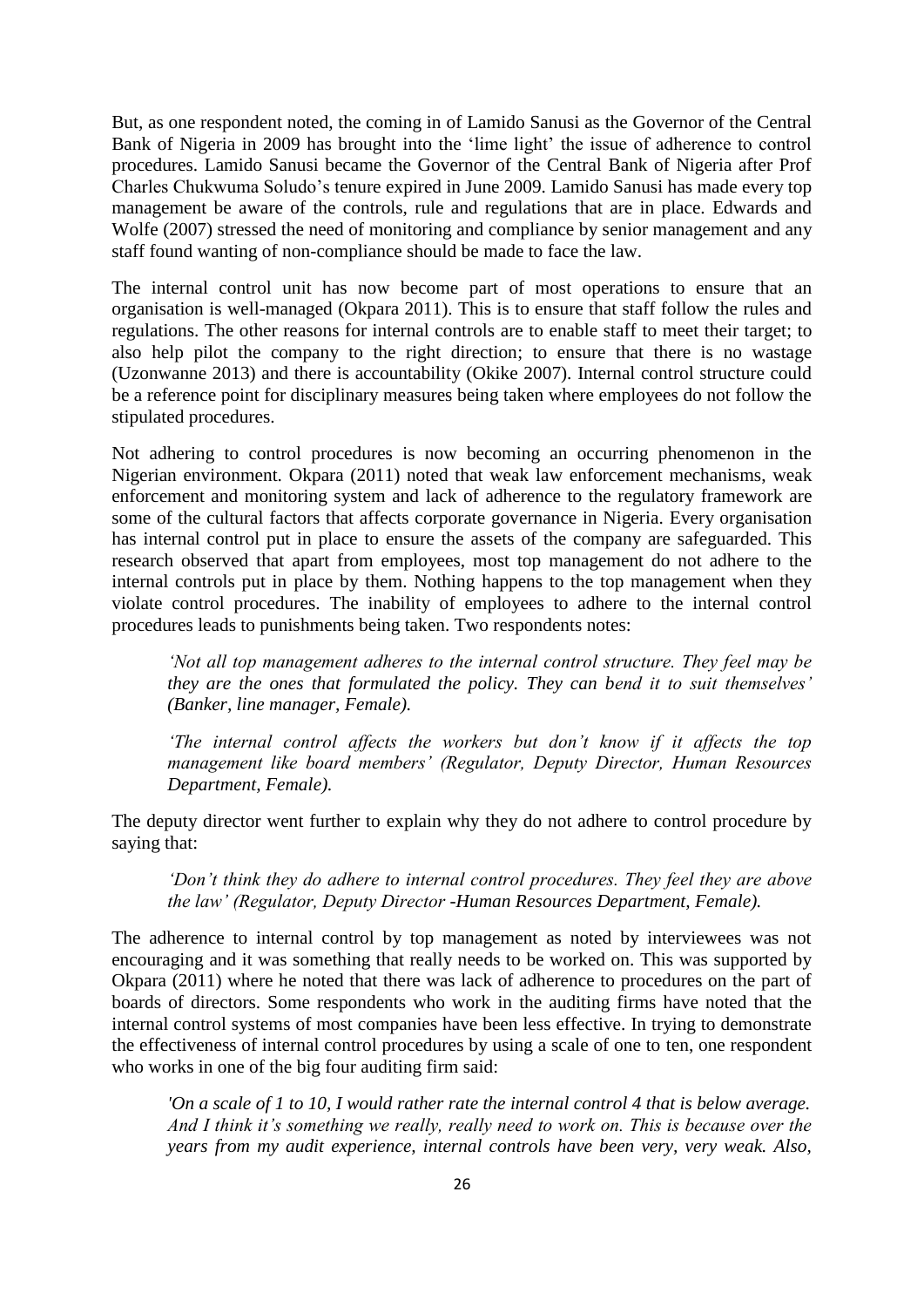*companies where you have most Nigerian operating at the helm of affairs there might be a lot of lapses whether that coming from management overriding controls and so many other things happening. These actually give the auditors a lot of, will I say, worry, cause for concern and it has not been so helpful. So I think it's something that needs improvement' (Big four auditing firm, external auditor, Male)*

Even in other cases, some top management will query the promotion list when they see that the names of some family member or staff they knew are not on the list of staff to be promoted. This identifies that companies' policies are not strictly adhered to. In demonstrating the weakness of controls on staff promotion the deputy director said:

*'In case of promotion, they look at the list and if someone they know is not in the list, they ask why is this person not there' (Regulator, Deputy Director, Human Resources Department, Female).*

There are some organisations that have internal controls structures to check mate the employees and powers of top management staff. What was observed is that there is nothing that constrains most of these top managements from executing their motives. In some instances, some interviewees also demonstrated that whoever the top management tries to victimize, they go ahead and do it without fear or favour, thereby making internal control less effective.

Internal control is subject of the dictate of the management. It is what the management dictates that they follow. If the management is saying this is what the position should be, everyone has to follow. Hence, they are controlled by management. As two respondents observe:

*'And if management is saying this is what the position should be you have to follow even though you could still get your position across to the board reporting that this was the dictate of the management. But the fact remains that you follow what so ever you are advice by the management. Hence they are control by the management' (Insurance, Manager, Internal Control unit, Male).*

*'If you are in top position you can violate internal control' (Regulator, Deputy Director, Human Resources Department, Female).*

People tend to see what is being practised in society as the most acceptable norm (Ndiweni 2008). Most times, this social norm is being exhibited by the actions of the top management. The level of corruption that exists in the society sometimes encourages people or top management to deviate from procedures (Okike 2004; Fajana 2008). This kind of attitudes exhibited by top management is part of the Nigerian factor (Wallace 1992) and it is a cultural factor that effects corporate governance. Respondents who shared these opinion note:

*'Generally in Nigeria the level of corruption that exists in the government or sometimes, a kind of, encourage people or the top management to deviate from the procedure' (Banker, SBO, Male)*

*'Then of course corruption is very prevalent in our country, Nigeria, and some of these things actually drill down or also fissile themselves into our corporate governance and more especially corporate governance issues are actually affected*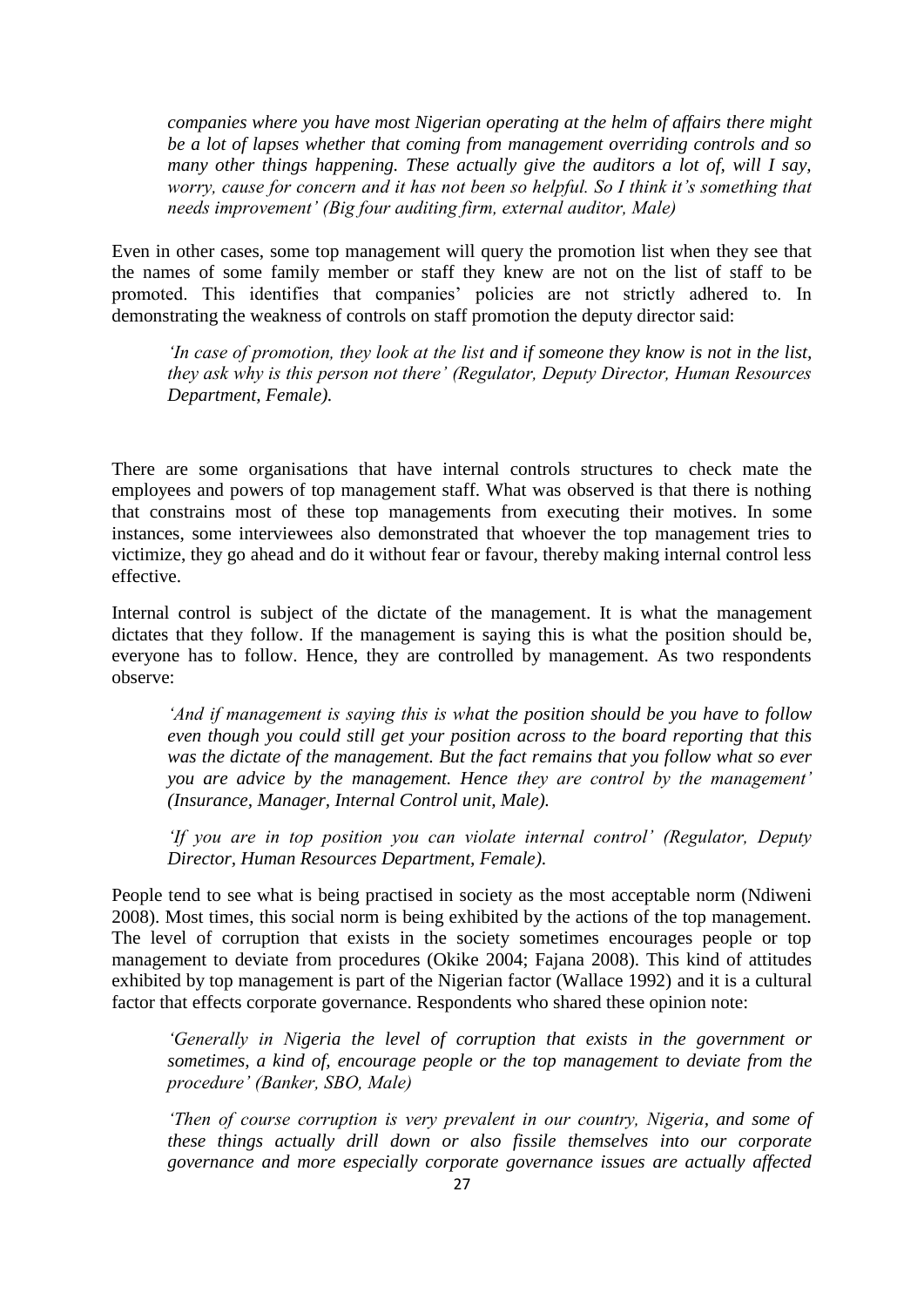*and that is why these internal controls are not really functioning' (Big four auditing firm, external auditor, Associate, Male)*

With these problems associated with 'Nigerian Factor', the management have their job at risk in trying to correct this problem (Wallace 1992). The belief of an efficient corporate governance mechanisms and internal control systems is often weak in a country like Nigeria where bribery is at every company's door step (Fajana 2008). It is a general phenomenon to refer to this and other kinds of corruption as the 'Nigerian factor' in official circles (Wallace 1992).

The CBN code recommended rotation of Nigerian auditors after 10 years. This finding is in line with an earlier study that fingered culture as an important factor in explaining audit quality in Nigeria. (Kida, Saidu, & Urama, 2013). Similarly the ethical behaviours of the Nigerian Auditors was investigated and findings show that the Nigerian Auditors do not adhere to their professional ethics in discharging their duties, do not follow their professional code of practice and are incompetent. They lack independence, accept gratification and bribe and compromise their client information (Oghojafor, Olusoji & Owoyemi, 2012b) researched on influences that can impact on corporate governance.

#### **5. CONCLUSION**

One of the cultural factors identified was respect for elders which exist on every ethnic groups in Nigeria, especially from 'junior to senior'. A dominant Chief Executive wants to be respected by less dominant board and often, leads to abuse of controls. These respect for elders emanate from society and they formed part of basic assumptions which individuals learn as they grow within society. When individuals get employed into organisations they carry, along with them, the basic assumptions acquired from the society. When the corporate governance is strong as a result of the controls put in place by management, employees will work together as a team to achieve the aims and objectives of the company, which improves and enhances its performance. However, when the corporate governance is weak due to the non-enforcement of rules and weaknesses in the legal framework, some 'powerful employees' and board members will use the power attached to their position to manipulate the corporate governance to their advantage by overriding controls, committing fraud or achieving self-interest.

The presence of policies including controls, checks and balances will also help reduce the power that exists within top management. When the workforce is diversified, where a particular ethnic group is not allowed to dominate a particular department, this reduces the presence of power-dominance. Creating an orientation programme in the form of training or seminars, and making employees aware of the consequences of their actions, will help educates management staff on the need to work together to achieve organisational goals. By working together the existence of power-dominance and formation of clique can be reduced.

From the foregoing analysis, it seems to indicate that, to an extent the role of corporate governance in ensuring the survival and the long term company performance is limited due to cultural factors and constraints in Nigerian environment. This study has identified these cultural factors that affect corporate governance in Nigeria as: power, weak enforcement, lack of accountability, control and monitoring mechanisms, and poor regulatory framework. This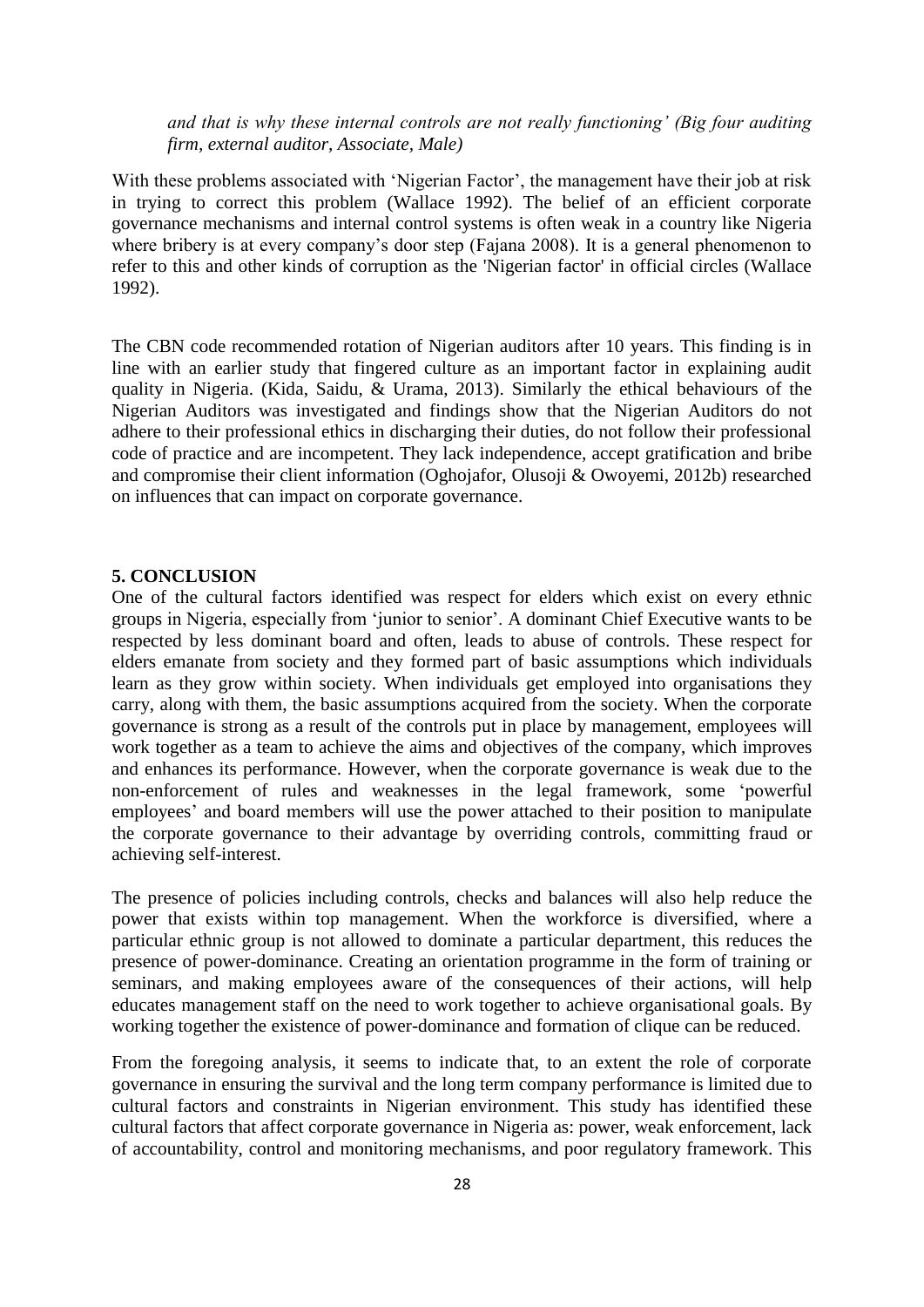research concludes that these cultural factors shape and influences corporate governance in Nigeria. The ability to compare this research with another country is recommended for future study.

#### **References**

- Adegbite, E., Amaeshi, K., & Amao, O. (2011). The Politics of Shareholder Activism in Nigeria. *Journal of Business Ethics*, 1-14. Available at: <http://www.springerlink.com/content/t50j4215umrp154h/fulltext.pdf>
- Adeniyi, O. (2013). The Verdict according to Olusegun Adeniyi, A Most Controversial Pardon. Available at: [http://www.thisdaylive.com/articles/a-most](ttp://www.thisdaylive.com/articles/a-most-controversial-p)[controversial-pa](ttp://www.thisdaylive.com/articles/a-most-controversial-p)rdon/142743/
- Adigun, I. (1995). Effects of domestic multiculturalism on job attitudes in Nigeria: a Research note. *The International Journal of Human Resource Management,* 6(4), 910-929.

Alhabshi, S. O., 'Corporate Ethics in the Management of Corporations', The Malaysian Accountant,April 1994.

- Ahunwan, B. (2002). Corporate Governance in Nigeria. *Journal of Business Ethics*, 37, 269- 287.
- Ako, R. T., Obokoh, L. O., & Okonmah, P. (2009). Forging peaceful relationships between oil-companies and host-communities in Nigeria's Delta region A stakeholder's perspective to corporate social responsibility. *Journal of Enterprising Communities: People and Places in the Global Economy* 3(2), 205-216.
- Amao, O. & Amaeshi, K. (2008). Galvanising shareholder activism: A prerequisite for effective corporate governance and accountability in Nigeria. *Journal of Business Ethics*, 82, 119-130.
- Anakwe, U. P. (2002), Human resource management practices in Nigeria: challenges and insights, *International Journal of Human Resource Management*, 13(7), 1042-59.
- Anderson, L. (1987). The state in the Middle East and North Africa. *Comparative Politics,* 20 (1), 1-18.
- Angaye, P. E. G. & Gwilliam, D. (2008). Corporate governance in infancy and growth An interview-based study of the development of governance and corporate regulation in Nigeria. *Corporate Governance in Less Developed and Emerging Economies, Research in Accounting in Emerging Economies*, 8, 359-407.
- Appelbaum, S. H., Iaconi, G. D., and Matousek, A (2007). Positive and negative deviant workplace behaviors: causes, impacts, and solutions. *Corporate Governance*, 7(5), 586-598.
- Babura, A.S.M. (2003), "Leading public service innovation: the case of the Nigerian Civil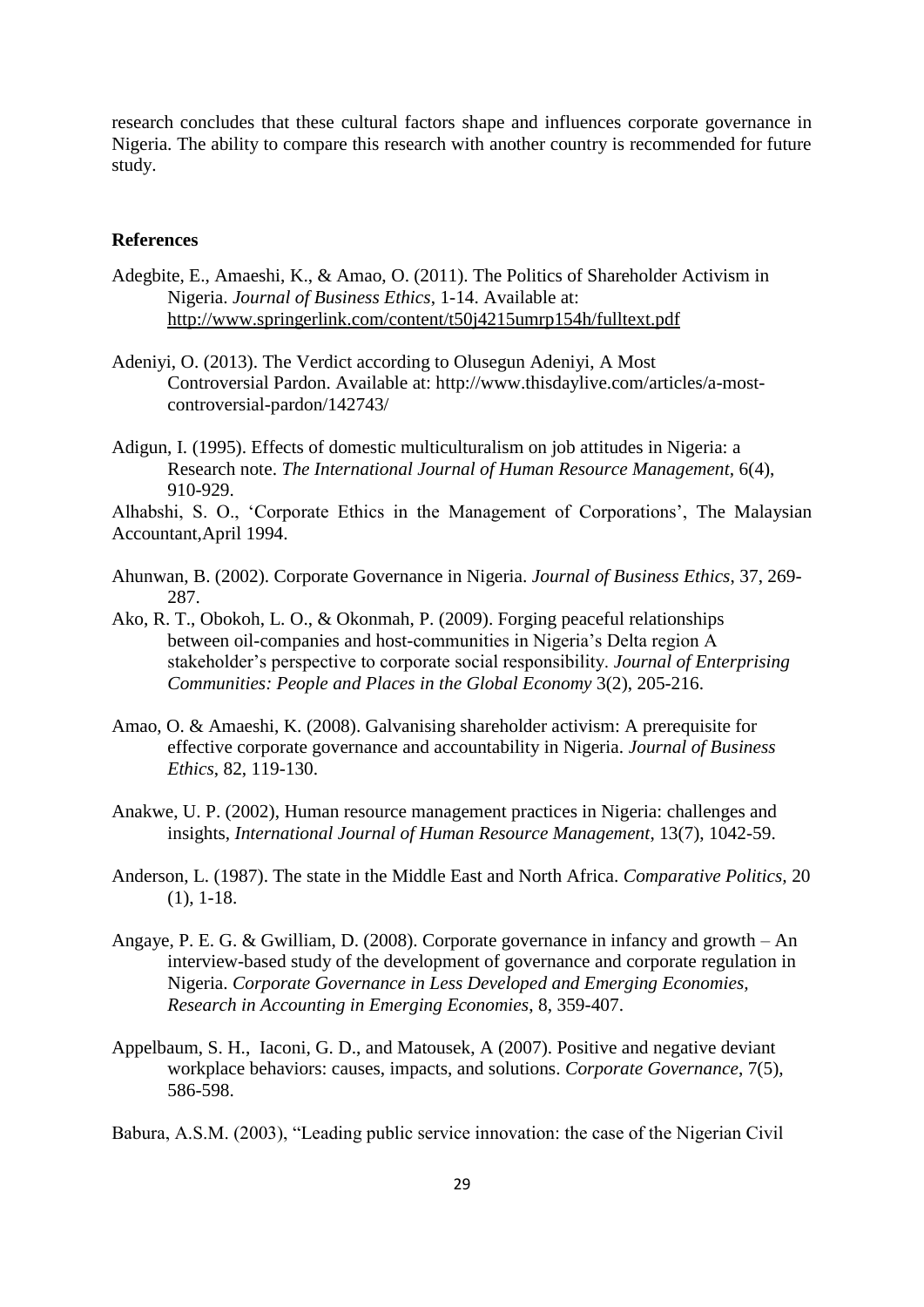Service and Federal Civil Service Commission", paper presented at the Commonwealth Conference on 'Leading Public Service Innovation', New-Zealand Agency for International Development (NEAID), Wellington, 24 February-6 March.

Baker, N. (2009). Auditing in tight times. *Internal Auditors*, 66, 30-36.

Baskerville, R.F. (2003). Hofstede never studied culture. *Accounting, Organizations and Society*, 28(1), 1–14.

Baysinger, B. D. and R. Hoskisson (1990). 'The Composition of Board of Directors and Strategic Controls: Effects on Corporate Strategy', The Academy of Management Review, 15(1), pp. 72-87.

- Bebchuk, L. A (2005). The case for increasing for shareholder power. *Havard Law Review,*118, 833-914.
- Bebchuk, L. A and Fried, J. M. (2006). Pay without Performance: Overview of the issues *Academy of Management Perspectives,* 20(1), 5-24.
- Berle, A. A., and Means, G. C. (1932). *The Modern Corporation and Private Property.* New York: Harcourt, Brace & World.
- Berzins, M. and Sofo, F. (2008). The inability of compliance strategies to prevent collusive conduct. *Corporate Governance,* 8(5), 669-680.
- Becht, M., Bolton, P., and Roell*,* A. (2003). corporate governance and control. In: constantinides, G., Harris, M., Stulz, R. (Eds.), *Handbook of the economics of finance*, Vol 1A. Corporate finance. *Handbooks in Economics*, Amsterdam; London and New York, Elsevier, North Holland, (21)1-109.
- Bloisi, W. Cook, C. W. and Hunsaker, P. L. (2003). *Management and organization behavior*, McGraw-Hill
- Bolbola, A. A., Fatheldin, A., and Omran, M. M. (2005). Financial development, structure, and

economic growth: the case of Egypt, 1974–2002. *Research in International Business and Finance*, 19, 171–194.

- Bolodeoku, I. O. (2009). The war against corruption in Nigeria: a new role for the FIRS? *Journal of Money Laundering Control* 12(4), 417-431.
- Bondy, K. (2008). Institutions and agency in CSR strategy: Am empirical investigation of development and implementation. Thesis submitted to the University of Nottingham for the degree of Doctor of Philosophy.
- Boyd, D. P., & Begley, T. M. (2002). Moving corporate culture beyond the executive suite, *Corporate Governance*, 2.1, 13-20.

Braendle, U. C & Noll, J. (2006). Enlarged EU: enlarged corporate governance? Why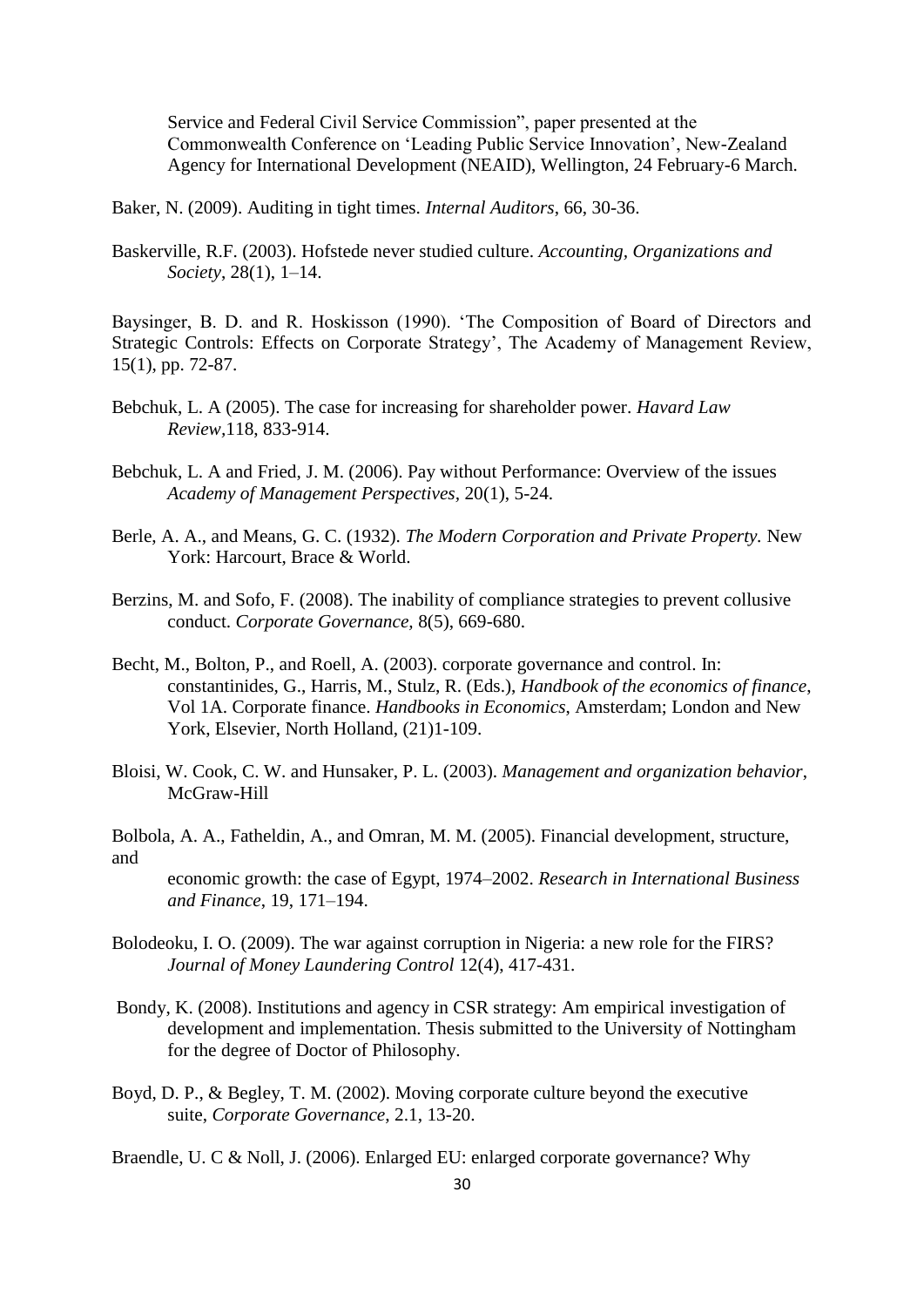directives might be more appropriate for transition economies. *Corporate Governance*, 6(3), 296-304.

- Briggs, B. R. (2007). Problems of recruitment in civil service: case of the Nigerian civil service. *African Journal of Business Management*, 1(6), 142-153.
- Bryman, A. & Bell, E. (2011). *Business Research Methods*. 3rd ed. Oxford University Press.
- Cadbury Report, (1992). Report on the Financial Aspects of Corporate Governance. Gee and Co. Ltd, London.
- CAMA (1990). *Companies and Allied Matters Decree, 1990*, Federal Government of Nigeria.
- Carter, D. A., D'Souza, F., Simkins, B. J. & Simpson, W. G. (2007). The diversity of corporate board committees and financial performance. Available at: [http://papers.ssrn.com/sol3/papers.cfm?abstract\\_id=1106698](http://papers.ssrn.com/sol3/papers.cfm?abstract_id=1106698) Accessed Date: (18/06/2013).
- Carver. J. & Oliver, C. (2002). Corporate Boards that create value: Governing company performance from the boardroom, a practical design for Governance Accountability. Jossey-Bass. A Wiley Company, San Francisco.
- Charkham, J. P. (1994). *Keeping Good Company: A Study of Corporate Governance in Five Countries*. Oxford: Clarendon Press.
- Chew, A. & Greer, S. (1997). Contrasting world views on Accounting Accountability and Aboriginal culture. *Accounting, Auditing & Accountability Journal*, 10(3), 276-298.
- Chhaocharia, V & Laeven, L. (2008). Corporate governance norms and practices. *Journal Of Financial Intermediation*, 10, 1-27.

Chuah, B. H., 'The Unique Breed of Malaysian Managers', *Management Times*, New Straits Times Press Malaysia, March 1995.

- Cohen, A. (1974). *Two-Dimensional Man*. Routledge and Kegan Paul, London.
- Constitution of the Federal Republic of Nigeria (1999) with Fundamental Rights (Enforcement Procedure) Rules 2009. Commencement 1st December, 2009.
- Criminal Code CAP 'c38' and Economic and financial Crime Commission Act (2007) With cases and materials. Extras: ICPC, Money Laundering Act, Laws of the Federation, 2004. (2007 edition).
- Deegan, C., & Rankin, M., (1997). The materiality of environmental information to users of annual reports. *Accounting, Auditing and Accountability Journal,* 10 (4), 562–583.

The Economist, (2000). The real meaning of empowerment, 25 March, pg 75-77.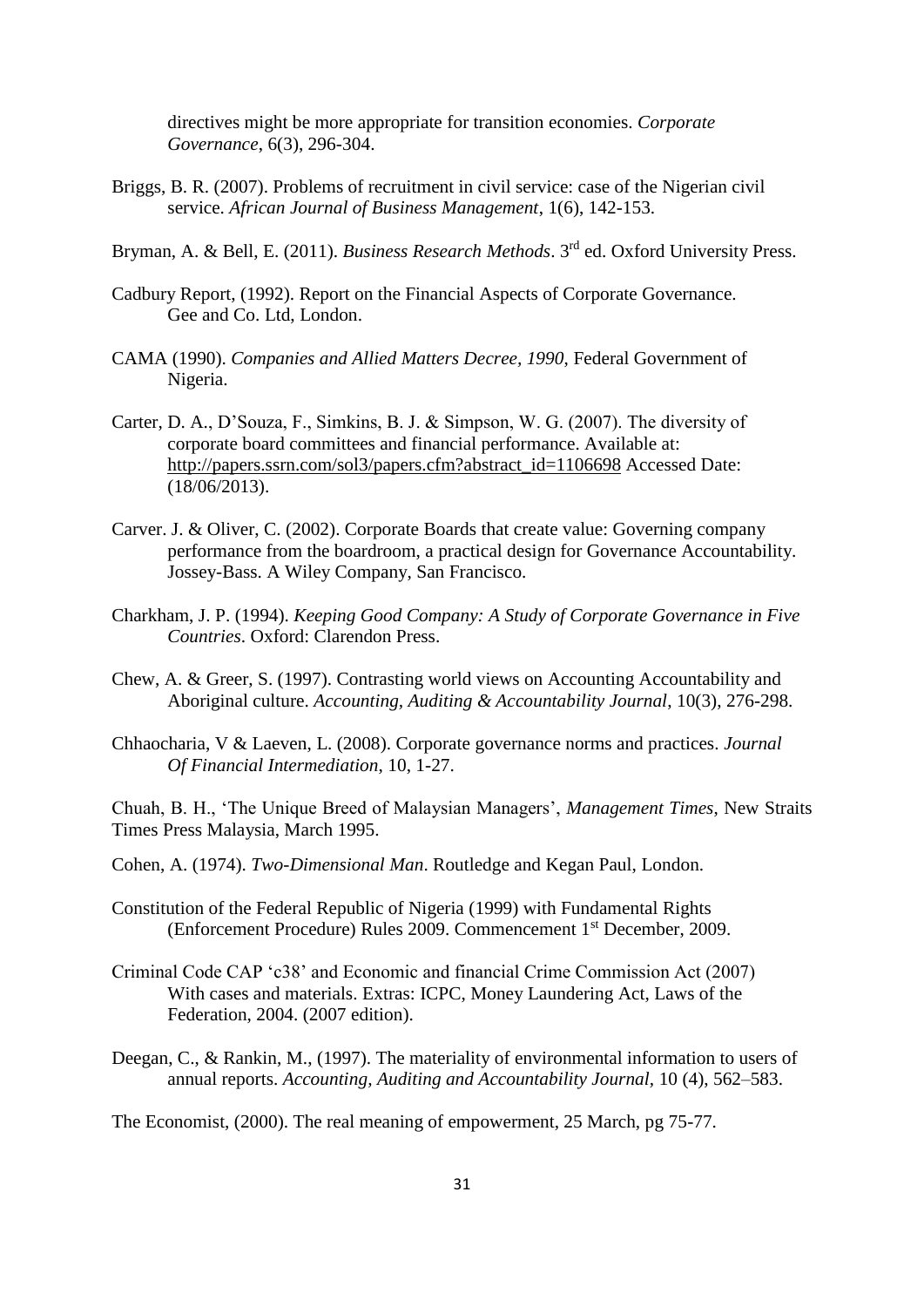- Edwards, J & Wolfe, S. (2007). Ethical and Compliance-Competence Evaluation: a key element of sound corporate governance. *Corporate Governance*, 15(2), 359-369.
- Ehigie, B. O., Kolade, I. A., & Afolabi, O. A. (2006). Personality factors influencing politicians' attitudes toward wellbeing of citizens. A study in Southwest Nigeria. *International Journal of Public Sector Management*, 19(5), 428-446.
- Ehikioya, B. I. (2009). Corporate governance structure and firm performance in developing economies: evidence from Nigeria. *Corporate Governance*, 9(3), 231-243.
- Erondu, E. A., Sharland, A. & Okpara, J. O. (2004). Corporate ethics in Nigeria: A test of the concept of an ethical climate. *Journal of Business Ethics*, 51, 349-357.
- Fajana, S. (2008). The Nigerian informal economy Instigating decent work and pay, and national development through unionisation. *Employee Relations*, 30(4), 372-390.
- Fields, D. (2007). Governance in Permanent White-water: the board's role in planning and implementing organisational change. *Corporate Governance*, 15(2), 234-243.

Gantenbein, P. and C. Volonte (2012) 'Does Culture Affect Corporate Governance?'University of Basel, Faculty of Business and Economics, Working Paper, Accessed on 28/1/2017 https://wwz.unibas.ch/uploads/tx\_x4epublication/Paper\_Culture.pdf

- Glaser B.G. & Strauss A.L (1967*). The Discovery of Grounded Theory: Strategies for Quantitative Research.* Aldine Publishing Company, Chicago, IL.
- Goold, M. & Campbell, A. (1998). Desperately Seeking Synergy. *Harvard Business Review*, September-October 1998, 131-143
- Goswami, O. (2001). The Tide Rises, Gradually: Corporate Governance in India. Development Centre discussion paper. Paris: OECD.

[Griffin,](https://www.scienceopen.com/search#author/d142befb-d4aa-4f18-8957-6be652485db5) D., [Omrane Guedhami,](https://www.scienceopen.com/search#author/ed0b18fd-41e7-436f-9578-7216c73a8b87) [Chuck C. Y. Kwok,](https://www.scienceopen.com/search#author/e0f871e5-2a9d-44d1-b5f3-ba16bc2692fb) [Kai Li,](https://www.scienceopen.com/search#author/5bbcce2d-0852-4b92-addc-6bc2d858a28a) [Liang Shao](https://www.scienceopen.com/search#author/24e35adf-ad23-45fd-a2b8-dd12ea3a0166) (2014). 'National culture, corporate governance practices and firm performance',http://www.lse.ac.uk/fmg/researchProgrammes/corporateFinance/corporateGov ernance/events/brownbagSeminars/2014-July-1-Kai-Li-culture\_governance\_20140223- (2).pdf, accessed on 28/1/2017.

- Hampel Report, (1998). *The Final Report*, The Committee on Corporate Governance and Gee Professional Publishing, London.
- Handley-Schachler, M., Juleff, J., & Paton, C. (2007). Corporate governance in the financial services sector. *Corporate Governance*, 7(5) 623 – 634.

Hannifa, R. M. and T. E. Cooke (2005). 'The Impact of Culture and Governance on Corporate Social Reporting', *Journal of Accounting and Public Policy*, **24**(5), pp. 391-430.

Harowitz, D.L. (1985). *Ethnic Groups in Conflict*. University of California Press,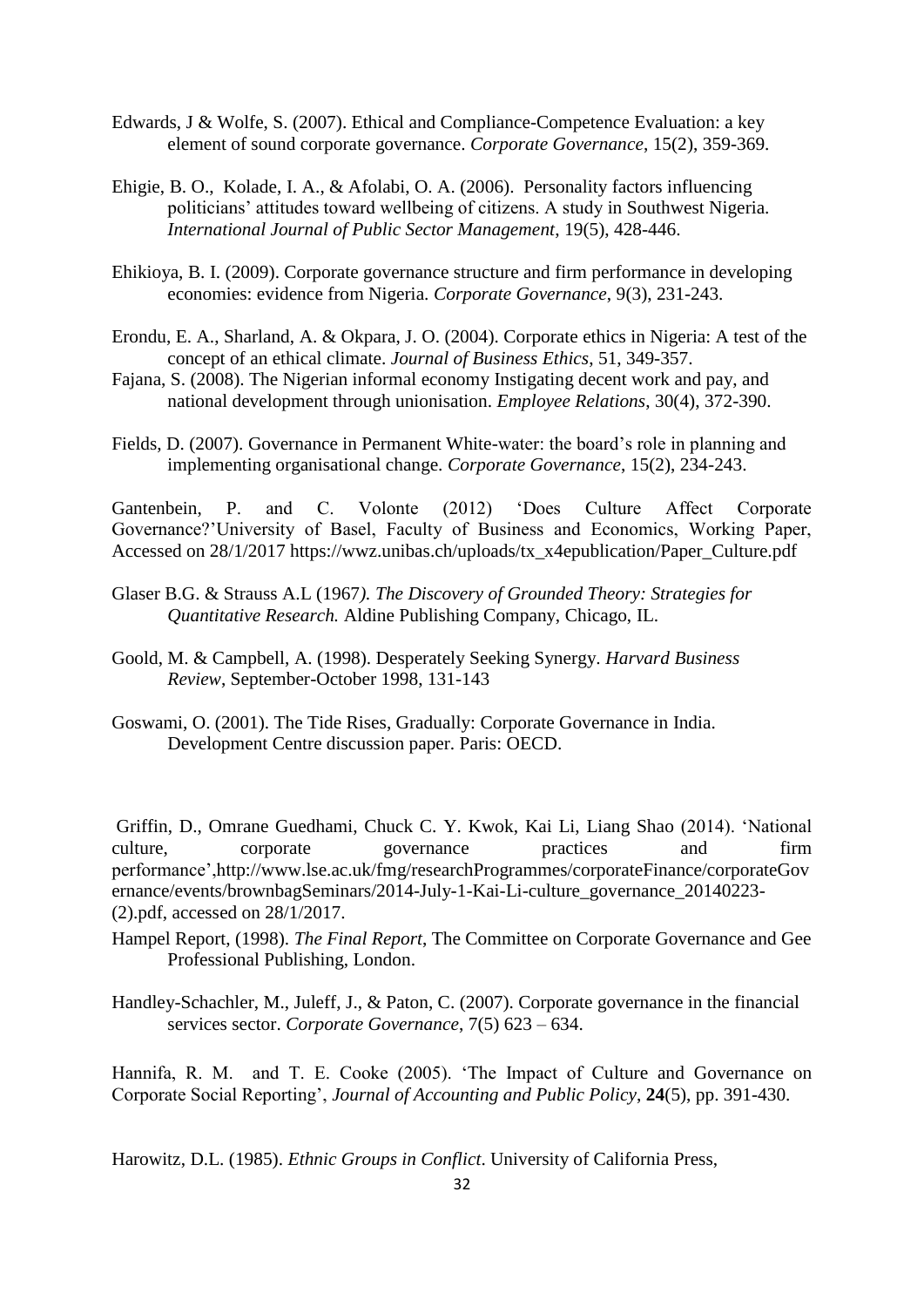Berkeley.Hofstede, G. (1980). *Culture's Consequences,* Sage Publications.

- Hearly, J. (2003), *Corporate governance and shareholders' value: Challenges from New Zealand*, Dunmore, Palmerston North.
- Herman, E.S. (1981). *Corporate Control, Corporate Power*, New York: Cambridge University Press.
- Hofstede, G. (1980). *Culture's Consequences,* Sage Publications.
- Hofstede, G. & Hofstede, G.J. (2005) *Cultures and Organizations. Software of the Mind* (2nd edn). New York: McGraw-Hill.
- Hofstede, G. J., Jonker, C. M., & Verwaart, T. (2008). *Modeling Culture in Trade: Uncertainty Avoidance*. SpringSim pp143-150.
- Hurst, N. E. (2004) Corporate Ethics, Governance and Social Responsibility: Comparing European Business Practices to those in the United States. A Study Conducted for the Business and Organizational Ethics Partnership: Markula Center for Applied Ethics, Santa Clara University, Spring 2004. http://www.scu.edu.
- Hussey, R (1999). The familiarity threat and auditors independence. *Corporate Governance: An International Review,* 7(2), 190- 197.
- Ibrahim, M. (2009). Auditing profession in United Arab Emirates. *International Journal of Law and Management*, 51(5), 327-335.

Iwu-egwuonwu, R.C. (2011). Behavioral governance , accounting and corporate governance quality. *Journal of Economics and International Finance*, *3*(January), 1–12.

Jensen, M. C. (1993). The modern industrial revolution, exit, and the failure of internal control systems. *Journal of Finance*, 48, 831–80.

Jensen, M. C. and W. Meckling (1976). 'Theory of the Firm: Managerial Behaviour, Agency Costs and Ownership Structure', *Journal of Financial Economics*, **3**(4), pp. 305-360.

- King Report, (1994). *The King Report on Corporate Governance*, Institute of Directors in South Africa, South Africa, 29 November.
- King Report, (2002). *The King Report on Corporate Governance for South Africa*, King Committee on Corporate Governance, Institute of Directors in Southern Africa, Parktown, South Africa.
- Knights, D. and Willmott, H. (1999) Management lives: Power and identity in work organisations. Sage Publications

Labour Act (1990). CAP 198, Laws of the Federation of Nigeria.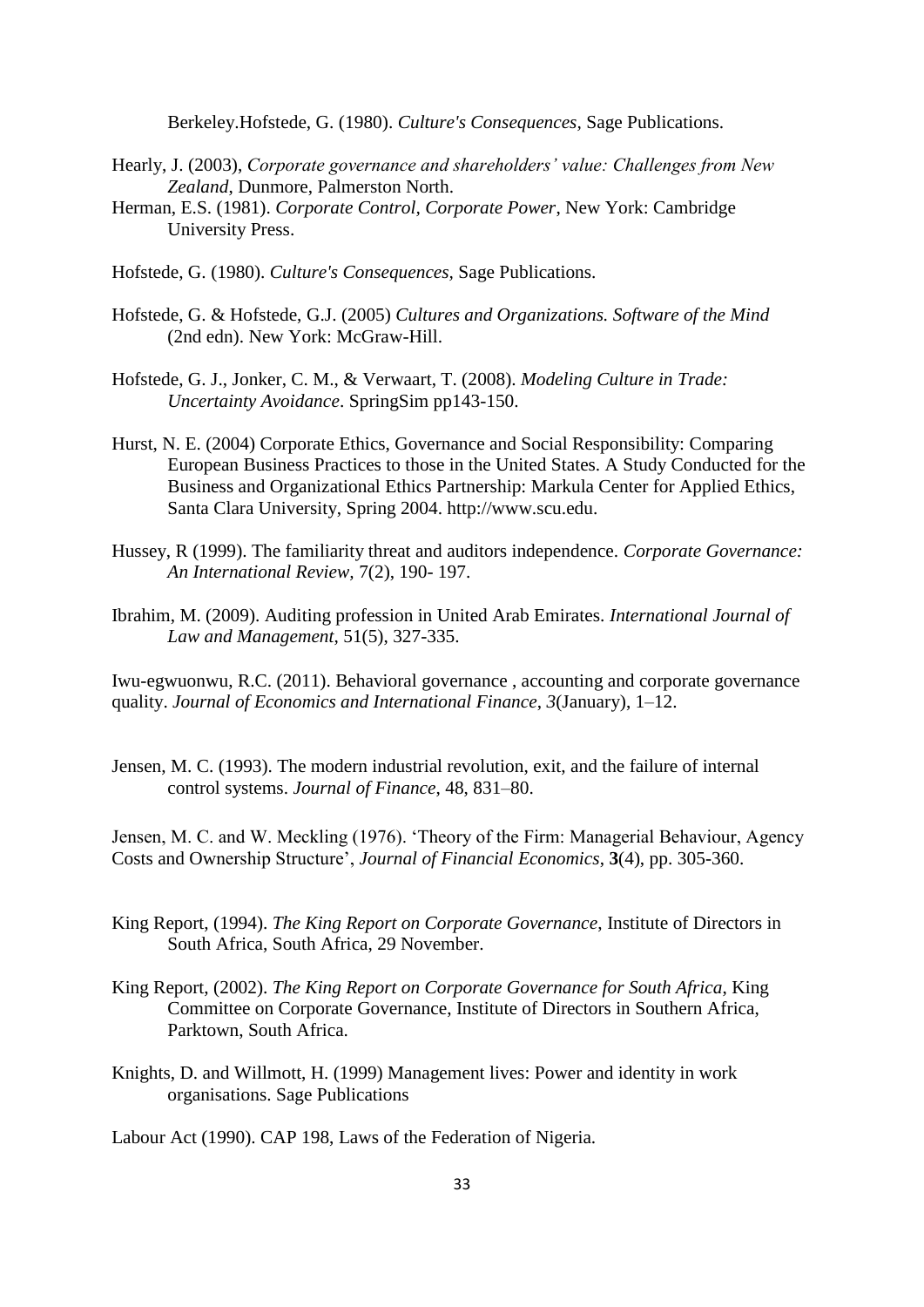- Langley, A. (1999). Strategies for Theorizing from Process Data. *Academy of Management Review*, 24(4): 691-710.
- Lavigna, R. J. & Hays, S, W. (2004). Recruitment and Selection of Public Workers: An International Compendium of Modem Trends and Practices Public. *Personnel Management,* 33(3), 237-253.
- Lehman, G., (1995). A legitimate concern for environmental accounting. *Critical Perspectives on Accounting* 6, 393–412.
- Lewis, P. (1996). From Prebendalism to Predation: The Political Economy of Decline in Nigeria. *The Journal of Modern African Studies*, 34(1), 79-103.
- Li, J. & Harrison, J. R. (2008). Corporate governance and national culture: a multi-Country study. *Corporate Governance*, 8(5), 607-621.
- Limbs, E. C. & Fort, T. (2000). Nigerian Business Practices and Their Interface with Virtue Ethics. *Journal of Business Ethics*, 26, 169–179.
- Lin, C. (2001). Private Vices in Public Places: Challenges in Corporate Governance Development in China. Development Centre Discussion Paper. Paris: OECD 9, 91– 108.
- Lorsch, J.W. and MacIver, E. (1989). *Pawns or Potentates: The Reality of America's Corporate Boards*, Boston: Harvard Business School Press.
- Mace, M. (1971). *Directors: Myth and Reality*, Cambridge, MA: Harvard University Press.
- Malherbe, S. and Segal, N. (2001). Corporate Governance in South Africa, Development Centre Discussion Paper. Paris: OECD.
- Manwar, A., Johnson, B. & Dunlap, E. (1994) Qualitative Data Analysis with Hypertext: A Case of New York City Crack Dealers. *Qualitative Sociology*, 17(3): 283-292.
- Maitlis, S. 1999. Symphonic dances: A grounded theory of leader-stakeholder relationships in orchestral decision making. *Best paper proceedings of the Academy of Management Annual Meeting*, Chicago, Ill.
- Miles, M. & Huberman, A. (1994). *Qualitative Data Analysis: An Expanded Sourcebook*, Sage: London.
- Mintz, S. (2005). Corporate Governance in an International Context: legal systems, financing patterns and cultural variables. *Corporate Governance,* 13(5), 582-597.

Monks, R. A. G. and N. Minow (2008).*Corporate Governance*, Fourth Edition, West Sussex: John Wiley and Sons.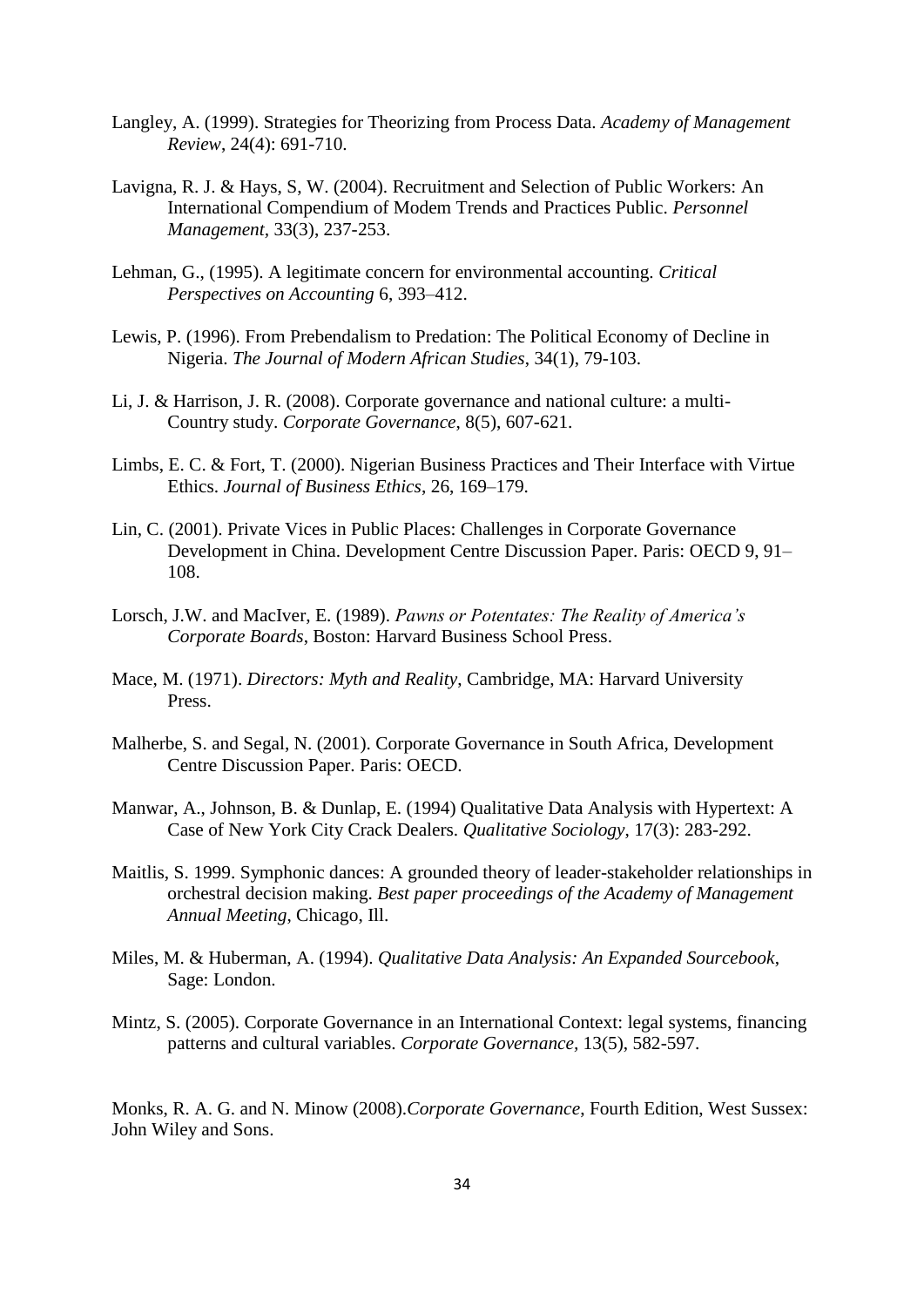- Morey, M., Gottesman, A., & Godridge, B. (2008). Does better corporate governance Result in higher valuation in emerging markets? Another examination using a new data set. *Journal of Banking & Finance,* 33, 254-262.
- Mullins, L. J. and Christy, G. (2013). *Management and organisational behaviour*. Pearson.  $10^{th}$  Edition.
- Murray, V., Bradshaw, P., and Wolpin, J. (1992). 'Power In and Around Boards: A Neglected Dimension of Governance', N*onprofit Management and Leadership*, 3, 2, 165 - 182.
- Nazir, N. A. (2005). Person-Culture Fit and Employee Commitment in Banks. *VIKALPA,*  30(3), 39-51.
- Ndiweni, E. (2008). Towards a theoretical framework of corporate governance: Perspectives from Southern Africa. *Corporate governance in less developed and emerging economies. Research in Accounting in emerging economies*, 8,335-358.
- Nestor, S (2004). Falling Between the Cracks: privatisation and corporate governance in the European telecom industry. *Corporate Governance*, 13(2), 137-155.
- Nigerian code of corporate governance for banks and other financial institutions (2003). Available at: [http://www.cenbank.org/OUT/PUBLICATIONS/BSD/2003/CORPGOV.PDF.](http://www.cenbank.org/OUT/PUBLICATIONS/BSD/2003/CORPGOV.PDF) Accessed date: 15/08/2009.
- Nigerian code of corporate governance for public companies in Nigeria (2011). Available at: [http://www.sec.gov.ng/code-of-corporate-governance-.html.](http://www.sec.gov.ng/code-of-corporate-governance-.html) Accessed date: 15/08/2012.
- Nill, A & Schibrowsky, J. A. (2005). The Impact of Corporate Culture, the Reward System, and Perceived Moral Intensity on Marketing Students' Ethical Decision Making. *Journal of Marketing Education*; 27(1); 68-80.
- Nmehielle, V. O. & Nwauche, E. S. (2004). External-Internal Standards in Corporate Governance in Nigeria. GWU Law School Public Law Research Paper No. 115. Available at SSRN: http://ssrn.com/abstract=627664 or http://dx.doi.org/10.2139/ssrn.627664
- Nobes, C. (2003). On the myth of ''Anglo-Saxon'' financial accounting: a comment. *The International Journal of Accounting*, 38, 95–104.
- Nobes, C. W. (2009). Observations on measuring the differences between domestic accounting standards and IAS. *Journal of Account. Public Policy*, 28, 148–153.
- Nwabueze, U. & Mileski, J. (2008). The challenge of effective governance: the case of Swiss Air. *Corporate Governance*, 8(5), 583-594.
- Omehia, C. N. (2011). Dismissal in Nigeria Labour Law. Second edition, AuthorHouse. Bloomington.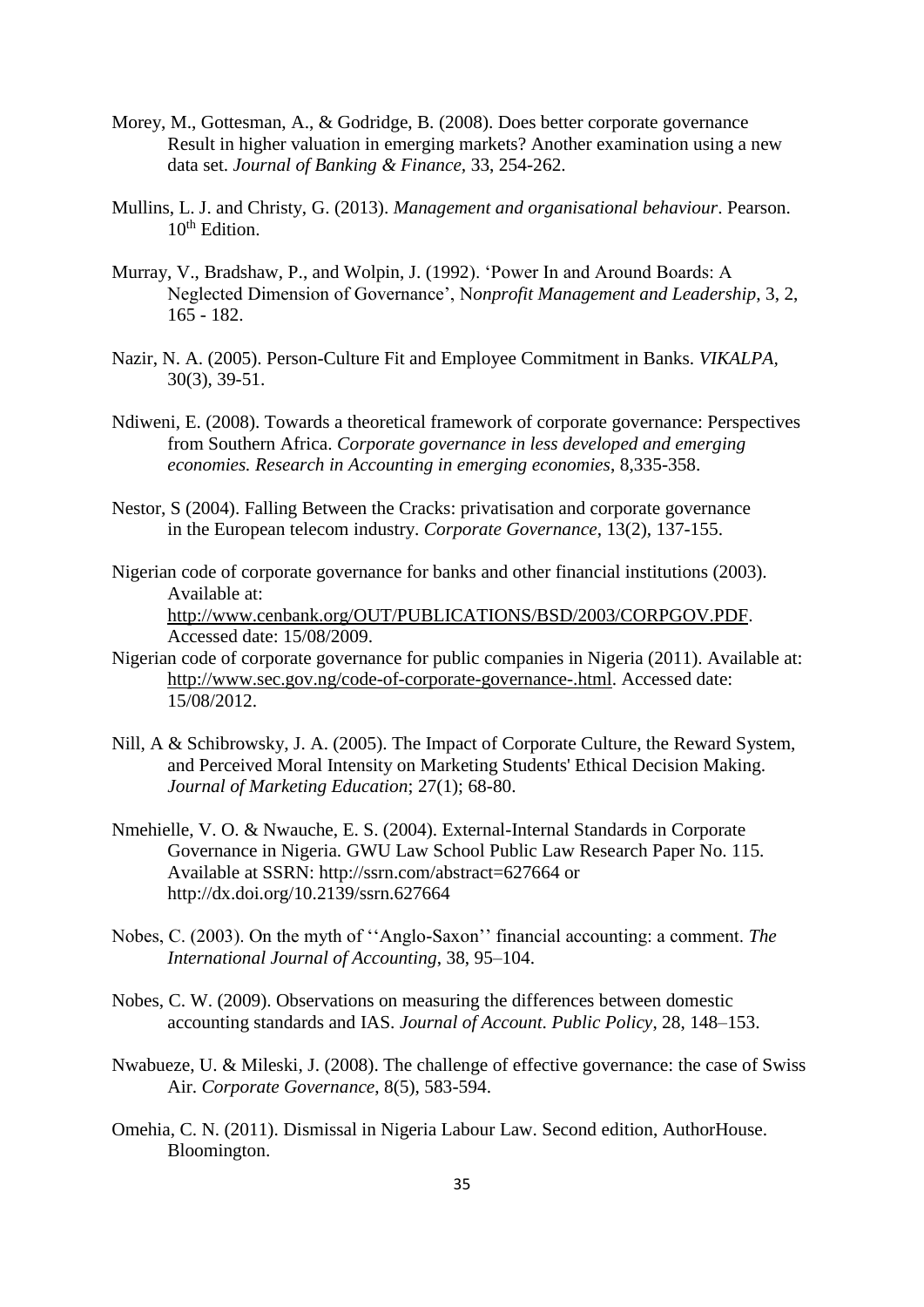- OCED (2004). Organization for Economic Co-Operation and Development. *OECD Principles of Corporate Governance*. Paris:OECD.
- Ogbechie, C., Koufopoulos, D. N., & Argyropoulou, M. (2009). Board characteristics And involvement in strategic decision making: The Nigerian perspective. *Management Research News,* 32(2), 169-184.
- Okeahalam, C.C., Oludele, A. and Akinboade, O.A. (2003), ''A review of corporate governance in Africa: literature, issues and challenges'', paper presented at The Global Corporate Governance Forum, June 15, available at: ww.ifc.org/ifcext/cgf.nsf/AttachmentsByTitle/Pan\_Africa\_2003\_Review\_of\_ CGOkeahalam/\$FILE/Charles þ Okehalam þ - þ Corporate-Governance þ ver þ 4 þ Jul þ 2003.pdf (accessed May 12, 2015).
- Okike, E. N. M. (1994). Curious Auditing Regulations in Nigeria: a case study of cultural/political influences on auditing practices, *The International Journal of Accounting*, 29, 78–91.
- Okike, E. N. M. (1998). Voluntary Disclosures in Corporate Audit Reports: a Nigerian case study (1978–1989), *International Journal of Auditing*, 2, 139–166.
- Okike, E. N. M. (2007). Corporate Governance in Nigeria: the status quo. *Corporate Governance,* 15(2), 173-193.
- Okike, E. & Adegbite, E. (2012). The code of corporate governance in Nigeria: Efficiency gains or social legitimation? *Corporate Ownership & Control*, 9(3) 262-275.

Okaro, C. and Okafor G.O. (2015). 'Cultural Factors and Audit Quality: Evidence from Nigeria, *International Journal of Academic Research in Accounting, Finance and Management Science*, 5(2), pp. 17-22.

- Okpara, J. O (2011). Corporate governance in developing economy: barriers, issues, and implications for firms. *Corporate Governance,* 11(2), 184-199.
- Oman, C. P. (2001). Corporate Governance and National Development, Development Centre Technical Papers, Number 180. Paris: OECD.
- Osemeke, N. (2013). *The effect of culture on corporate governance structure and the effect of corporate governance on firms' performance*. Being a Thesis submitted in partial fulfillment of the requirements for the Degree of Doctor of Philosophy in Teesside University.
- O'Sullivan, M. (2000). *Contests for corporate control: Corporate governance and economic performance in the United States and Germany*. Oxford University Press.
- Osunbor, O. A. (1988). Nigeria's investment laws and the state's control of multinationals, *ICSID Review - Foreign Investment Law Journal,* 3 (1): 38-78.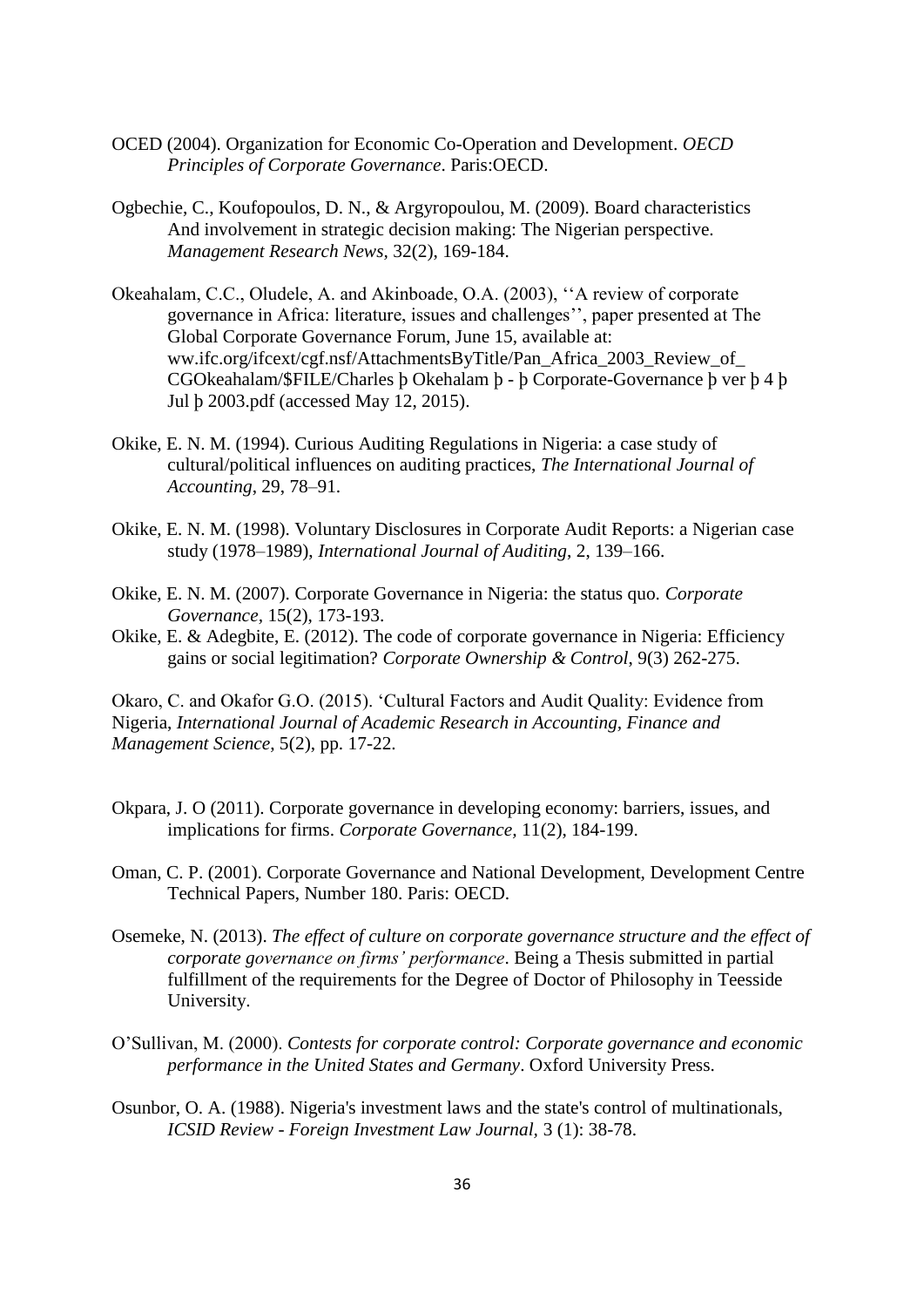- Otobo, E.E. (1997). ''Regulatory reform in support of privatization: patterns and progress in Africa'', *African Journal of Public Administration and Management*, 8(9), 2, pp. 25- 50.
- Pettigrew, A. and McNulty, T. (1995). Power and Influence In and Around the Boardroom, *Human Relations*, 48 (8), 845-873.
- Ponnu, H. C. (2008). Corporate governance structures and the performance of Malaysian public listed companies. *International Review of Business Research Papers*, 4(2), 217-230.
- Popoola, S. O. (2009). Organizational commitment of records management personnel in Nigerian private universities. *Records Management Journal*, 19(3), 204-217.
- Pratt, J. W. & Zeckhauser, R. (1996). Williness to pay and the distribution of risk and wealth. *Journal of Political Economy,* 104(4), 747-763.
- Punch NewsPaper (2012). The looted wealth of James Ibori, <http://www.punchng.com/news/the-looted-wealth-of-james-ibori/> (Access date: 29/02/2012)
- Puxty, A., Sikka, P., & Willmott, H. (1997). Mediating interests: The accountancy bodies' responses to the McFarlane report. *Accounting and Business Research,* 27(4), 323- 340.
- Qu, W. & Leung, P. (2006).Cultural impact on Chinese corporate disclosure–a corporate governance perspective. *Management Auditing Journal,* 21(3), 241-264.

Rafiee, V. B., and and Jawahitha Sarabdeen (2012). 'Cultural Influence in the Practice of Corporate Governance in Emerging Markets', *IBIMA Publishing Communications of the IBIMA, [http://www.ibimapublishing.com/journals/CIBIMA/cibima.html,](http://www.ibimapublishing.com/journals/CIBIMA/cibima.html) Article ID 444553, 10 pages, DOI: 10.5171/2012.4444553,* 

- Rajagopal and Rajagopal, A. (2006). Trust and Cross-Cultural Dissimilarities in Corporate Environment, *Team Performance Management-An International Journal*, Vol. 12 (7-8), 237-252
- Rashid, M, A., Sambasivan, M., & Johari, J. (2003). The influence of corporate culture and organizational commitment on performance *Journal of Management Development*, 22(8), 708-728.
- ROSC (2004). Report on the Observance of Standards and Codes (ROSC) Nigeria. Accounting and Auditing. (06/17/04). [http://www.worldbank.org/ifa/rosc\\_aa\\_nga.pdf](ttp://www.worldbank.org/ifa/rosc_aa_nga.pdf)  (Accessed date: 02/02/2011).
- Rubin, H. J. & Rubin, I. S. (2012). *Qualitative Interviewing*. The art of hearing data. 3rd Edition. Sage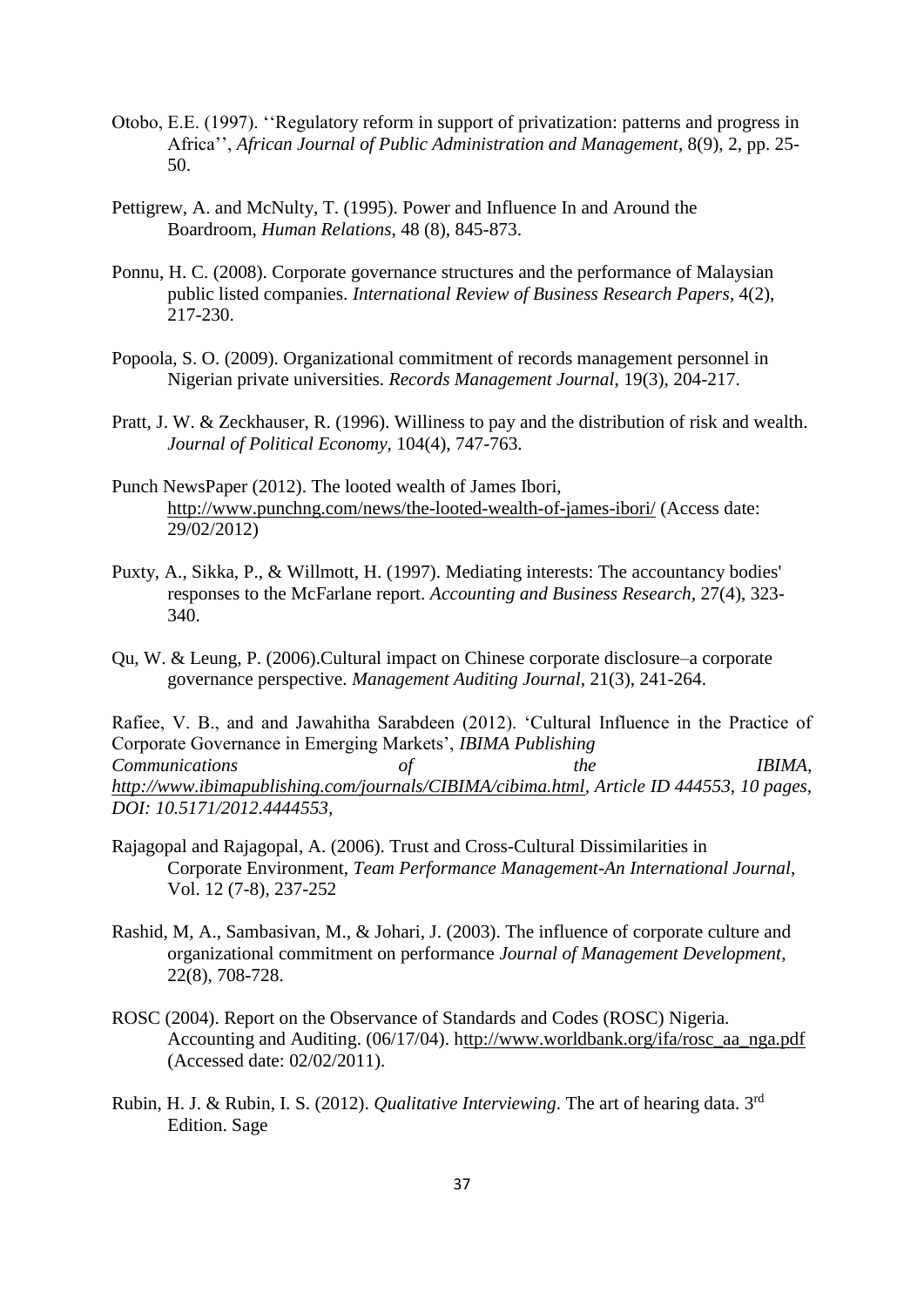- Sanda, A., Mikailu, A. S., & Garba, T. (2010). Corporate governance mechanisms and firm financial performance in Nigeria. *Afro-Asian Journal of Finance and Accounting*, 2(1), 22-39.
- Sarra, J. & Nakahigashi, M. (2002). Balancing Social and Corporate Culture in the Global Economy: The Evolution of Japanese Corporate Structure and Norms." *Law and Policy*, 24(4): 56.
- Saunders, M., Lewis, P., & Thornhill, A. (2009). *Research Methods for business students*. 5th ed. FT Prentice Hall.
- Sendut, H. (1991). Managing in a multicultural society: The Malaysian experience. *Malaysian Management Review,* 26 (1), 61–69.
- Silverman, D. (2001). *Interpreting Qualitative Data: Methods for Analysing Talk, Text and Interaction*, Sage: London.
- Solomon, J. F., Lin, S. W., Norton, S. D., & Solomon. A. (2003). Corporate Governance in Taiwan: empirical evidence from Taiwanese company directors. *Corporate Governance,* 11(3), 235-248.
- Soobaroyen, T. & Mahadeo, J. D. (2007). The adoption of the corporate governance code in a developing economy: a study of reality and appearances. A research paper presented at the *5th International Conference on Corporate Governance, London, GB,* pp 1-53
- Specter, C.N. & Solomon, J.S. (1990). The human resource factor in Chinese management and reform: Comparing the attitudes and motivations of future managers in Shanghai, China; Baltimore, Maryland; and Miami, Florida. *International Studies of Management and Organisations*, 20, 69–83.
- Spiggle, S. (1994). Analysis and Interpretation of Qualitative Data in Consumer Research. *Journal of Consumer Research*, 21, 491-503.
- Sweeney, (2008). Corporate governance across borders: Do market maturity and culture matter? *Academy of Management Perspectives,* 22, 118-119.
- Testa, M. R. & Mueller, S. L. (2009). Demographic and cultural predictors of international service worker job satisfaction. *Managing Service Quality*, 19(2), 195-210.
- ThisDay (2010). \$6.2bn, Assets Recovered By EFCC. Available at: <http://www.thisdaylive.com/articles/-6-2bn-assets-recovered-by-efcc-/72409/> (Access Date: 08/12/2010).
- ThisDay (2010). Honoured in the US, Sanusi Predicts More Convictions. Available at: [http://www.thisdaylive.com/articles/honoured-in-the-us-sanusi-predicts-more](http://www.thisdaylive.com/articles/honoured-in-the-us-sanusi-predicts-more-convictions/76892/)[convictions/76892/](http://www.thisdaylive.com/articles/honoured-in-the-us-sanusi-predicts-more-convictions/76892/) Access Date: 10/10/2010).
- Thomsen, S. (2004). Corporate value and corporate governance. *Corporate Governance*, 4(4), 29-46.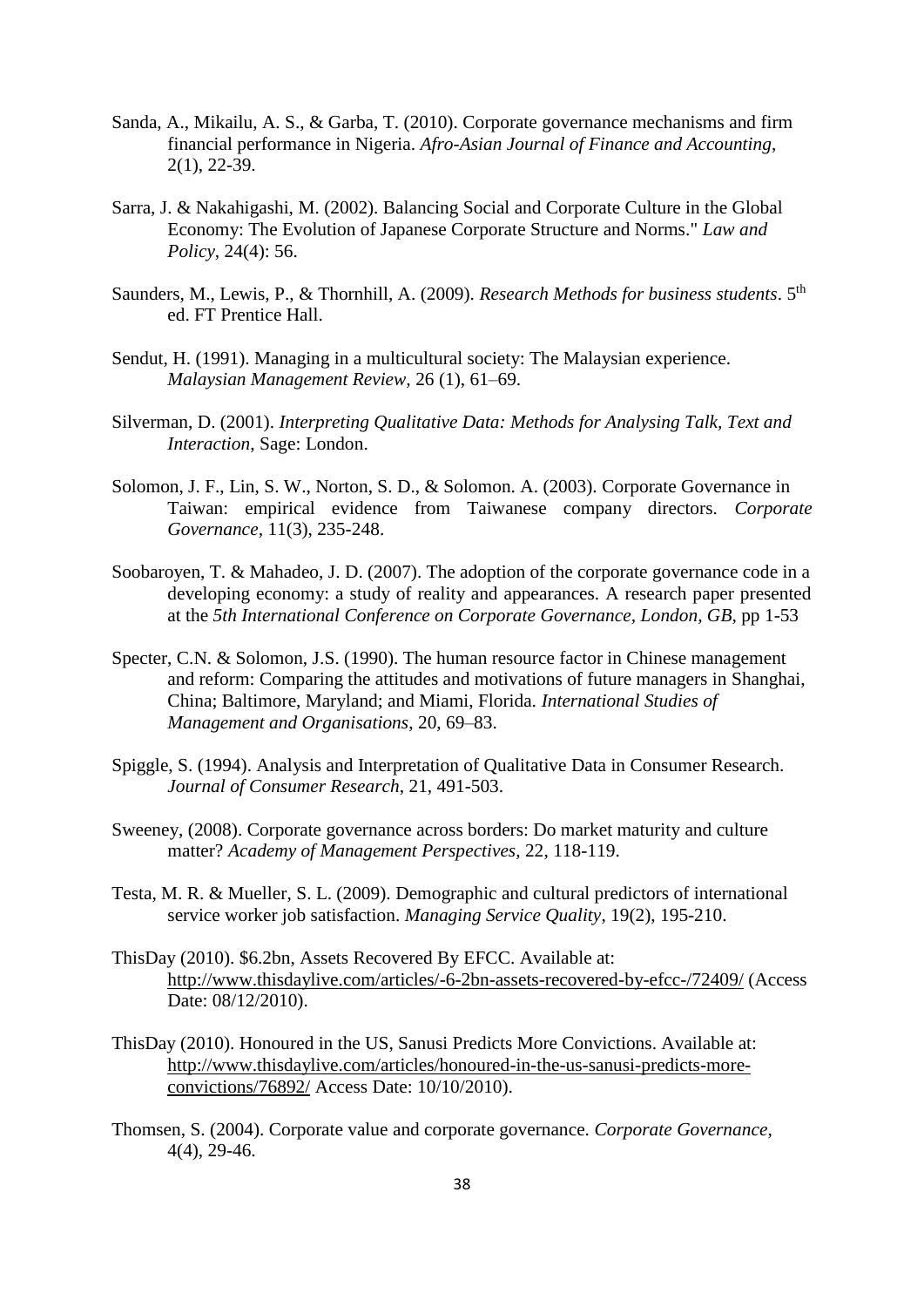Transparency International (2010).

[http://www.transparency.org/policy\\_research/surveys\\_indices/cpi/2010/results](http://www.transparency.org/policy_research/surveys_indices/cpi/2010/results) (Accessed Date 31/01/2011)

- Ujunwa, A. (2012). Board characteristics and the financial performance of Nigerian quoted firms. *Corporate Governance*, 12(5), 656-674.
- Uzonwanne, G. (2013). The political economy of development in weak states: An institutional analysis of the Nigerian State. *International Journal of Social Economics*, 40(1), 4-25
- Van Maanen, J. (1979). Reclaiming Qualitative Methods for Organizational Research: A Preface, *Administrative Science Quarterly*, 24(4), 520-526.
- Velayutham, S & Rahman, A. (2000). Towards market differentiation in the accounting profession: the case of Australia and New Zealand. *Critical Perspectives on Accounting,* 11, 691–711.
- Wallace, R. S. O. (1988). Intranational and international consensus on the importance of disclosure items in financial reports: a Nigerian case study. *British .Accounting Review,* 20: 223-65.
- Wallace, R. S. O. (1992). The Growing Pains of an Indigenous Accounting Profession, *Accounting, Business and Financial History*, 2, 25–53.
- Weber, J. & Wasieleski, D. M. (2013). Corporate ethics and compliance programs: A report, analysis and critique. *Journal of Business Ethics*, 112, 609-626.
- West, A. (2009). The ethics of corporate governance: A (South) African perspective. *International Journal of Law and Management*, 51(1), 10–16.
- Wilson, I. (2006). Regulatory and institutional challenges of corporate governance in Nigeria post banking consolidation. *The Nigerian Economic Summit Group (NESG) Economic indicators*, April-June, 12(2).
- Wood, M.M. (1992). 'Is Governing Board Behaviour Cyclical?, *Nonprofit Management and Leadership*, 3, 2, 139 - 163.
- World Bank (2003), ''Minority shareholders: what works to protect shareholder rights?'', available at: [http://rru.worldbank.org/documents/publicpolicyjournal/265Capau-](ttp://rru.worldbank.org/documents/publicpolicyjournal/265Capau-0)[08](ttp://rru.worldbank.org/documents/publicpolicyjournal/265Capau-0)2003.pdf (accessed August 13, 2015).
- WORLD FACTBOOK, Central Intelligence Agency, (2010). <https://www.cia.gov/library/publications/the-world-factbook/geos/ni.html> (Accessed Date  $17/02/2011$ )
- WORLD FACTBOOK (2013), Central Intelligence Agency <https://www.cia.gov/library/publications/the-world-factbook/geos/ni.html> (Accessed Date 22/07/2013).